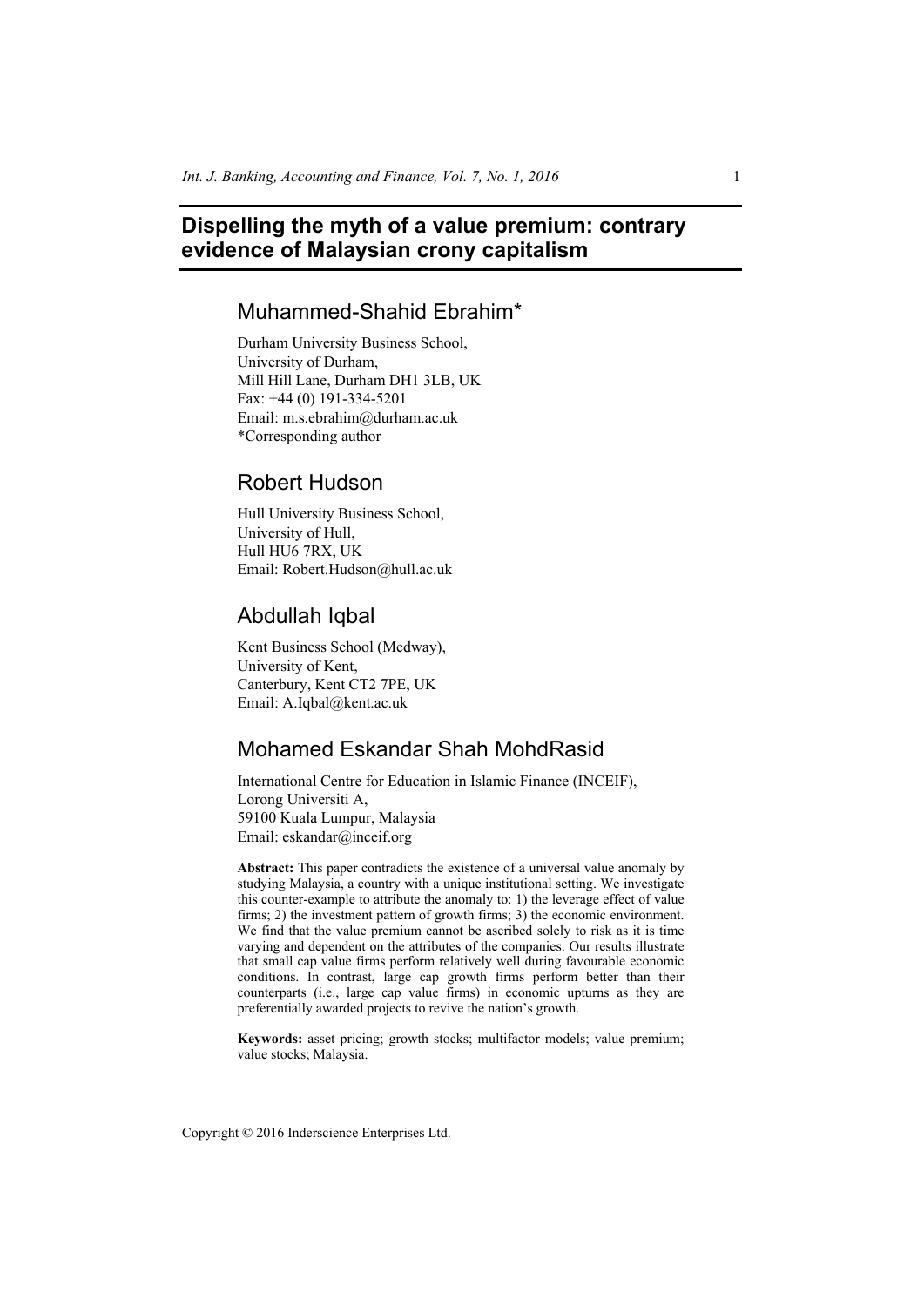**Reference** to this paper should be made as follows: Ebrahim, M-S., Hudson, R., Iqbal, A. and Shah MohdRasid, M.E. (2016) 'Dispelling the myth of a value premium: contrary evidence of Malaysian crony capitalism', *Int. J. Banking, Accounting and Finance*, Vol. 7, No. 1, pp.1–33.

**Biographical notes:** Muhammed-Shahid Ebrahim is a Chaired Professor of Islamic Finance at Durham University. His research is focused on financial development. Prior to his academic positions, he has worked in the industry as a financial analyst/planner. He was a Research Fellow at the Oxford Centre for Islamic Studies and Harvard University Islamic Finance Program. He has been the recipient of the Harwood Memorial Real Estate scholarship and Outstanding Faculty of Management Lecturer Award by the University of Brunei Darussalam. He co-authors with the well-known Nobel Prize winner Robert Shiller and has published numerous journal articles in international prestigious publications.

Robert Hudson is the author of a book on stock market investment, over seventy refereed articles in leading international journals and a range of other publications and has presented at many universities and international conferences. He is a co-editor of the *Review of Behavioral Finance* and is on the academic board of several other journals. He is a Fellow of the Institute of Actuaries and a Chartered Mathematician and has extensive business experience in financial services. He has wide research interests related to financial markets and the financial services industry with particular emphasis on the financial behaviour of individuals.

Abdullah Iqbal is a Senior Lecturer in Accounting and Finance at Kent Business School. He completed his PhD from the University of Manchester. He has researched on a wide range of contemporary topics related to accounting and finance and published in well-respected journals such as *Journal of Business Ethics*, *International Review of Financial Analysis*, *Journal of Business Finance and Accounting*, and *European Journal of Finance*. He is an editorial advisory board member of International Journal of Islamic and Middle Eastern Finance. He has held visiting posts at NUST Business School and LUMS, Pakistan and honorary post at Imperial College, UK.

Mohamed Eskandar Shah MohdRasid is currently an Associate Professor and Deputy Dean, Graduate Studies at the International Centre for Education in Islamic Finance (INCEIF), a post graduate university specialising in Islamic finance, established by Bank Negara Malaysia. He holds a PhD in Finance from University of Nottingham, UK and Master in International Economics and Finance from University of Queensland, Australia. His main research interests are in the area of asset pricing, portfolio theory, capital structure and international finance. He has published articles in refereed international and local journals.

## **1 Introduction**

"The principle of empiricism (c) can be fully preserved, since the fate of a theory, its acceptance or rejection, is decided by observation and experiment – by the results of tests. So long as a theory stands up to the severest tests we can design, it is accepted; if it does not it is rejected. But it is never inferred in any sense, from the empirical evidence….Only the falsity of a theory can be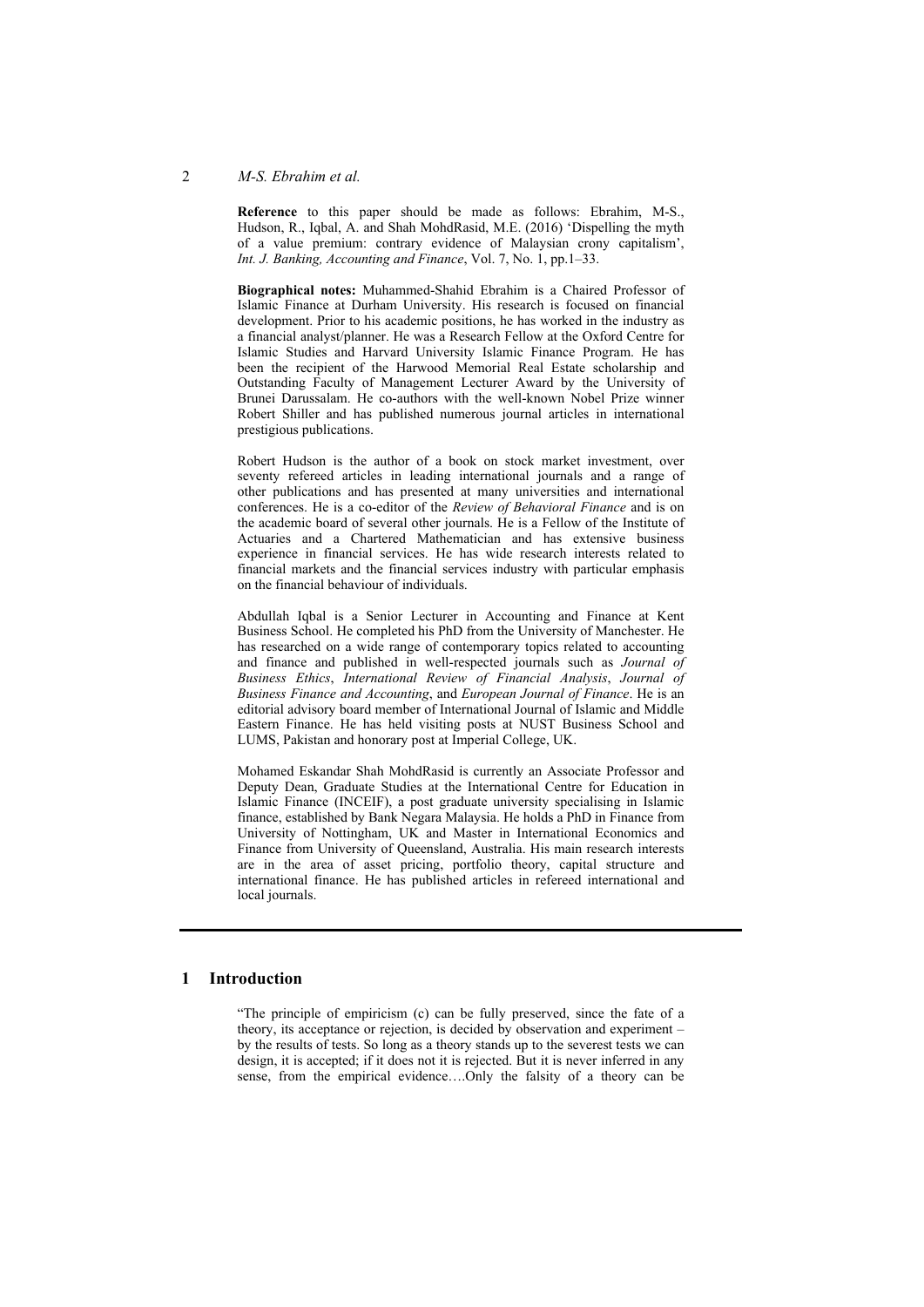inferred from empirical evidence, and this inference is a purely deductive one." [Popper, (1953), pp.33]

Over the last three decades, an extensive finance literature has documented the value premium anomaly. That is, portfolios of firms, often in the mature sectors of the economy, formed on the basis of high book-to-market (BE/ME), cash flow-to-price (C/P) and earnings-to-price (E/P) ratios have been found to earn significantly higher risk-adjusted returns than portfolios with the opposite characteristics. The evidence for this value premium is so evident across the globe that it is accepted as an empirical fact. This is described by Asness et al. (2015) as follows:

"The existence of the value premium is a well-established empirical fact. It is evident in 87 years of U.S. equity data, in more than 30 years of out-of-sample evidence from original studies, in 40 countries, in more than a dozen other asset classes…and even dating back to Victorian England." [Asness et al., (2015), p.34]

Fama and French (1998) document the presence of a value premium in 12 of the 13 major markets they study<sup>1, 2</sup>. However, despite the compelling evidence of the presence of the value premium anomaly, its source remains undetermined.

In broad terms, the finance literature suggests four possible explanations for the value premium. First, the rational pricing perspective attributes the outperformance of high BE/ME portfolios to an additional risk factor, such as financial distress (Fama and French, 1995). Second, a behavioural perspective (see, for example, Lakonishok et al., 1994; Cronqvist et al., 2015) asserts that the cognitive/biological biases of investors may undervalue distress stocks and overvalue growth stocks leading to the premium in value stocks<sup>3</sup>. Third, the value premium is due to the characteristics of a firm that are not related to its risk levels (Daniel and Titman, 1997). Finally, Kothari et al. (1995) and MacKinlay (1995) contest the presence of the value premium and claim it is a 'false' result caused by methodological issues in the studies involved<sup>4</sup>.

This study aims to dispel the myth of the value anomaly by employing the logic of the well-known Austrian-British philosopher Sir Karl Raimund Popper, who espoused that positive outcomes of empirical observation cannot confirm an anomaly, such as a value premium (see again Popper, 1953). However, a single contravening example can trounce it. A secondary goal is to advance an 'economic driver' of the value premium. The counter-example selected in our case is that of the crony capitalism of Malaysia (see Ebrahim et al., 2014b). This has attributes that are particularly helpful in gaining a different perspective on the value premium debate. The country is an emerging economy with a top-heavy, closely held and state-owned institutional setting described in detail in Section 2.2. Our investigation covers the period 1992–2012 and includes several distinct sub-periods, one with rapid economic growth (1990–1996), followed by one with a severe financial crisis (1997–1998) and one with a post-crisis recovery (1999–2007). We also include the sub-prime crisis period (2007–2009) and finally the post sub-prime crisis period (2010–2012). This variety of economically different sub-periods is very useful for our analysis.

Our results initially show that, unusually amongst world markets, a value premium generally does not exist in the Malaysian market over our investigation period. However, we do observe a value premium among small firms only during the period of rapid economic growth due to leverage effect of equity (Fama and French, 1993, 1995, 1996). Thus, we show that we cannot take a value premium for granted in all economic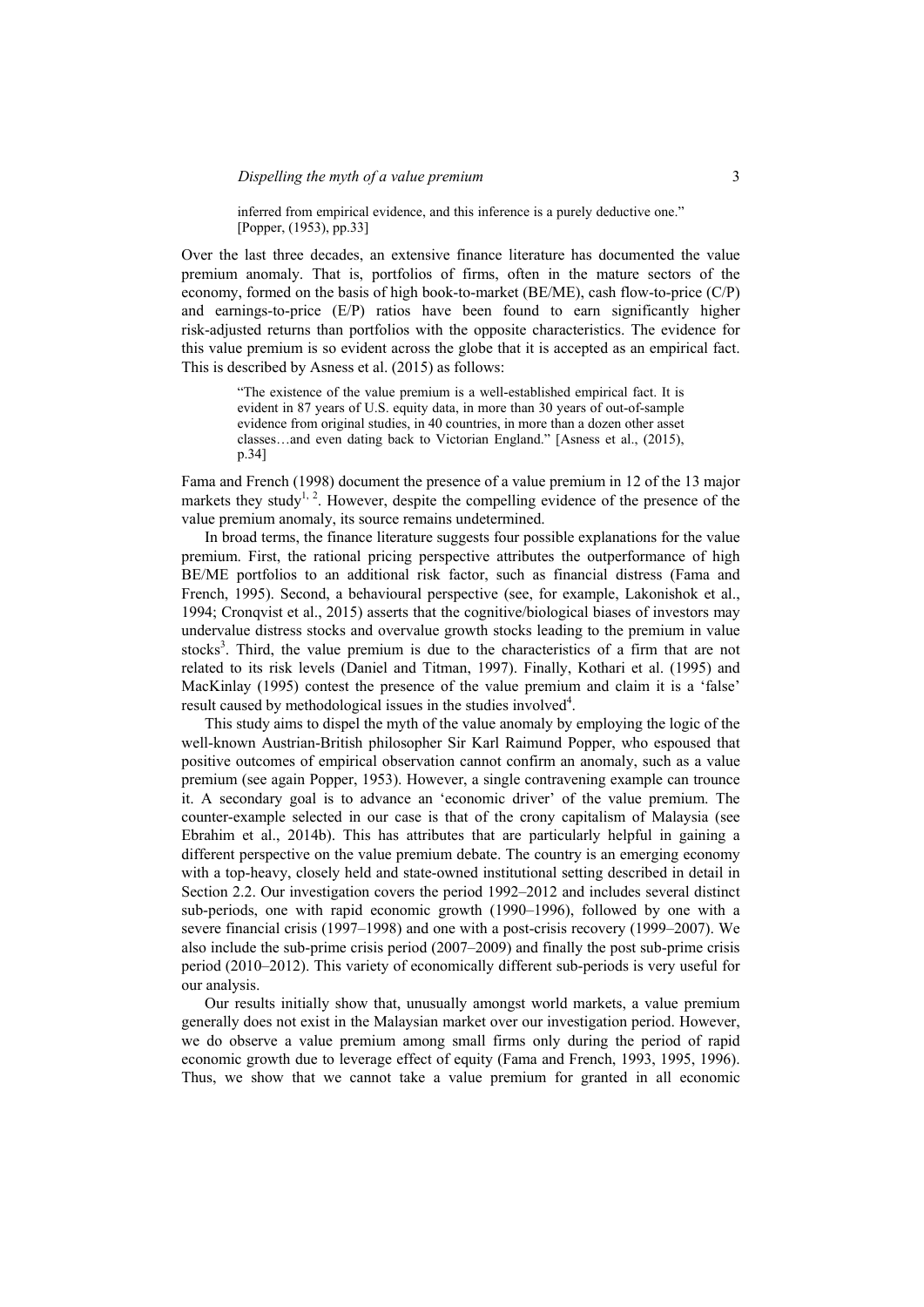scenarios. The premium deteriorates to a value 'discount', implying a growth premium, in economic downturns due to the largess of politicians in awarding projects to government connected firms during economic downturns. These findings indicate interesting avenues for empirical analysis for developing hypotheses about the causes of the value premium.

Our empirical analysis of company characteristics provides much important evidence. The well-known Altman (1993) Z-score model in conjunction with the Shumway (2001) model, demonstrates that value firms are no more prone to distress than growth ones. However, value firms have more leverage than growth firms. We also observe that the coefficients of value and growth portfolios (HML) are sensitive to changes in GDP growth.

We put forward our hypothesis that our contrary results are attributed to the differing financial and investment characteristics of value and growth firms. The impact of leverage on value firms induces their share prices to behave in a volatile way plummeting very fast in economic downturns and skyrocketing on upturns. Pure value stocks constitute shares of firms in the mature (or declining) sectors of the economy, with limited (or no) access to growth options requiring investments. Such firms typically have tangible assets in place, which are collateralised by debt (see Choi, 2013). In contrast, pure growth firms operate in developing sectors of the economy. They are endowed with growth options (see Trigeorgis and Lambertides, 2014). Since they have relatively fewer tangible assets, they do not have much access to debt. They may be thus compelled to hoard cash and delay exercising growth options to mitigate their business risk (see McDonald and Siegel, 1986; Ingersoll and Ross, 1992). Thus, the relatively muted returns of growth stocks are attributed to their 'cash-drag' during normal times. However, during economic downturns growing companies especially the big ones (with political connections) are given projects to revive growth. This financial slack carried by growth firms translates into opportunity to undertake new projects and earn premiums during an economic resurgence. It is this political connection, which helps growth firms reap high payoffs for growth firms in the form of a premium over their value counterparts.

Our hypothesis is related to both those of Fama and French (1995) and Daniel and Titman (1997), henceforth denoted as FF and DT. FF demonstrates that growth stocks generate lower returns (coefficient of HML) due to their lower distress risk. However, Griffin and Lemmon (2002) claim that distress risk does not contribute to the value premium. We extend the latter view point, arguing that both the growth firm's cash-drag factor, the value firm's unique characteristics and the unique institutional structure of Malaysia needs to be taken into consideration. Our research is influenced by the studies of Chou et al. (2011) and Chen et al. (2011), who contrast the performance of the models of FF and DT. Chou et al. (2011) investigate the two models in the context of the Japanese market. They find the choice of the models depends on the duration of the sample, which is consistent with Davis et al. (2000). However, Chen et al. (2011) propose a new three-factor model incorporating characteristics similar to that of DT. They show that their new model goes a long way towards explaining many patterns in cross-sectional returns, which the FF model cannot. We extend this research by:

- 1 illustrating that it is not sample specific (in contrast to Chou et al., 2011)
- 2 employing the rationale of real options, where the investment perspective based on net present value, for example, in Chen et al. (2011) fails to hold<sup>5</sup>.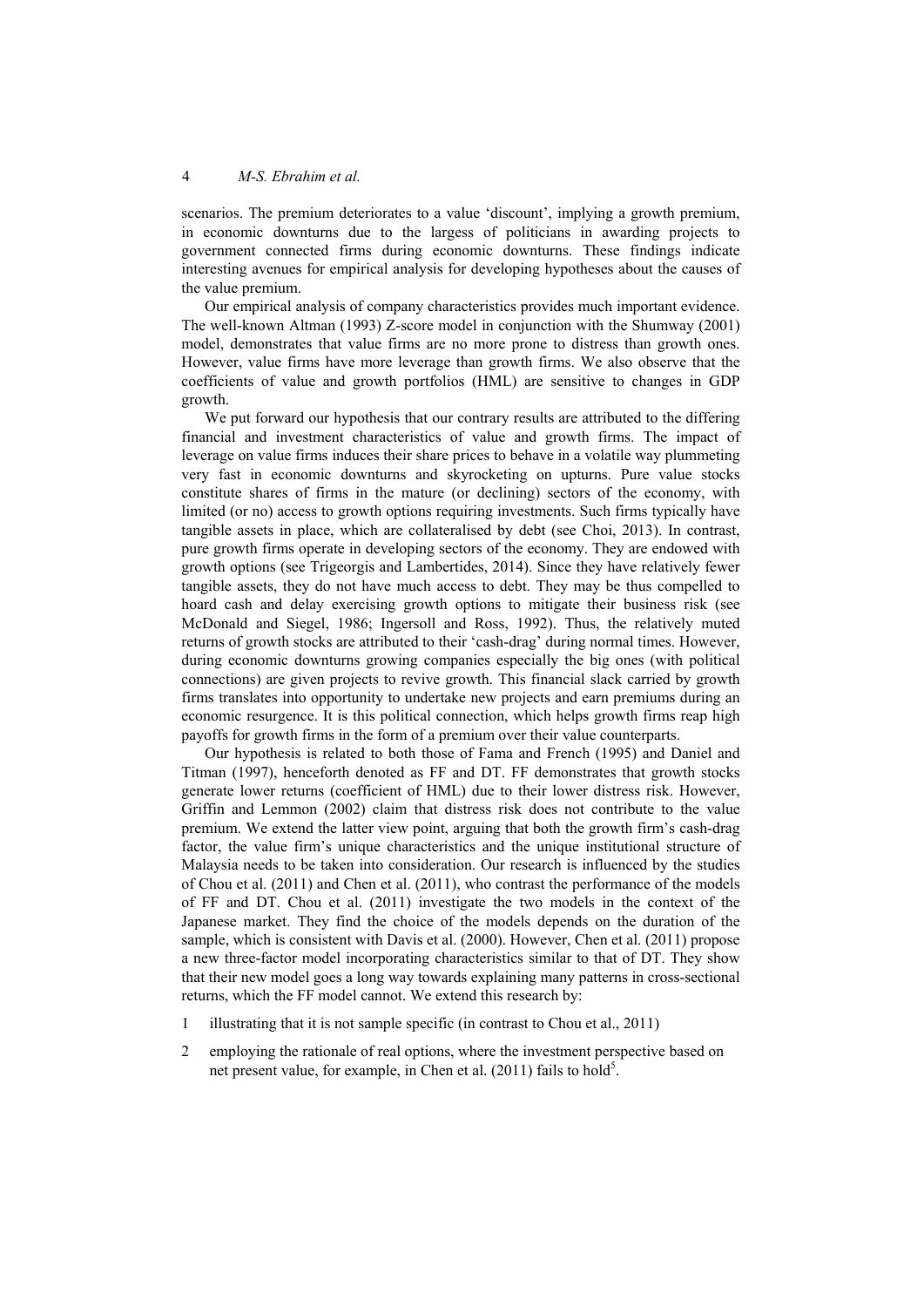Furthermore, DT's observation of the unique characteristics of firms can be attributed to the growth options endowed to growth firms, while FF implies that hoarding of cash by the growth firms drags down their returns and considers it as an evidence of distress risk. Our result harmonises FF with DT in that they both observe the outperformance of value stocks, but attribute it to different causes. The over-reaction hypothesis of De Bondt and Thaler (1985, 1987) can be reconciled with the volatile nature of the leveraged equity of value firms which resembles a financial option (see Merton, 1974). This financial option aspect of leveraged equity is aggravated in a poor economic environment, leading to a rebound in prices with an improving economic environment (see also Choi, 2013; Lioui and Maio, 2014).

In summary, our study contributes to the extant literature as follows. Firstly, we demonstrate that investing in value firms is not a sure-fire approach of 'beating the market' especially in an institutional setting where the government has stakes in local firms. Secondly, we rationalise the differential payoffs of the two types of firms, i.e., value and growth by applying firm characteristics and economic fundamentals.

The rest of the paper is structured as follows: Section 2 reviews the relevant literature and institutional setting in Malaysia; Section 3 presents our research questions and outlines the methodology used. Section 4 presents the results and analysis, while Section 5 concludes.

#### **2 Literature review and institutional setting**

#### *2.1 Literature review*

Sharpe (1964), Lintner (1965a, 1965b) and Mossin (1966) shaped the notion of the capital asset pricing model (CAPM) by demonstrating that the risk of an asset in terms of beta can sufficiently describe the cross-section of expected stock returns. Since then, a number of studies have empirically tested this model using beta as the sole explanatory variable with a positive and linear relationship to asset returns. The results, however, remain inconclusive. Early empirical studies (see, for example, Blume and Friend, 1973) offer reasonable support for CAPM. However, later studies questioned the validity of CAPM based on its assumptions and the existence of various anomalies associated with its use (see Basu, 1977, 1983; De Bondt and Thaler, 1985; Jegadeesh and Titman, 1993).

The findings of these latter studies led Fama and French (1992) to conclude that CAPM with a single beta does not adequately explain cross sectional differences in stock returns. They show that beta has, at best, only a weak relationship with stock returns and that CAPM does not price all the risks. This, in turn, led to the development of their three factor model, hereafter the FF model, that consists of:

- 1 an overall market factor (Rm Rf)
- 2 a size premium (SMB), i.e., the return on a portfolio of small stocks minus the return on a portfolio of large stocks
- 3 a value premium (HML), i.e., the return on a portfolio of value stocks (high BE/ME) minus the return on a portfolio of growth stocks (low BE/ME);

to explain the cross-section of returns on US stocks.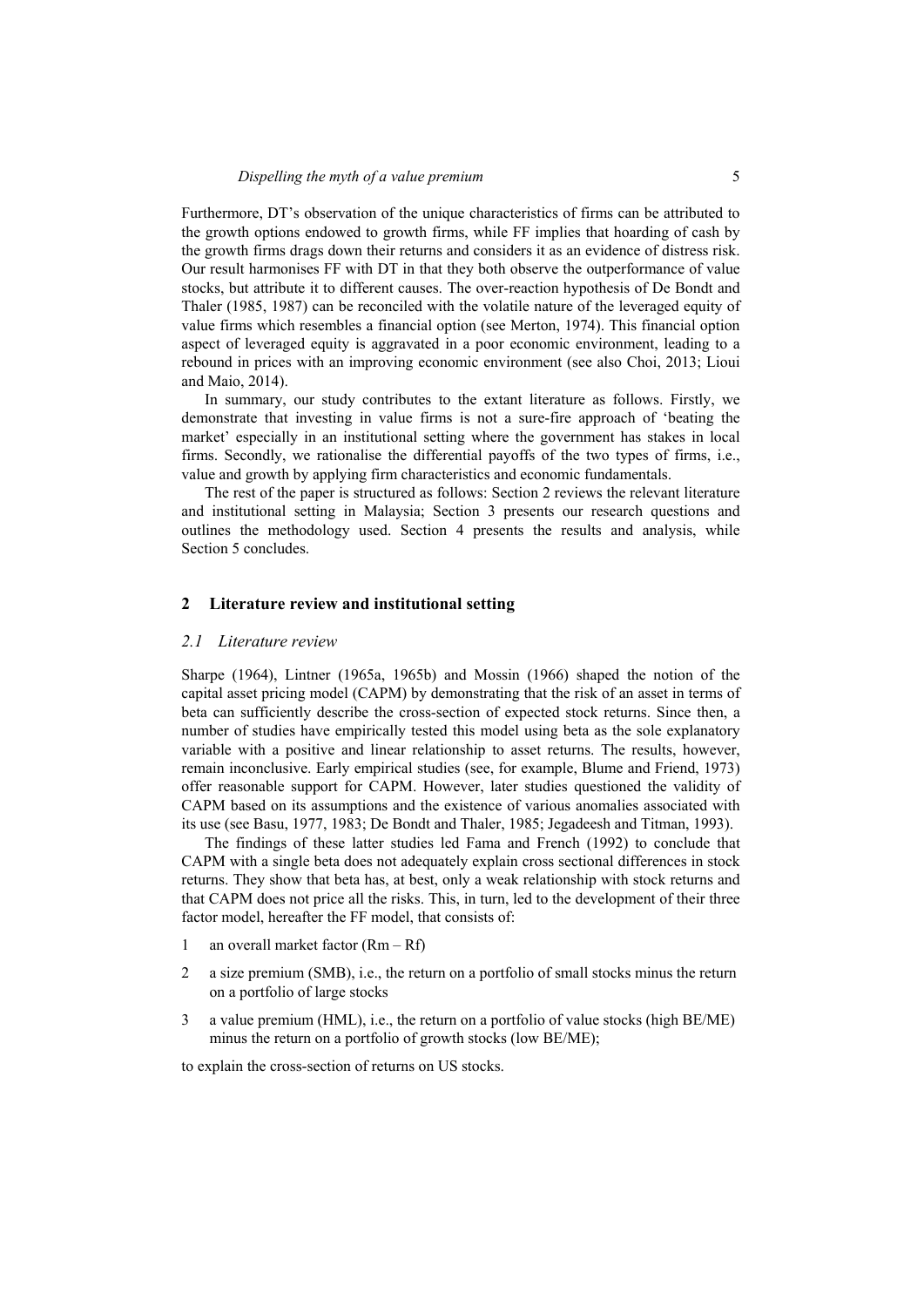Their model is in accord with Merton's (1973) inter-temporal CAPM and Ross's (1976) arbitrage pricing theory (APT), which states that risks must be multidimensional if stocks are to be priced rationally. Fama and French (1993, 1996) illustrate that there is covariance between SMB and HML and common risk factors in returns and that these risk factors contribute significantly in explaining the variation in stock returns.

The FF model has attracted a great deal of attention in academia, which mostly focuses on the source of value premium. Fama and French (1993) and Chen and Zhang (1998) argue that value firms are riskier, as they are more likely to be subject to financial distress than growth firms, complying with the hypothesis of rational pricing. In a later paper, Fama and French (1995) demonstrate that value [growth] stocks are normally associated with firms that have persistently low [strong] earnings growth. In the light of this evidence, they suggest that value [growth] firms have a positive [negative] loading on HML, implying higher [lower] distress risk. Zhang (2005), however, claims that value firms are riskier because they have more assets than growth firms. He conjectures that assets in place are much riskier than growth options because in poor economic environments value firms are burdened with more unproductive capital and face higher costs in cutting this down. Much of the recent work on the value premium empirically explores how differing states of the world affect the strength of the premium. Stivers and Sun (2010) show that the value premium is countercyclical (higher during weaker economic times). Gulen et al. (2011) show that in times of high market volatility the expected excess returns of value stocks are more sensitive than those of growth stocks to worsening aggregate economic conditions. Guo et al. (2009) support the view that value is riskier than growth in bad times. Li et al. (2009) find a positive relation between the value premium and its conditional volatility. In broad terms, the consensus of the recent literature is that the value premium is time varying and that value stocks perform badly in poor and risky economic environments.

Daniel and Titman (1997) provide an alternative explanation for the value premium. In contrast to Fama and French (1995), they claim that it is firms' characteristics, rather than their covariance of risk factors, that offers an explanation for the value premium. That is, the presence of high covariance between the value stocks is not due to a distress factor but rather to their common characteristics. For instance, value stocks may be characterised by similar lines of business or be in comparable industries. To further corroborate their claim, they show that the presence of high covariance between value stocks has no significant relationship with the distress factor, i.e., high covariance exists even before the value firms become distressed. Similarly, Lee et al. (2007) find that stock characteristics better explain the UK value premium.

Yet another explanation of the value premium revolves around investor sentiment and trading strategies. Lakonishok et al. (1994) demonstrate that value (i.e., unspectacular) firms produce superior returns because of the investors' overreaction to the past performance of firms. That is, investors extrapolate the past strong (weak) performance of growth (value) firms too far into future. Investors then irrationally overbuy (oversell) growth (value) firms' stocks. However, when the market realises that the actual performance for growth (value) firms is lower (higher) than initially expected, the growth (value) firm's stocks end up with low (high) returns<sup>6</sup>. This finding is similar to the observation of De Bondt and Thaler (1985, 1987) that poorly performing stocks over the past three-to-five years (i.e., losers) outperform prior-period winners during the subsequent three-to-five years. The above issues are reconciled by Lioui and Maio (2014), who attribute the return reversals of stocks to their interest rate sensitivity.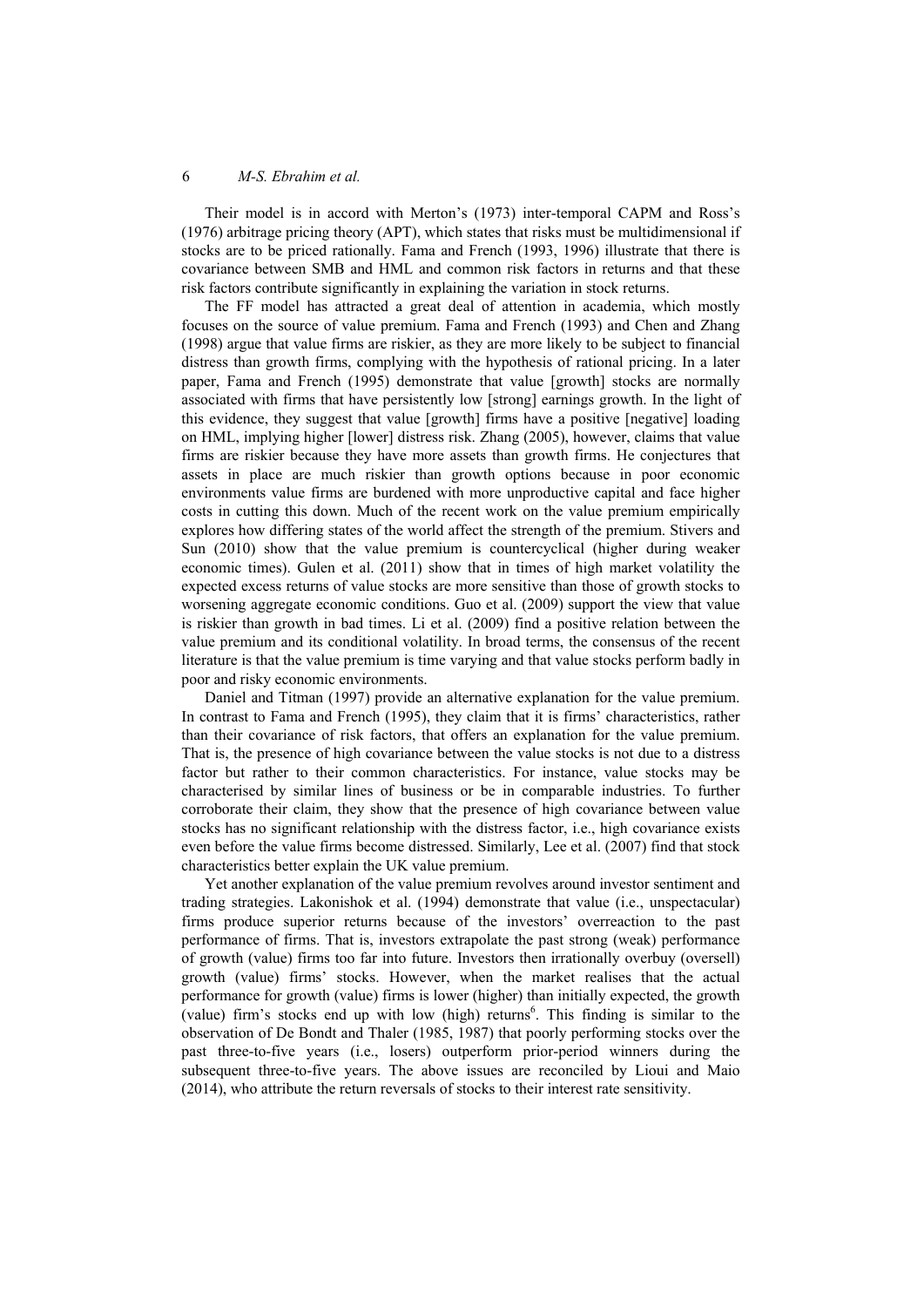Finally, there is one more potential explanation for the value premium, that is, the prevalence of the value premium is due to methodological issues. Kothari et al. (1995) suggest that a selected sample is more likely to include firms that have survived a period of distress compared to those that got delisted. This is commonly known as survivorship bias. However, some later studies have refuted these claims (see Chan et al., 1995). Another view put forward by Lo and MacKinlay (1988), MacKinlay (1995) and Conrad et al. (2003) is that the value premium is due to data snooping. That is, continuously testing the same dataset generally depicts spurious patterns in average returns. Barber and Lyon (1997) propose that using samples from different time periods or different countries alleviate this data-snooping hypothesis.

A number of studies have documented the presence of a value premium in emerging markets (see, for example, Geert, 1999; Dewandaru et al., 2015), however very few investigate its source. Yen et al. (2004) find that the presence of the value premium in Singapore is due to the one-way overreaction of value firms. Ding et al. (2005) examine value and growth portfolios in seven East Asian countries. They find a positive value premium for Hong Kong, Japan, Malaysia and Singapore, a negative value premium in Thailand and an insignificant effect in Indonesia and Taiwan. They find that risk and liquidity effects are weak in all the countries. However, firm size and firm growth potential effects are significant in most of the countries but the nature of the effects varies considerably across countries. In the case of Malaysia, they find that small value stocks with low growth potential have higher returns. Unfortunately, the dataset employed in Ding et al. (2005) dates back to pre-1997 (i.e. prior to the 1997 Asian financial crisis) and so does not cover the period of poor economic conditions. This is a major issue as most of the recent work on the value premium proposes that it changes in an economic downturn. Given the limited number of studies rationalising the value premium especially in the context of emerging markets, it is obvious that many questions surrounding it remain unanswered.

#### *2.2 The unique institutional setting of Malaysia*

A number of studies have documented the value premium in both developed as well as developing markets as discussed above. This has led to its acceptance as an empirical fact or truth. This study adopts the Popperian stance by endeavouring to illustrate via the principle of falsification that any contradictory instance to a 'theory' (or empirical 'fact') is sufficient to falsify it, regardless of how many positive examples appear to support it. We hope to illustrate the falsification of the value premium by studying an emerging economy (i.e., Malaysia) whose unique institutional framework inhibits it (as described below).

We chose Malaysia for a number of reasons. First, as a newly industrialised market economy, it has experienced a growth pattern that is very different from those of the developed economies, especially in our sample period, allowing us to investigate a number of economic regimes. For instance, there was a period of remarkable growth around the early 1990s followed by a severe financial crisis, from mid-1997 to the end of 1998. In addition, as an open economy and trade reliant nation, it is usually highly exposed to the economic health of its major trading partners. This is demonstrated by the impact of the recession in the USA (in early 2000), which caused Malaysia to go through a period of sluggish economic growth. The recent subprime crisis emanating from the developed economies impacted on Malaysia in the real sector (through trade, i.e.,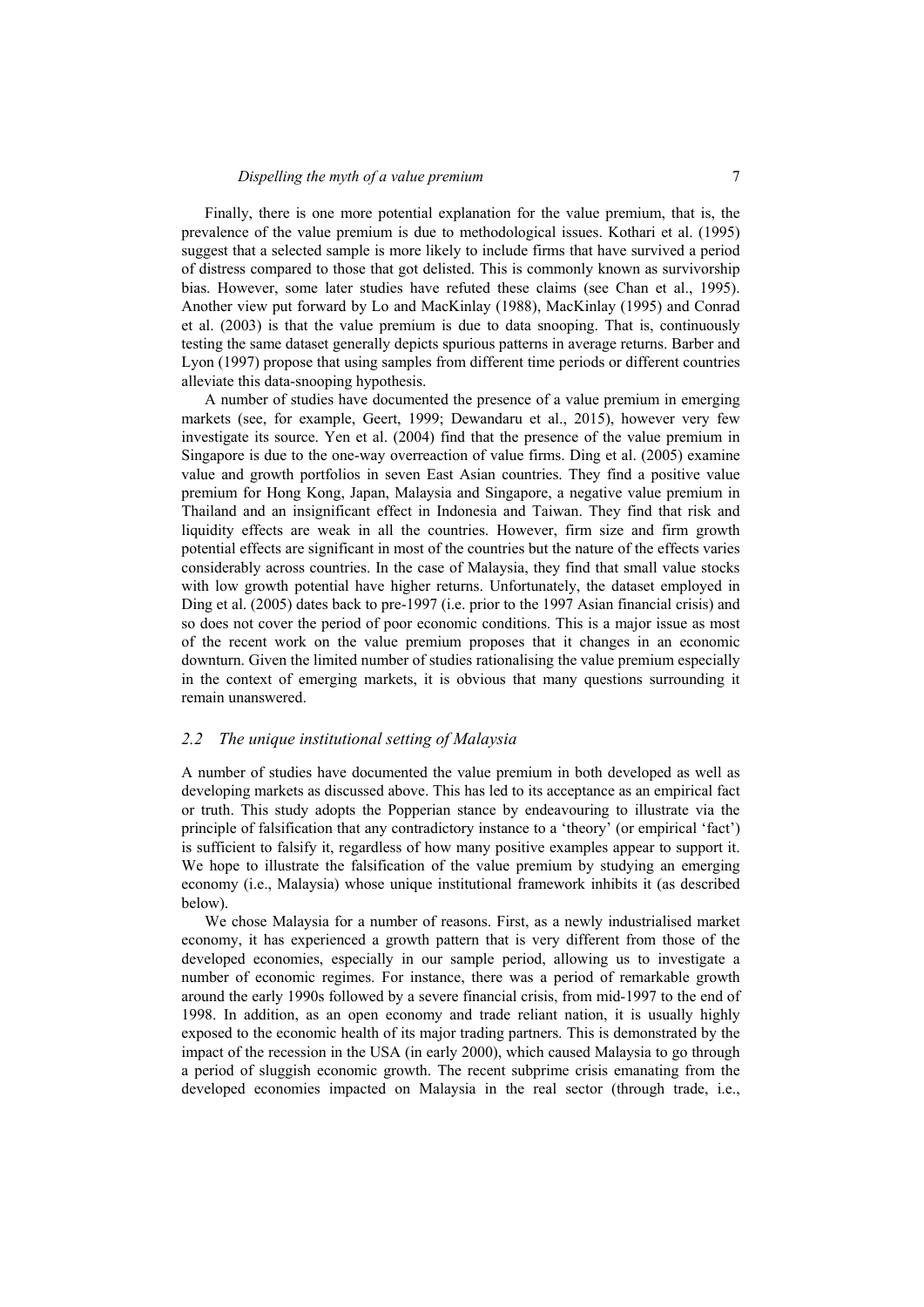exports) as well as the financial sector (through linkages of stock exchanges) (Abidin and Rasiah,  $2009$ <sup>7</sup>.

Secondly, Malaysia presents an interesting case study because of its interesting institutional features and its interest to foreign investors. The institutional setting of the Malaysian market differs from that of the developed markets like the USA, UK, or Japan. Historically, Malaysian stock market has been top-heavy. The largest 50 to 60 stocks by market capitalisation account for most of the traded volume and index movement on any given day. Most of these are also components of the 100 stock composite index (KLSE CI). It is these stocks that are considered 'investible' by foreign fund managers. In addition, Malaysian stocks that are components of international stock indices such as the MSCI are also from this category. Since these are the stocks that receive research coverage and analysts' attention, they typically form the bulk of institutional holdings – both foreign and local. Given this dichotomous market structure, one could argue that all the smart money and institutional holdings are in a small pool of large market capitalisation stocks while the retail players are mostly in the smaller/lower priced stocks. Given that our definition of size is based on market capitalisation, our sample of big stocks would simply constitute this pool of 50–60 stocks. When seen in the light of this market microstructure and behavioural considerations, like the incentive for professional fund managers to hold index linked stocks, our finding that the big stocks outperform, makes eminent sense.

Furthermore, most of the stocks in the above category are also state owned and closely held. This is because the Malaysian economic system is established on a relationship based elitist system (see Gomez and Jomo, 1997). That is, a system that exhibits political patronage, cronyism and low levels of transparency (Johnson and Mitton, 2003). Fraser et al. (2006) find that larger and more profitable Malaysian firms with political patronage carry more leverage than firms with less political patronage. Ebrahim et al. (2014b) investigate this issue further to illustrate that the government support of connected firms has waned after the Asian crisis. This has led to a convergence between politically connected firms and unconnected firms. We go beyond Ebrahim et al. (2014b), segregate the growth firms from their value counterparts to illustrate the preferential treatment of politically connected growth firms over that of value ones especially during economic downturns in Section 3.

Our dataset illustrates the number of sample firms growing gradually from 24 firms in 1992 to 676 firms in 2011. We also use equal-weighted portfolios in our analysis, which helps in mitigating the impact of firms with high market capitalisation.

Malaysia is the only country amongst regional emerging markets to have had capital controls for a significant amount of time during our study period. The volatility of the market is low, as compared to other regional markets. Malaysia is also one of the rising emerging markets with gross domestic product (GDP) per capita higher than both China and India.

An explanation for the underperformance (outperformance) of value (growth) stocks is deduced from the breakdown of the perfect capital market assumptions inherent in Miller and Modigliani (1961) dividend irrelevance theory<sup>8</sup>. In the MM framework, a value firm (with high BE/ME – book equity to market equity) facing lower growth opportunity is deemed to have higher dividend yield. In contrast, a growth firm has low (or zero) dividend yield. In this ideal world, both types of firms should yield similar total returns with value stocks bearing *lower* capital gains whilst growth stocks generating *higher* capital gains.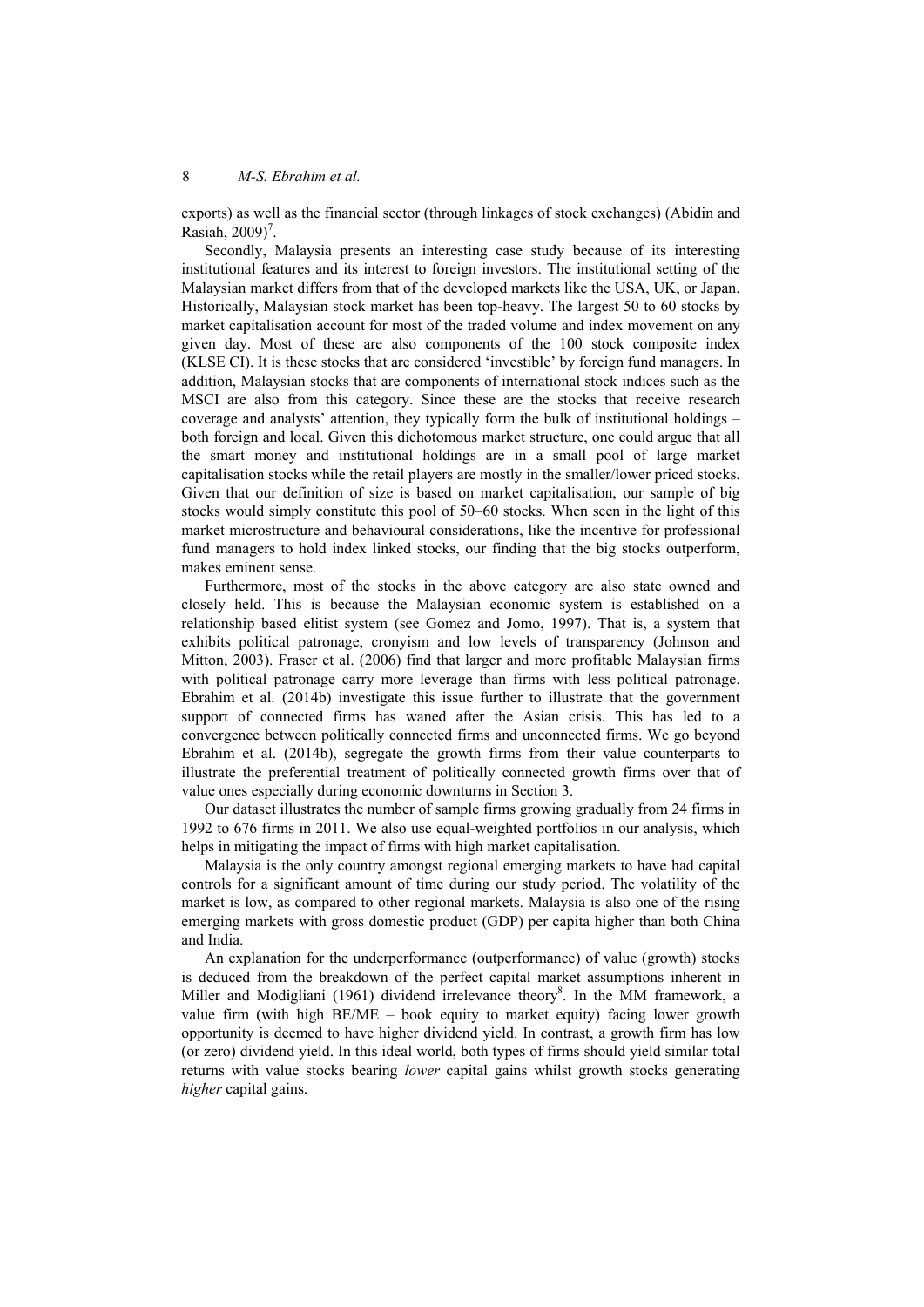Market imperfections, however, breach the MM theory, shedding light on how this leads to outperformance of growth stocks. First, unlike developed markets, dividend yields on value stocks in developing markets like Malaysia have traditionally been very low. This is because they are generally politically unconnected firms, depending on their cash flows (stemming from their underlying equity capital) to fund their ongoing projects, working capital outlays and asset obsolescence. This is illustrated in note 13 (Section 3) and is in contrast to growth firms, which are predominately politically connected with an easier access to government contracts and inexpensive debt capital. Thus, political connection leads to preferential treatment in the awarding of contracts and to a subsidised cost of capital. This endows growth companies a comparative advantage over their value counterparts. This preferential status of politically connected growth firms leads investors to prefer them over value firms. The second reason is tax incidence. In Malaysia, capital gains on stocks are not taxed whilst dividends are penalised at an effective rate equivalent to the investors' tax bracket. This, ceteris-paribus, results in higher after-tax payoffs for growth stocks in contrast to value stocks. Malaysian institutional factors therefore favour growth firms over value ones.

Thus, in a rapidly developing emerging market such as Malaysia, it is the politically connected companies that will be able to piggy-back on rapid economic growth. While value stocks would be good 'defensive' stocks given their high asset backing, institutional investors, particularly foreign ones, would not opt for its defensive stocks, but for growth opportunity. Since the foreign institutional investors are the trend setters for local ones, it should not be surprising that growth outperforms value as illustrated in Section 4.

#### **3 Data and methodology**

Our sample consists of all non-financial firms listed on the three main boards of Bursa Malaysia (KLSE) from 1992 to 2011. We examine the returns from July 1992 to June  $2012$  for these firms by employing the relevant data from Datastream<sup>9</sup>. The firms included in the data fulfil the standard criteria employed in the literature i.e. they all have Datastream stock prices for December of year  $t-1$  and June of year  $t$  and Datastream book value for year  $t - 1$ . In addition, each sample firm has at least two years data on Datastream<sup>10</sup>. Table 1 illustrates the number of firms belonging to each portfolio by year and the number of firms that are politically connected (shown in parentheses).

Table 2 reports various characteristics of sample firms (sorted into different portfolios) in terms of their political connections. It shows that politically connected firms, on average, are significantly larger (Panel A), have higher capital expenditure (Panel B), and rely heavily on external financing (Panel C) than their unconnected counterparts, over the full sample and two sub-periods (for most of the portfolios). Similarly, firms with political connections have higher trading volumes during the full and post-crisis periods. These figures affirm that Bursa Malaysia is unique and dominated by top-heavy, closely held, and politically connected firms<sup>11</sup>. Therefore, it is important to investigate the implications of value versus growth anomaly in such a market that, potentially, challenges the premise that value always outperforms growth.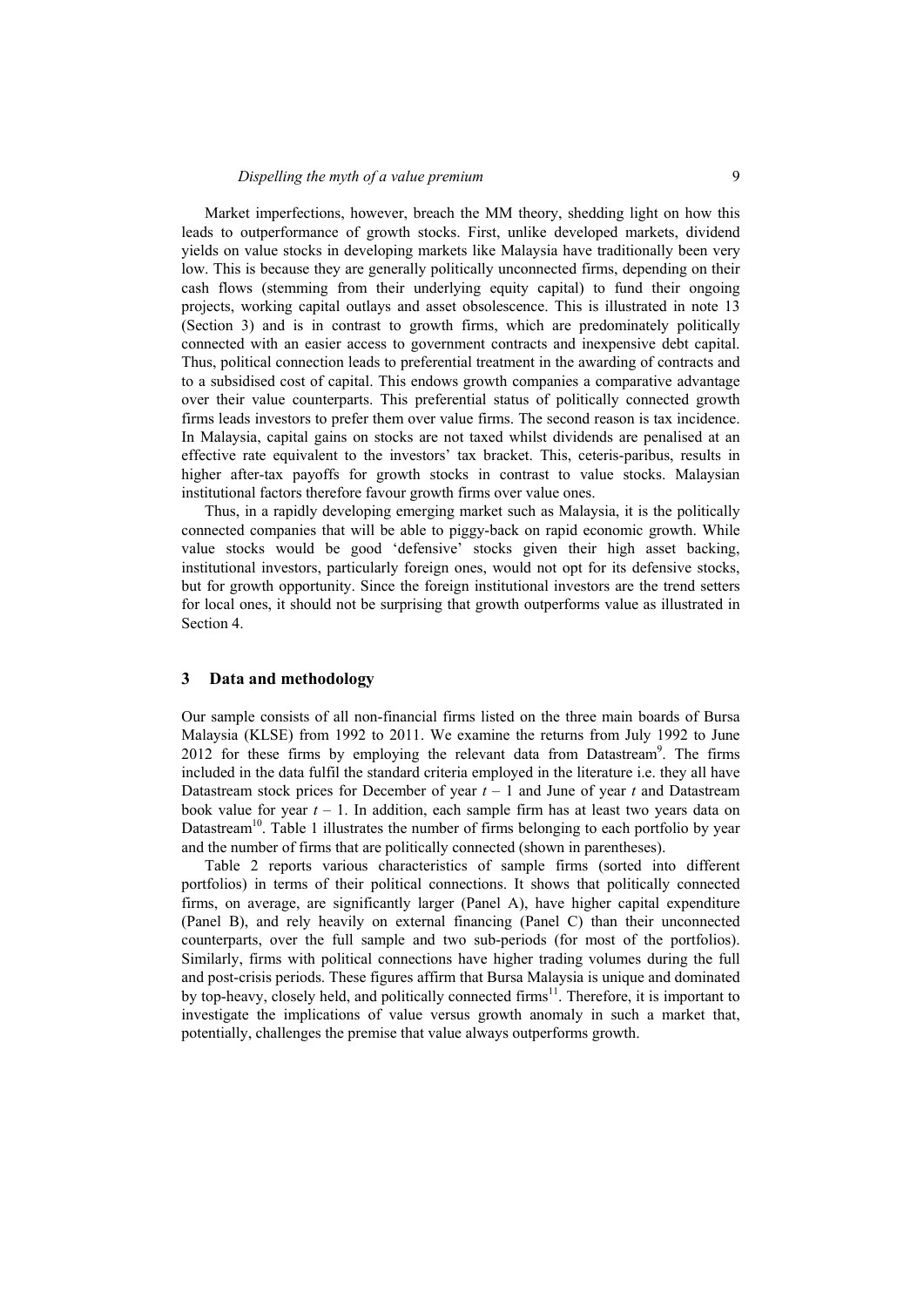| Year | SL     | SМ       | SН     | BL       | BМ       | BН      | Total    |
|------|--------|----------|--------|----------|----------|---------|----------|
| 1992 | 5(1)   | 6(0)     | 3(3)   | 4(0)     | 2(0)     | 4(2)    | 24(6)    |
| 1993 | 5(1)   | 3(1)     | 7(4)   | 8(1)     | 5(2)     | 3(1)    | 31(10)   |
| 1994 | 3(1)   | 6(2)     | 7(4)   | 11(1)    | 6(3)     | 5(2)    | 38(13)   |
| 1995 | 8(1)   | 9(1)     | 7(2)   | 12(3)    | 7(4)     | 12(4)   | 55 (15)  |
| 1996 | 8(1)   | 17(1)    | 7(0)   | 13(3)    | 11(7)    | 13(5)   | 69 (17)  |
| 1997 | 7(0)   | 17(2)    | 8(1)   | 16(6)    | 18(6)    | 11(5)   | 77 (20)  |
| 1998 | 14(0)  | 14(2)    | 9(2)   | 17(5)    | 19(7)    | 14(6)   | 87(22)   |
| 1999 | 8(0)   | 24(0)    | 18(4)  | 28(10)   | 19(5)    | 9(5)    | 106(24)  |
| 2000 | 30(2)  | 43 $(0)$ | 24(2)  | 27(8)    | 27(6)    | 27(10)  | 178 (28) |
| 2001 | 29(2)  | 48(1)    | 40(0)  | 40 (12)  | 31(8)    | 25(9)   | 213 (32) |
| 2002 | 34(2)  | 62(0)    | 34(1)  | 43 (14)  | 45(5)    | 26(10)  | 244 (32) |
| 2003 | 38(1)  | 72(1)    | 41(6)  | 57(13)   | 50(13)   | 35(8)   | 293 (42) |
| 2004 | 42(1)  | 81(2)    | 57(7)  | 70 (15)  | 59 (10)  | 31 (12) | 340 (47) |
| 2005 | 58(1)  | 92(4)    | 69(5)  | 81 (19)  | 69(10)   | 39(14)  | 408 (53) |
| 2006 | 65(2)  | 104(4)   | 82(3)  | 91 (18)  | 95 (14)  | 39(16)  | 476 (57) |
| 2007 | 68(1)  | 117(5)   | 97(8)  | 110(20)  | 107(12)  | 46(13)  | 545 (59) |
| 2008 | 68 (0) | 114(3)   | 118(8) | 119 (24) | 118 (18) | 41(10)  | 578 (63) |
| 2009 | 60(1)  | 121(0)   | 147(9) | 139 (35) | 109(13)  | 35(6)   | 611 (64) |
| 2010 | 70(1)  | 137(1)   | 140(9) | 140 (26) | 123(19)  | 42(11)  | 652 (67) |
| 2011 | 65(2)  | 151(1)   | 145(7) | 155 (32) | 119(16)  | 41(9)   | 676 (67) |

10 *M-S. Ebrahim et al.* 

**Table 1** Portfolio composition – number of firms by year and political patronage

Notes: The table reports the number of firms in each portfolio by year. The numbers in parentheses show the firms that have politically connection too. Stocks with ME ('market equity' or size) below the median are deemed 'small' whilst stocks with ME above the median are 'big'. The breakpoints for BE/ME ('book equity divided by market equity' or value) are the 30th and 70th percentiles. The intersection of two size-sorted and three value-sorted groups produces six portfolios, named as:  $SL =$  small-low value (i.e., small-growth);  $SM =$  small-middle value;  $SH = small$ -high value;  $BL = big$ -low value (i.e., big growth);  $BM = big$ -middle value, BH = big-high value. The last column reports the total number of firms in each year.

In order to address our research questions, we employ the standard methodology proposed in Fama and French (1993). First, we form six portfolios by intersecting two groups sorted by the size of the firm (ME, stock price times shares outstanding or market equity) and three groups sorted by BE/ME (BE, net tangible assets – equity capital plus reserves minus intangibles – divided by ME). This intersection produces following six portfolios:  $SL = small$ -low value (i.e., small growth);  $SM = small$ -middle value;  $SH =$  small-high value;  $BL =$  big-low value (i.e., big growth);  $BM =$  big-middle value, BH = big-high value. We use median KLSE size for each year as the threshold point for creating two size (ME) groups. Stocks with ME higher than the median are assigned as Big (B) stocks and stocks with lower than median ME are assigned as small (S) stocks. For BE/ME, we split the stocks into three groups based on the breakpoints of bottom 30% (low), middle 40% (medium), and top 30% (high) of the ranked values of BE/ME for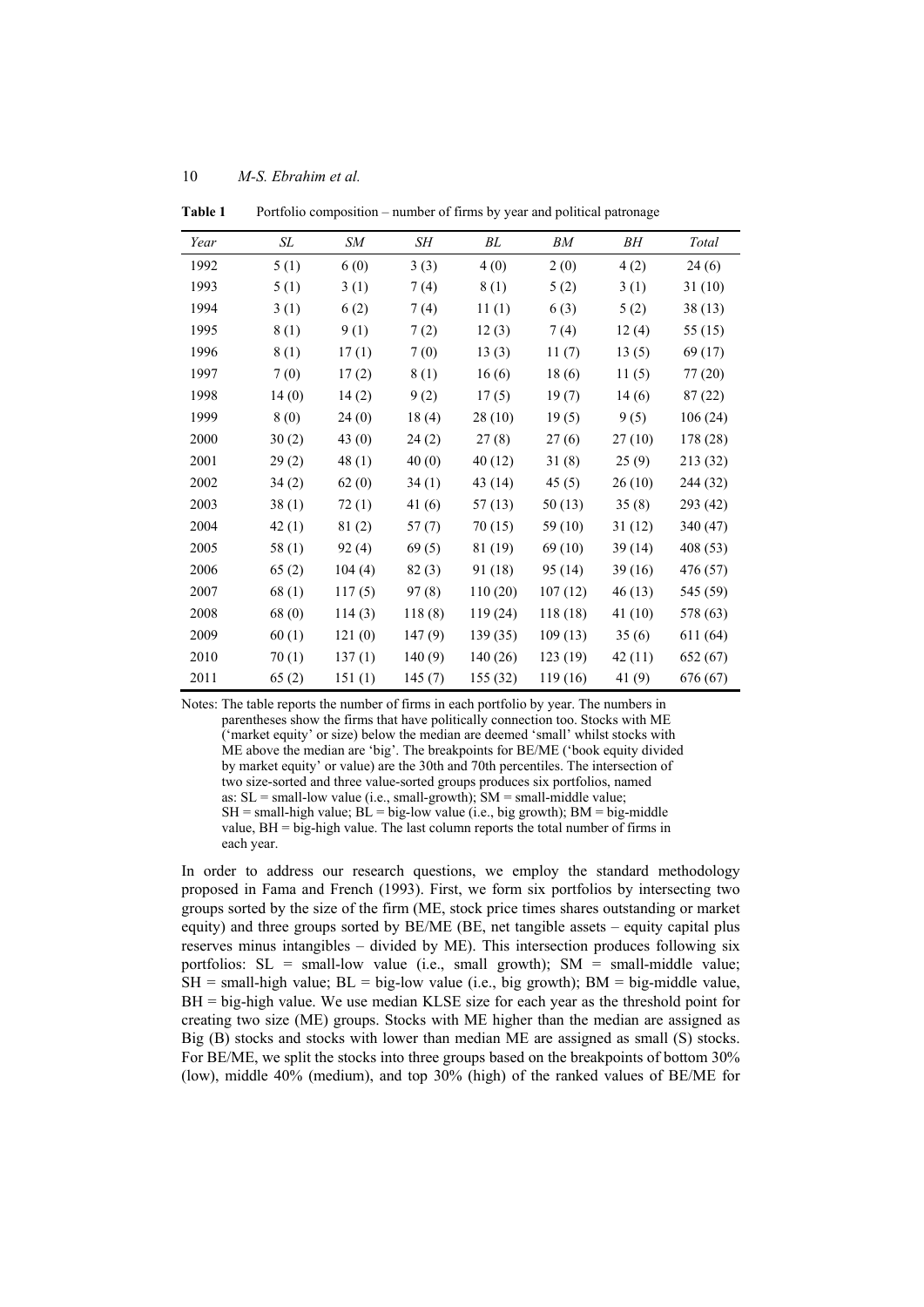KLSE stocks<sup>12</sup>. Second, we compute the value-weighted monthly returns on the six portfolios from July of year *t* to June of year  $t + 1$ , and re-form the portfolios in June of year  $t + 1$ .

To discriminate between value and growth stocks, we employ the above standard definition to designate firms with high BE/ME ratio as value stocks and low BE/ME as growth stocks. A low BE/ME implies that the market is pricing the firms' assets (book value) at a premium. This price premium reflects the higher growth opportunity that these assets offer.

|                                                | July 1992-June 2012        |                          | July 1992–June 1997                         |                          | July 1999–June 2012        |                          |  |  |  |  |  |
|------------------------------------------------|----------------------------|--------------------------|---------------------------------------------|--------------------------|----------------------------|--------------------------|--|--|--|--|--|
| Portfolio                                      | Politically<br>unconnected | Politically<br>connected | Politically<br>unconnected                  | Politically<br>connected | Politically<br>unconnected | Politically<br>connected |  |  |  |  |  |
| Panel A: average monthly market capitalisation |                            |                          |                                             |                          |                            |                          |  |  |  |  |  |
| BH                                             | 598,463                    | 990,348                  | 1,475,408                                   | 2,361,969                | 496,793                    | 777,446                  |  |  |  |  |  |
| <b>BM</b>                                      | 652,181                    | 3,589,859                | 1,388,960                                   | 4,581,481                | 609,516                    | 2,997,936                |  |  |  |  |  |
| BL                                             | 1,923,539                  | 7,025,574                | 3,477,054                                   | 1,690,458                | 1,851,004                  | 7,177,151                |  |  |  |  |  |
| <b>SH</b>                                      | 79,634                     | 290,743                  | 535,309                                     | 762,831                  | 63,642                     | 195,452                  |  |  |  |  |  |
| <b>SM</b>                                      | 70,054                     | 153,521                  | 240,656                                     | 305,046                  | 56,043                     | 55,149                   |  |  |  |  |  |
| SL                                             | 62,241                     | 57,672                   | 284,601                                     | 82,727                   | 46,685                     | 49,590                   |  |  |  |  |  |
|                                                |                            |                          | Panel B: average yearly capital expenditure |                          |                            |                          |  |  |  |  |  |
| ВH                                             | 44,715                     | 156,950                  | 90.192                                      | 645,021                  | 39,973                     | 83,298                   |  |  |  |  |  |
| BM                                             | 46,382                     | 424,003                  | 49,255                                      | 696,900                  | 45,266                     | 321,445                  |  |  |  |  |  |
| BL                                             | 89,357                     | 637,096                  | 89,915                                      | 73,020                   | 88,071                     | 665,136                  |  |  |  |  |  |
| <b>SH</b>                                      | 9,194                      | 11,963                   | 19,439                                      | 16,953                   | 7,870                      | 10,357                   |  |  |  |  |  |
| <b>SM</b>                                      | 5,582                      | 24,619                   | 14,848                                      | 23,903                   | 4,838                      | 6,964                    |  |  |  |  |  |
| SL                                             | 3,840                      | 7,113                    | 7,345                                       | 2,042                    | 3,513                      | 8,698                    |  |  |  |  |  |

**Table 2** Firm characteristics of politically connected and unconnected firms

Notes: The table provides average monthly market capitalisation (Panel A), average annual capital expenditure (Panel B), average annual external financing (Panel C), and average monthly trading volume (Panel D), for politically connected and unconnected sample firms over three periods: July 1992–June 2012 (full sample period), July 1992–June 1997 (pre-crisis period), and July 1999–June 2012 (post-crisis period). Capital expenditure represents the funds used to acquire fixed assets other than those associated with acquisitions. It includes but is not restricted to: additions to property, plant and equipment; investments in machinery and equipment. External financing represents financing from outside sources. It includes the issuance and retirement of stock and debt. Firms with ME ('market equity/capitalisation' or size) below the median are deemed 'small' whilst stocks with ME above the median are 'big'. The breakpoints for BE/ME ('book equity divided by market equity' or value) are the 30th and 70th percentiles. The intersection of two size-sorted and three value-sorted groups produces six portfolios, named as:  $BH = big$ -high value;  $BM = big$ -middle value;  $BL = big$ -low value;  $SH = \text{small-high value}$ ;  $SM = \text{small-middle value}$ ;  $SL = \text{small-low value}$ . All figures are in thousands. Figures in italics show that politically connected firms are statistically different (within period) from unconnected firms at less than 10% level.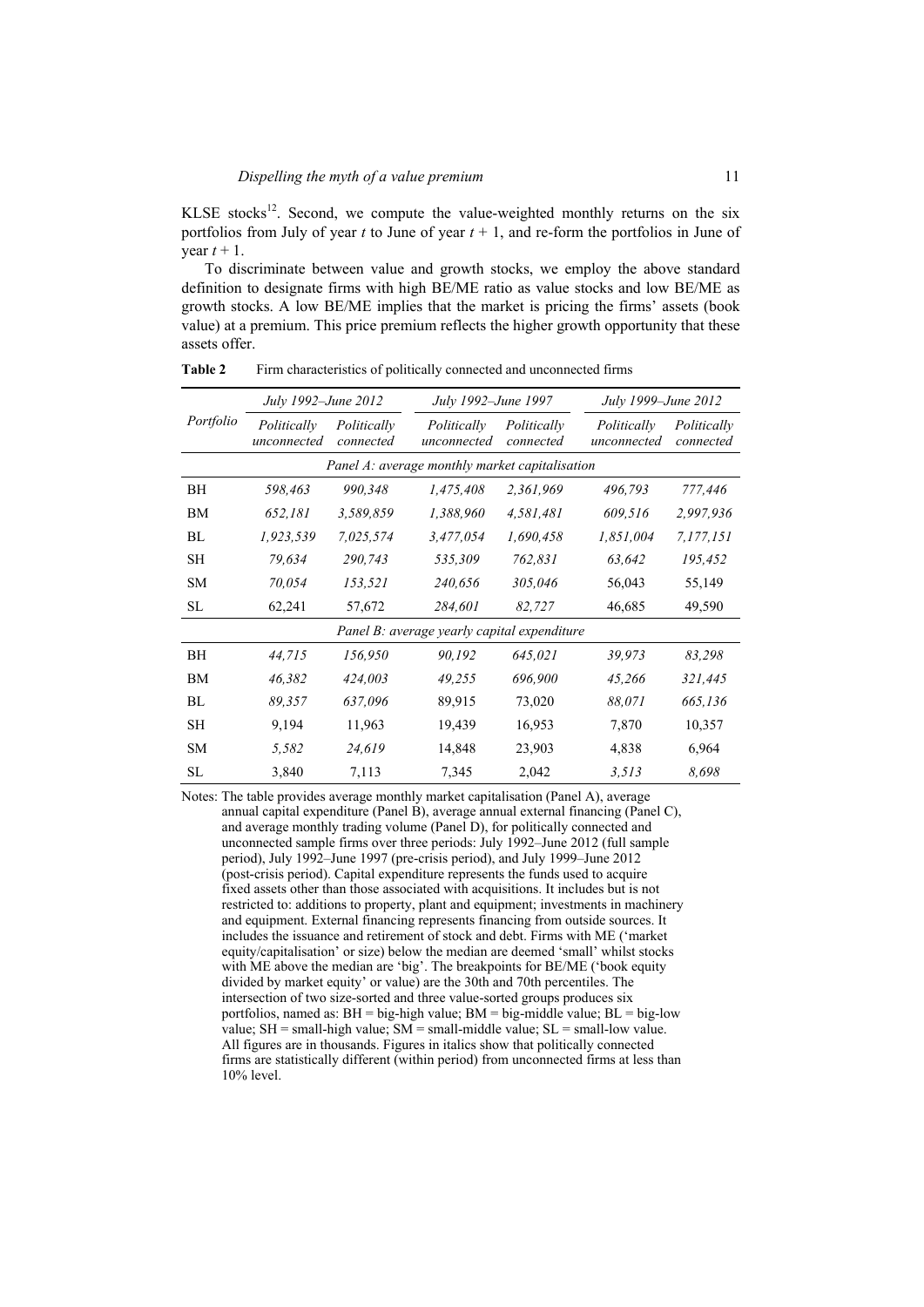|                                                                                          | July 1992–June 2012        |                          | July 1992–June 1997        |                          | July 1999–June 2012        |                          |  |  |  |  |
|------------------------------------------------------------------------------------------|----------------------------|--------------------------|----------------------------|--------------------------|----------------------------|--------------------------|--|--|--|--|
| Portfolio                                                                                | Politically<br>unconnected | Politically<br>connected | Politically<br>unconnected | Politically<br>connected | Politically<br>unconnected | Politically<br>connected |  |  |  |  |
| Panel C: average yearly net external financing (adjusted for debt and stocks retirement) |                            |                          |                            |                          |                            |                          |  |  |  |  |
| <b>BH</b>                                                                                | 24.705                     | 73.881                   | 110.595                    | 471.179                  | 15,235                     | 7,181                    |  |  |  |  |
| <b>BM</b>                                                                                | 23.947                     | 162.756                  | 42.318                     | 361.169                  | 22.096                     | 84.015                   |  |  |  |  |
| BL                                                                                       | 48.937                     | 134.788                  | 6.836                      | 89.018                   | 51.865                     | 132.741                  |  |  |  |  |
| <b>SH</b>                                                                                | 5.865                      | 20.010                   | 59,808                     | 109,976                  | 4.082                      | 57                       |  |  |  |  |
| <b>SM</b>                                                                                | 2.205                      | 14.436                   | 13.812                     | 45.664                   | 1.259                      | 876                      |  |  |  |  |
| SL                                                                                       | 1,569                      | $-303$                   | 14,079                     | 2,139                    | 886                        | $-1,066$                 |  |  |  |  |
| Panel D: average monthly trading volume                                                  |                            |                          |                            |                          |                            |                          |  |  |  |  |
| A11<br>portfolios                                                                        | 96,527                     | 131,982                  | 295,222                    | 86,783                   | 86,778                     | 132,037                  |  |  |  |  |

**Table 2** Firm characteristics of politically connected and unconnected firms (continued)

Notes: The table provides average monthly market capitalisation (Panel A), average annual capital expenditure (Panel B), average annual external financing (Panel C), and average monthly trading volume (Panel D), for politically connected and unconnected sample firms over three periods: July 1992–June 2012 (full sample period), July 1992–June 1997 (pre-crisis period), and July 1999–June 2012 (post-crisis period). Capital expenditure represents the funds used to acquire fixed assets other than those associated with acquisitions. It includes but is not restricted to: additions to property, plant and equipment; investments in machinery and equipment. External financing represents financing from outside sources. It includes the issuance and retirement of stock and debt. Firms with ME ('market equity/capitalisation' or size) below the median are deemed 'small' whilst stocks with ME above the median are 'big'. The breakpoints for BE/ME ('book equity divided by market equity' or value) are the 30th and 70th percentiles. The intersection of two size-sorted and three value-sorted groups produces six portfolios, named as:  $BH = big$ -high value;  $BM = big$ -middle value;  $BL = big$ -low value;  $SH = \text{small-high value}$ ;  $SM = \text{small-middle value}$ ;  $SL = \text{small-low value}$ . All figures are in thousands. Figures in italics show that politically connected firms are statistically different (within period) from unconnected firms at less than 10% level.

We also compute the return in five sub-periods to assess the relationship between economic cycle and value premium: from July 1992 to June 1997 (high growth period), July 1997 to June 1999 (Asian financial crisis), July 1999 to June 2007 (post crisis period), July 2007 to June 2009 (sub-prime crisis) and July 2009 to June 2012 (post sub-prime crisis)<sup>13</sup>. We repeat the same process, but this time with 25 portfolios based on size (ME) intersecting with BE/ME. This is to check the robustness of the results and to deal with any in-sample portfolio issues inherent in the six size-BE/ME portfolios. The 25 size-BE/ME portfolios are constructed using equally-weighted quintile breakpoints for ME and BE/ME.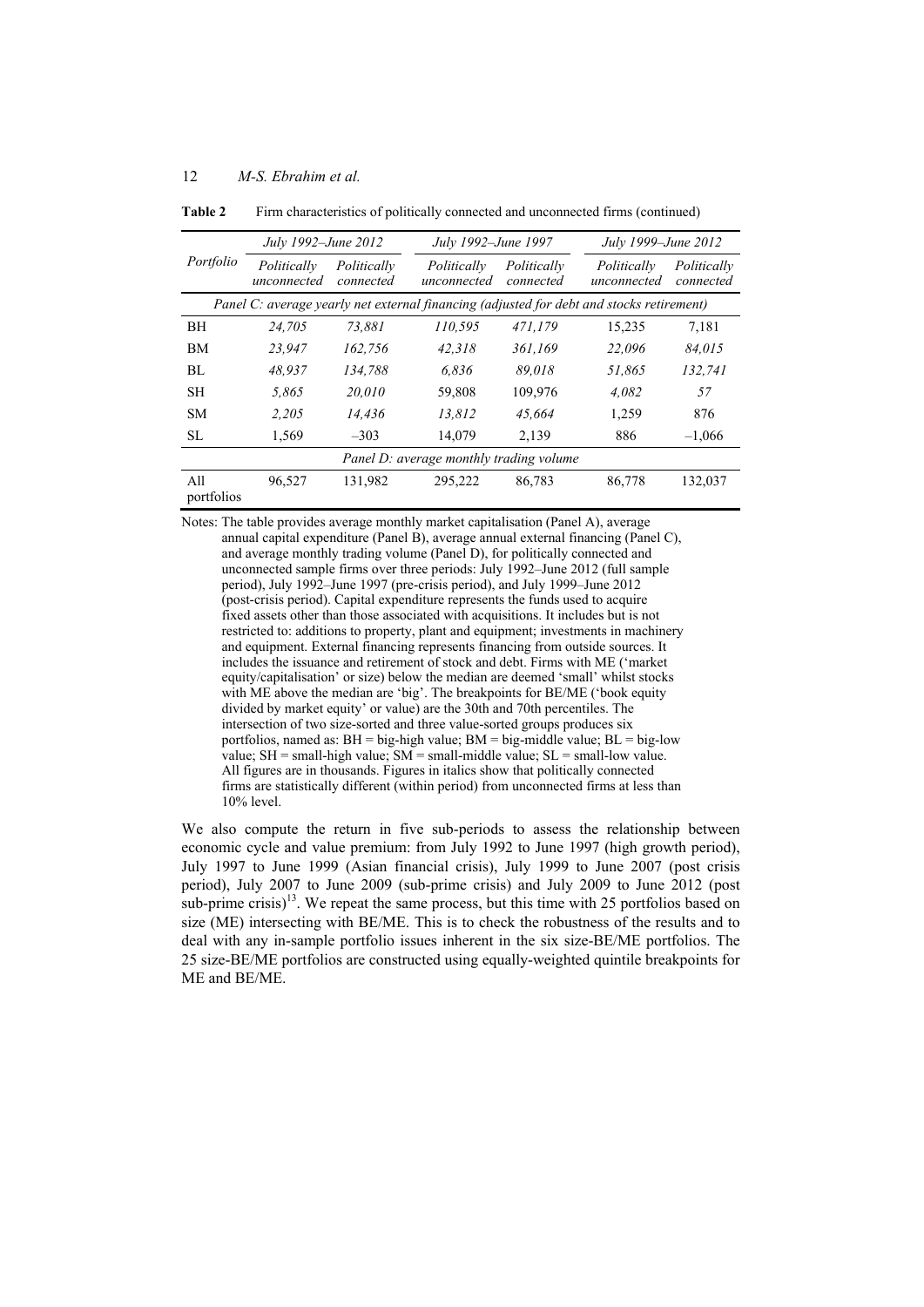| Portfolio | Method      | $\alpha$ | b           | $\boldsymbol{S}$ | $\boldsymbol{h}$      | $\boldsymbol{m}$ |
|-----------|-------------|----------|-------------|------------------|-----------------------|------------------|
| <b>SL</b> | <b>CAPM</b> | 0.706    | $1.157^{x}$ |                  |                       |                  |
|           | $F-F$       | 0.220    | $0.456^{x}$ | $0.400^x$        | $-0.571$ <sup>x</sup> |                  |
|           | $F-F-C$     | 0.263    | $0.421^{x}$ | $0.397^{x}$      | $-0.568$ <sup>x</sup> | $-0.323^{z}$     |
| <b>SM</b> | <b>CAPM</b> | 0.654    | $1.342^{x}$ |                  |                       |                  |
|           | $F-F$       | 0.003    | $0.603^{x}$ | $0.624^{x}$      | $-0.617^{x}$          |                  |
|           | $F-F-C$     | 0.068    | $0.551^{x}$ | $0.619^{x}$      | $-0.613^{x}$          | $-0.480^x$       |
| SH        | <b>CAPM</b> | 0.722    | $1.202^{x}$ |                  |                       |                  |
|           | $F-F$       | $-0.321$ | $0.008^{x}$ | $0.996^{x}$      | $-0.996^x$            |                  |
|           | $F-F-C$     | $-0.321$ | $0.008^{x}$ | $0.996^{x}$      | $-0.996^x$            | 0.001            |
| BL        | <b>CAPM</b> | 1.267    | $1.289^{x}$ |                  |                       |                  |
|           | $F-F$       | 0.641    | $0.557^{x}$ | $0.592^{x}$      | $-0.609^{x}$          |                  |
|           | $F-F-C$     | 0.683    | $0.523^{x}$ | $0.589^{x}$      | $-0.607^x$            | $-0.313$         |
| <b>BM</b> | <b>CAPM</b> | 1.362    | $1.058^{x}$ |                  |                       |                  |
|           | $F-F$       | 0.220    | $0.456^{x}$ | $1.400^x$        | $-0.571$ <sup>x</sup> |                  |
|           | $F-F-C$     | 0.263    | $0.421^{x}$ | $1.397^{x}$      | $-0.568$ <sup>x</sup> | $-0.323^{z}$     |
| BH        | <b>CAPM</b> | 0.511    | $1.094^{x}$ |                  |                       |                  |
|           | $F-F$       | 0.104    | $0.606^{x}$ | $0.378^{x}$      | $-0.404^x$            |                  |
|           | $F-F-C$     | 0.155    | $0.566^x$   | $0.375^{x}$      | $-0.401^x$            | $-0.379^{y}$     |

**Table 3a** Value weighted monthly excess returns – July 1992 to June 2012

Notes: The table reports coefficients of CAPM, Fama and French (1993) three-factor model (F-F), and Carhart (1997) four-factor model (F-F-C) returns using monthly excess returns, in percent, for portfolios sorted on size and value over the period July 1992 to June 2012 (240 monthly returns). Stocks with ME ('market equity' or size) below the median are deemed 'small' whilst stocks with ME above the median are 'big'. The breakpoints for BE/ME ('book equity divided by market equity' or value) are the 30th and 70th percentiles. The intersection of two size-sorted and three value-sorted groups produces six portfolios:  $SL = \text{small-low}$ value;  $SM = \text{small-middle value}$ ;  $SH = \text{small-high value}$ ;  $BL = \text{big-low value}$ ;  $BM = big$ -middle value,  $BH = big$ -high value. We estimate coefficients for six portfolios using CAPM, Fama and French (1993) three factor, and Carhart (1997) four factor models, as follows:

 $CAPM:$   $R_{pt} - R_{ft} = \alpha + b(RMRF) + \varepsilon$ 

$$
F-F: \qquad R_{pt} - R_{ft} = \alpha + b(RMRF) + s(SMB) + h(HML) + \varepsilon
$$

 $F-F-C:$   $R_{pt} - R_{ft} = \alpha + b(RMRF) + s(SMB) + h(HML) + m(PR1YR) + \varepsilon$ 

Here,  $R_{nt}$  and  $R_f$  are the returns on a market portfolio and risk free asset. *RMRF*, *SMB*, and *HML* are constructed as in Fama and French (1993) and *PR*1*YR* as in Carhart (1997). We use three month Malaysian Treasury Bills (adjusted monthly) rate as a proxy for risk-free rate and Kuala Lumpur Composite Index (KLCI) return as proxy for market return. Superscripts  $\hat{x}$ , y, and  $\hat{z}$  show that the coefficients are significant at the 1%, 5%, or 10% levels.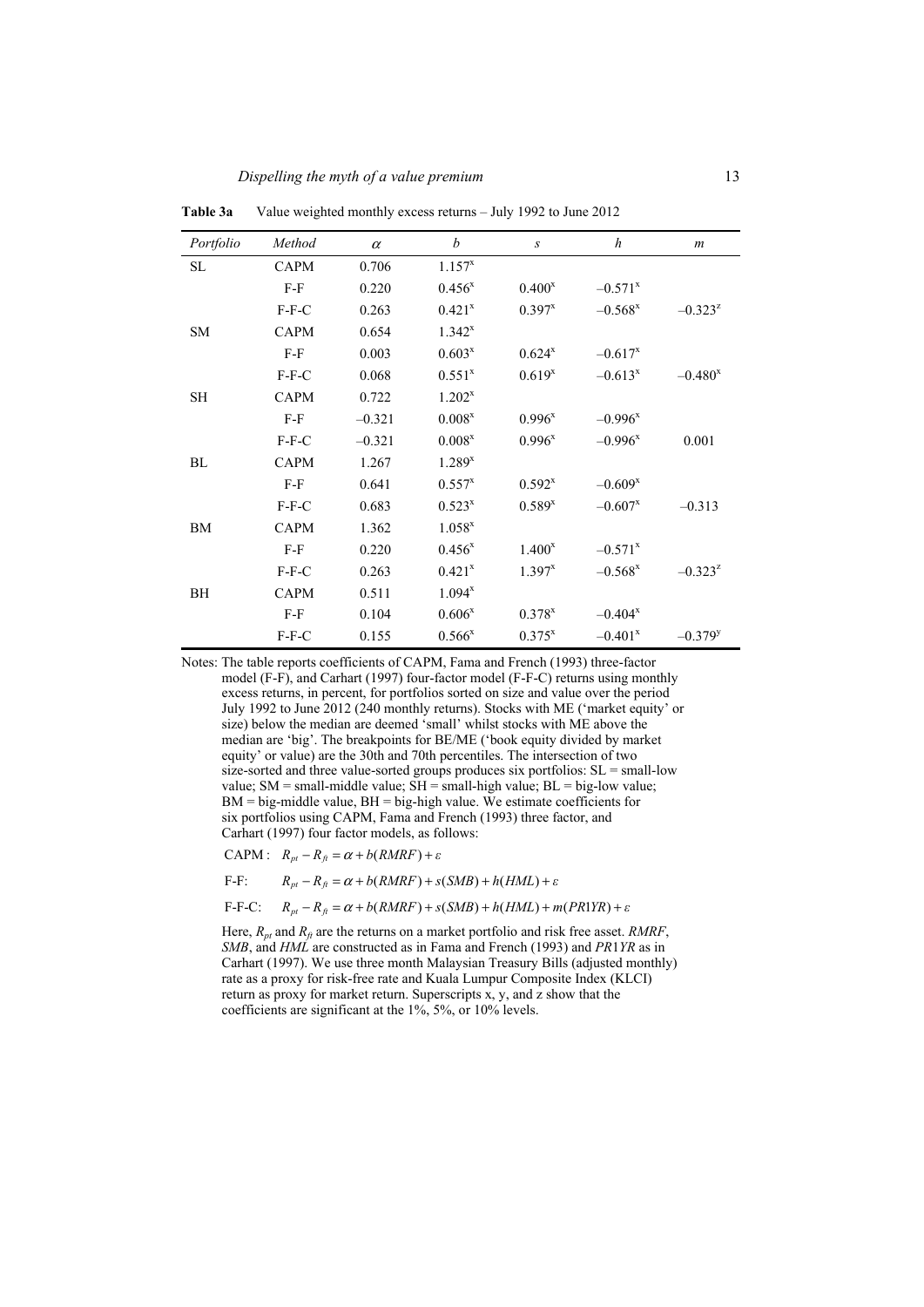|                |                    |                | <b>CAPM</b>      |                    |             | $F - F$      |                                  |                  |              |                       |
|----------------|--------------------|----------------|------------------|--------------------|-------------|--------------|----------------------------------|------------------|--------------|-----------------------|
|                |                    |                | Value (BE/ME)    |                    |             |              | Value (BE/ME)                    |                  |              |                       |
|                | L1                 | L <sub>2</sub> | L3               | L4                 | L5          | Ll           | L2                               | L3               | L4           | L5                    |
| Size<br>(ME)   |                    |                | $\alpha$         |                    |             |              |                                  | $\alpha$         |              |                       |
| S1             | 1.504              | 0.808          | 0.371            | 0.447              | 1.074       | 1.334        | 0.087                            | $-0.074$         | 0.497        | 0.033                 |
| S <sub>2</sub> | 0.793              | $-0.043$       | 0.321            | 1.100              | 0.727       | $-0.031$     | $-0.414$                         | $-0.296$         | 0.245        | 0.450                 |
| S3             | 0.679              | 0.935          | 0.816            | 1.448              | 0.314       | 0.497        | 0.370                            | 0.332            | 0.747        | $-0.084$              |
| S4             | 0.066              | 1.288          | 0.500            | 0.362              | 0.548       | $-0.515$     | 1.013                            | $-0.064$         | $-0.025$     | 0.183                 |
| S <sub>5</sub> | 0.595              | 0.239          | 0.348            | 0.010              | 0.994       | 0.017        | $-0.168$                         | 0.147            | $-0.285$     | 0.568                 |
|                |                    |                | $\boldsymbol{B}$ |                    |             |              |                                  | $\boldsymbol{B}$ |              |                       |
| S <sub>1</sub> | $1.162^{x}$        | $1.211^{x}$    | $1.299^{x}$      | 1.230 <sup>x</sup> | $1.425^{x}$ | $0.475^{y}$  | $0.323^{y}$                      | $0.423^{x}$      | $0.234^{z}$  | 0.174                 |
| S <sub>2</sub> | $1.531^{x}$        | $1.380^{x}$    | $1.439^{x}$      | $1.278^{x}$        | $1.244^{x}$ | $0.511^{z}$  | $0.520^{x}$                      | $0.731^{x}$      | $0.373^{x}$  | 0.031                 |
| S3             | $0.932^{x}$        | $0.928^{x}$    | $1.237^{x}$      | $1.221^{x}$        | $0.897^{x}$ | 0.203        | 0.267                            | $0.545^{x}$      | $0.425^{y}$  | $0.317^{y}$           |
| S <sub>4</sub> | 1.360 <sup>x</sup> | $1.241^x$      | $1.057^{x}$      | $0.968^{x}$        | $0.943^{x}$ | $0.687^{x}$  | $0.304^{z}$                      | $0.446^{x}$      | $0.490^{x}$  | $0.519^{x}$           |
| S <sub>5</sub> | $1.291^{x}$        | $1.018^{x}$    | $1.162^{x}$      | $1.123^{x}$        | $0.980^{x}$ | $0.612^{x}$  | $0.596^{x}$                      | $0.433^{x}$      | $0.690^{x}$  | $0.320^{y}$           |
|                |                    |                |                  |                    |             |              |                                  | $\boldsymbol{S}$ |              |                       |
| S1             |                    |                |                  |                    |             | $0.441^{x}$  | $0.660^x$                        | $0.761^{x}$      | $0.894^{x}$  | $0.968^{x}$           |
| S <sub>2</sub> |                    |                |                  |                    |             | $0.694^{x}$  | $0.640^x$                        | $0.589^{x}$      | $0.753^{x}$  | $1.118^{x}$           |
| S <sub>3</sub> |                    |                |                  |                    |             | $0.572^{x}$  | $0.534^{x}$                      | $0.578^{x}$      | $0.672^{x}$  | $0.470^{x}$           |
| S4             |                    |                |                  |                    |             | $0.551^{x}$  | $0.828^{x}$                      | $0.554^{x}$      | $0.355^{x}$  | $0.347^{x}$           |
| S5             |                    |                |                  |                    |             | $0.544^{x}$  | $0.362^{x}$                      | $0.714^{x}$      | $0.349^{x}$  | $0.662^x$             |
|                |                    |                |                  |                    |             |              |                                  | H                |              |                       |
| S1             |                    |                |                  |                    |             | $-0.610^{x}$ | $-0.735^{x}$                     | $-0.802^{x}$     | $-0.924^{x}$ | $-1.037^{x}$          |
| S <sub>2</sub> |                    |                |                  |                    |             | $-0.765^x$   | $-0.711^{x}$                     | $-0.590^x$       | $-0.754^{x}$ | $-1.129^{x}$          |
| S <sub>3</sub> |                    |                |                  |                    |             | $-0.660^x$   | $-0.551^x$                       | $-0.575^{x}$     | $-0.665^x$   | $-0.481$ <sup>x</sup> |
| S <sub>4</sub> |                    |                |                  |                    |             | $-0.560^x$   | $-0.857$ <sup>x</sup>            | $-0.513^{x}$     | $-0.395^{x}$ | $-0.353^{x}$          |
| S <sub>5</sub> |                    |                |                  |                    |             |              | $-0.565^x$ $-0.353^x$ $-0.682^x$ |                  | $-0.358^{x}$ | $-0.687$ <sup>x</sup> |

**Table 3b** Equal-weighted monthly excess returns – July 1992 to June 2012

Notes: The table reports coefficients of CAPM and FF three-factor model for 25 equally-weighted portfolios by intersecting ME ('market equity' or size) and BE/ME ('book equity divided by market equity' or value) using quintile breakpoints. For example, S1L1 refers to the smallest quintiles (bottom 20%) in size (ME) and value (BE/ME) and so on. The coefficients are generated using CAPM and Fama and French (1993) three-factor models, as noted in Table 2a. We also estimate coefficients using Carhart (1997) four-factor model but do not report to conserve space, as the results stay qualitatively similar to those reported using F-F three-factor model. Superscripts x, y, and z show that the coefficients are significant at the 1%, 5%, or 10% levels.

To address our second research question on 'economic drivers' of the two types of firms, our analysis is divided into two phases. In the first phase, we use measures of bankruptcy risk proposed by Altman (1993) to investigate whether firms with a high likelihood of distress are also firms with a high book to market ratio (i.e. value firms)<sup>14</sup>. The purpose of this analysis is to examine the relationship between Z-score and BE/ME ratio. If the relationship is negative, both BE/ME and Z-score capture information related to a priced distress risk factor. However, if the relation is positive, then we can conclude that Z-score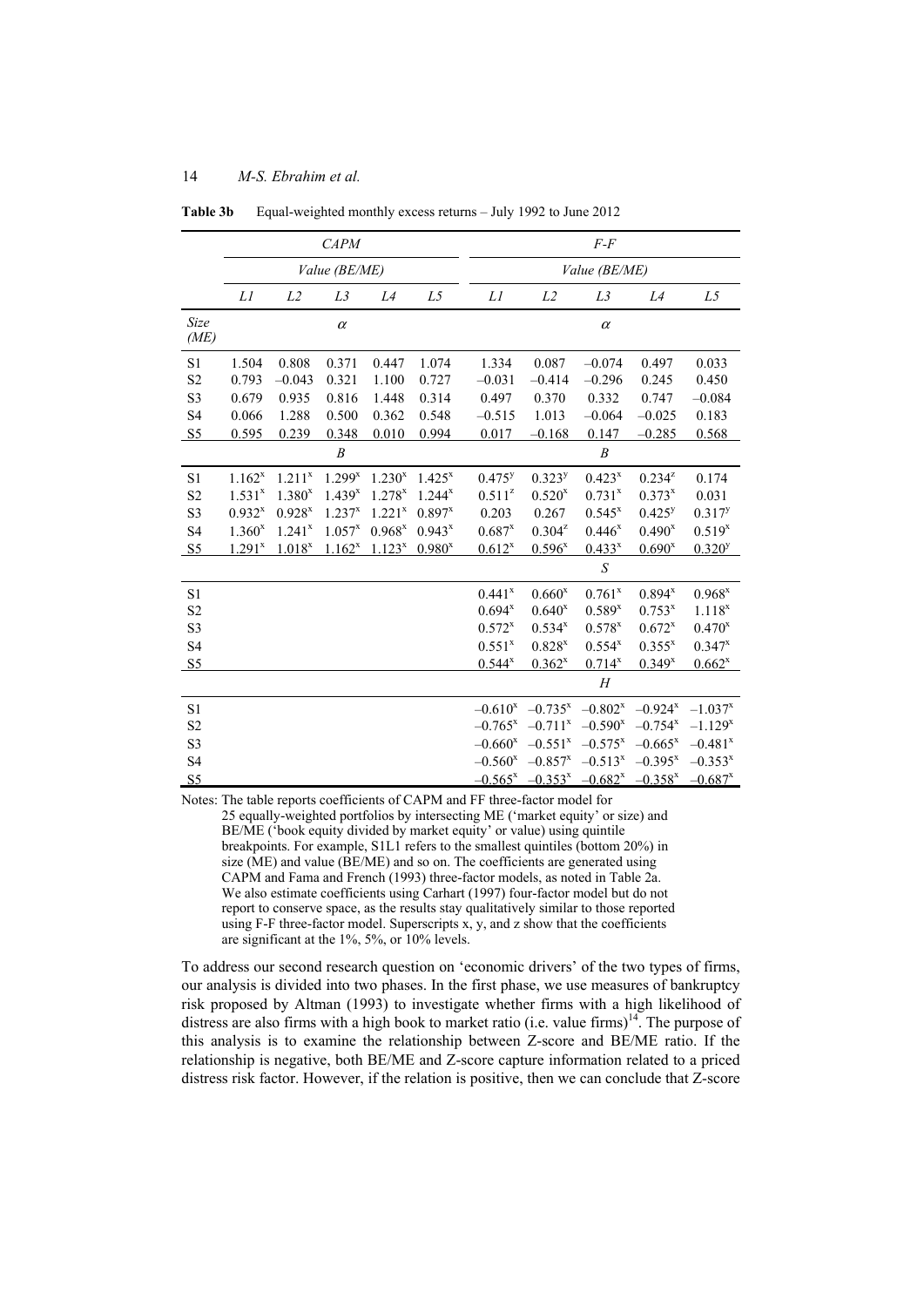and BE/ME ratio contain different information and that both variables are potentially related to differences in relative risk across firms (see Griffin and Lemmon, 2002). In the context of this paper, we argue that the relative risk results from each firm's unique characteristics. In addition to Altman model, we also measure bankruptcy risk using Shumway  $(2001)$  model<sup>15</sup>.

We form portfolios based on three independent rankings of BE/ME, five rankings on Z-score, and two rankings of ME (size)<sup>16</sup>. We only report size-adjusted data, which are the simple average of the means of the small and large firm groups. Firms in the lowest quintile of Z-scores are firms with the highest probability of bankruptcy and the probability of bankruptcy decreases as we move to the higher quintiles.

In the second phase, our main interest is in the coefficient of HML, as our objective is to show that its value is determined by the risk of a firm's characteristics rather than distress risk. In pursuit of this objective, we undertake a two-step approach. First, we employ the Fama and French three-factor model  $(R_{pt} - R_{ft} = \alpha + b(R_{mt} - R_{ft}) + s \, SMB + h$ *HML* +  $\varepsilon$ ) to determine the coefficient of HML<sup>17</sup>. Our preliminary analysis shows that this model is adequate to capture portfolio returns in the Malaysian market<sup>18</sup>. Tables 3a and 3b show that the alphas for all portfolios are insignificant.

However, unlike Fama and French (1995), we argue that HML is a proxy for the firm's characteristics and the changes in loading reflect the constant changes in business and financial risks. Therefore, to capture this dynamic attribute, we use rolling beta regressions to estimate the time varying coefficient of HML (conditioning beta) rather than conventional static analysis. We regress excess returns of the value and growth portfolios' using the three factor model with a 36-month rolling window<sup>19</sup>.

Next, we regress the coefficient of HML  $(Y_{it}^*)$  for the  $i^{\text{th}}$  portfolio on the conditioning variable at time *t*. We use the mean as the central tendency measure to convert the value of coefficients from monthly to annual observations. This model is described in equation (1) as follows:

$$
Y_{it}^* = \alpha_o + \sum_{j=1}^{J} \beta_j X_{jit} + \eta_i + \eta_t + \varepsilon_{it}
$$
\n<sup>(1)</sup>

where  $i = 1,...,N$ ;  $t = 1,...,T$ ;  $j = 1,...,J$ .

The model isolates *J* portfolio specific variables, capturing characteristics, which vary with time and across firms (panel data). The term  $\varepsilon_{it}$  signifies the error term assumed to be independently and identically normally distributed with zero mean and constant variance. That is,  $\varepsilon_{ii} \approx \frac{i}{d}N(0, \sigma_{\varepsilon}^2)$ . The conditioning variables are the current and two lagged values of the change in natural logarithms of total assets and total debt. The change in natural logarithm of total assets measures the sensitivity of undertaking the growth option, while the natural logarithm of total debt measures the sensitivity of changing leverage. In addition, we include GDP and its two lagged values along with the interaction variables to reflect economic conditions at time *t*. We also consider a dummy to differentiate the coefficients of value and growth firms and interact this dummy with all the variables in the panel regression. Finally, we include interaction of change in natural logarithm of total assets with GDP and their interaction with the above dummy (along with their lagged values). This would allow us to examine if growth firms delay investments.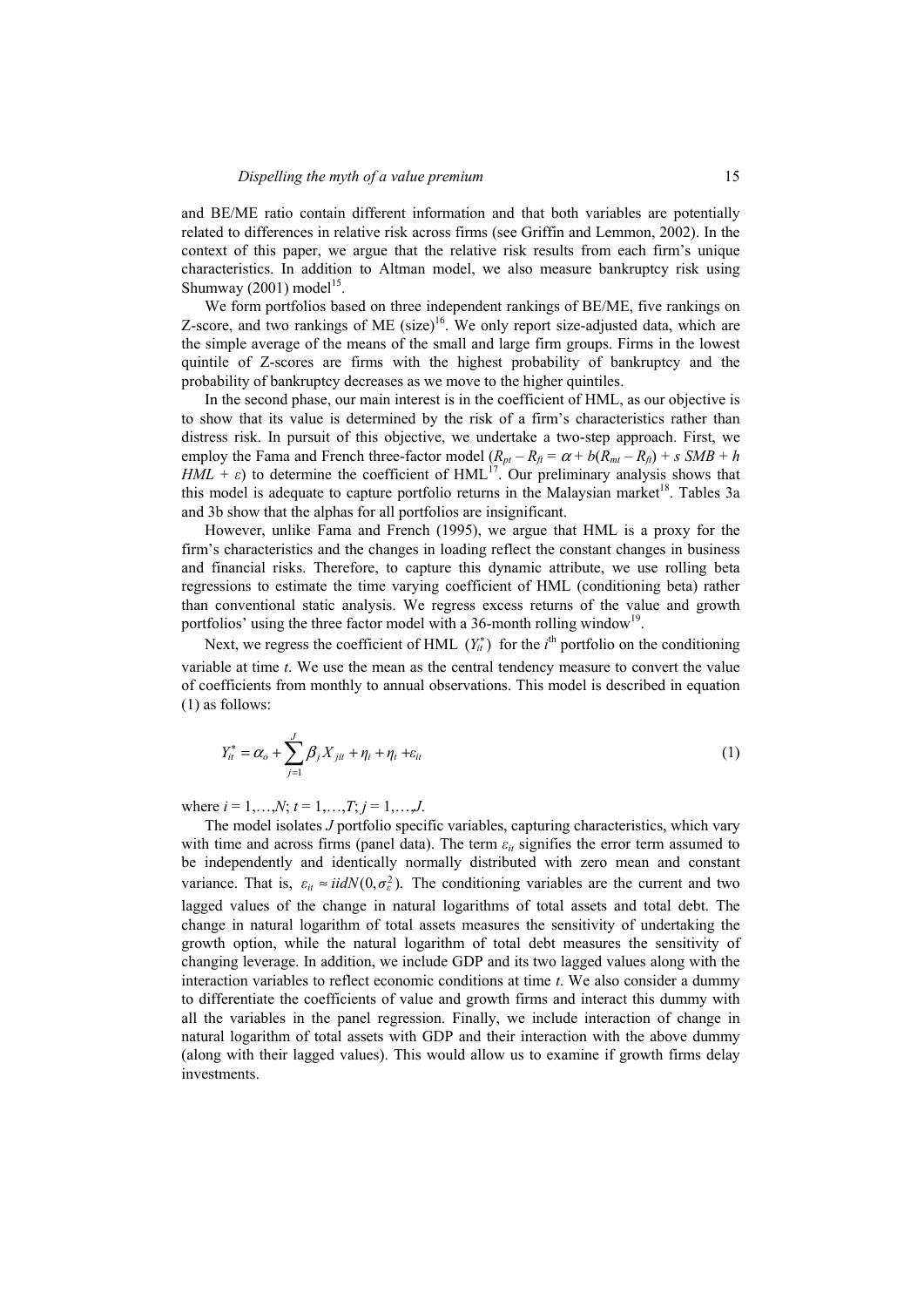We estimate equation (1) using the static panel data estimation technique. This is partly to address the need for a larger number of data points, as the number of portfolios in our sample is quite small. Static panel data estimation, however, has several other advantages. First, it increases the degrees of freedom and reduces the collinearity problem (see Hsiao, 2003). Second, panel data has the ability to control for the problem of endogeneity without the need for an external instrument.

#### **4 Empirical results**

Table 4, Panel A reports average excess returns on six size-BE/ME sorted portfolios for the full sample<sup>20</sup>. The results show that for the overall period (1992–2012), growth portfolios produce higher returns than value portfolios. The BL portfolio generates returns almost twice as large as the BH portfolio. Overall, these results are opposite to those observed for the developed markets where premiums for value firms are generally reported. Contrarily, we find a premium for growth firms and some indication of a premium for large companies. Our findings also illustrate that the value premium is present mainly in stocks of small firms.

Further analysis shows that the return pattern varies with the economic cycle. In the high growth period (June 1992–June 1997), when the Malaysian economy grew at between 7% and 9% p.a., small value stocks outperformed small growth stocks mainly due to the superior performance of the SH portfolio (see Table 4, Panel B). In each of the subsequent sub-periods reported in Panels C to E of Table 4, growth stocks outperformed value stocks. Another observation that stands out over both the whole period and the sub-periods outlined in Panels B and C of Table 4 is the relatively good performance of BL portfolios. We also report value premium (VMG) for the portfolio of all small and big firms separately in Panel G, across different sub-periods and find that a significant value premium indeed exist *only* among small firms and the growth premium in big firms during high growth (1992–97) period.

Table 4, Panel H reports average excess returns on 25 equally-weighted monthly excess returns for portfolios sorted on size and value for the full sample. In broad terms, it confirms similar return patterns to those exhibited in Panels A to G (Table 4) with no evidence of a significance value premium in portfolios of any size.

We offer two possible explanations for our findings. First, the relatively good performance of value stocks during high growth periods may be due to leverage effects (Fama and French, 1993, 1995, 1996). This is simply because leverage increases the sensitivity of firm's net income to any increase in sales. Referring to Table 5, we find that value portfolios have relatively higher leverage than growth portfolios. This can be seen by comparing the H (value) and L (growth) columns in the D/ME (debt-to-market equity) section. Although not reported to conserve space, the differences between the numbers in columns are statistically significant. Second, to understand our findings of the relatively good performance of the BL portfolio, one needs to understand the unique institutional structure of the Malaysian market. As discussed earlier, the Malaysian stock market is heavily top weighted. The top 50 or 60 stocks by market capitalisation account for most of the traded volume and index movement on any given day and are considered 'investible' by foreign fund managers. Malaysian stocks that are components of international stock indices such as the MSCI are also from this category. Since these are the stocks that receive research and media coverage and analysts' attention, they typically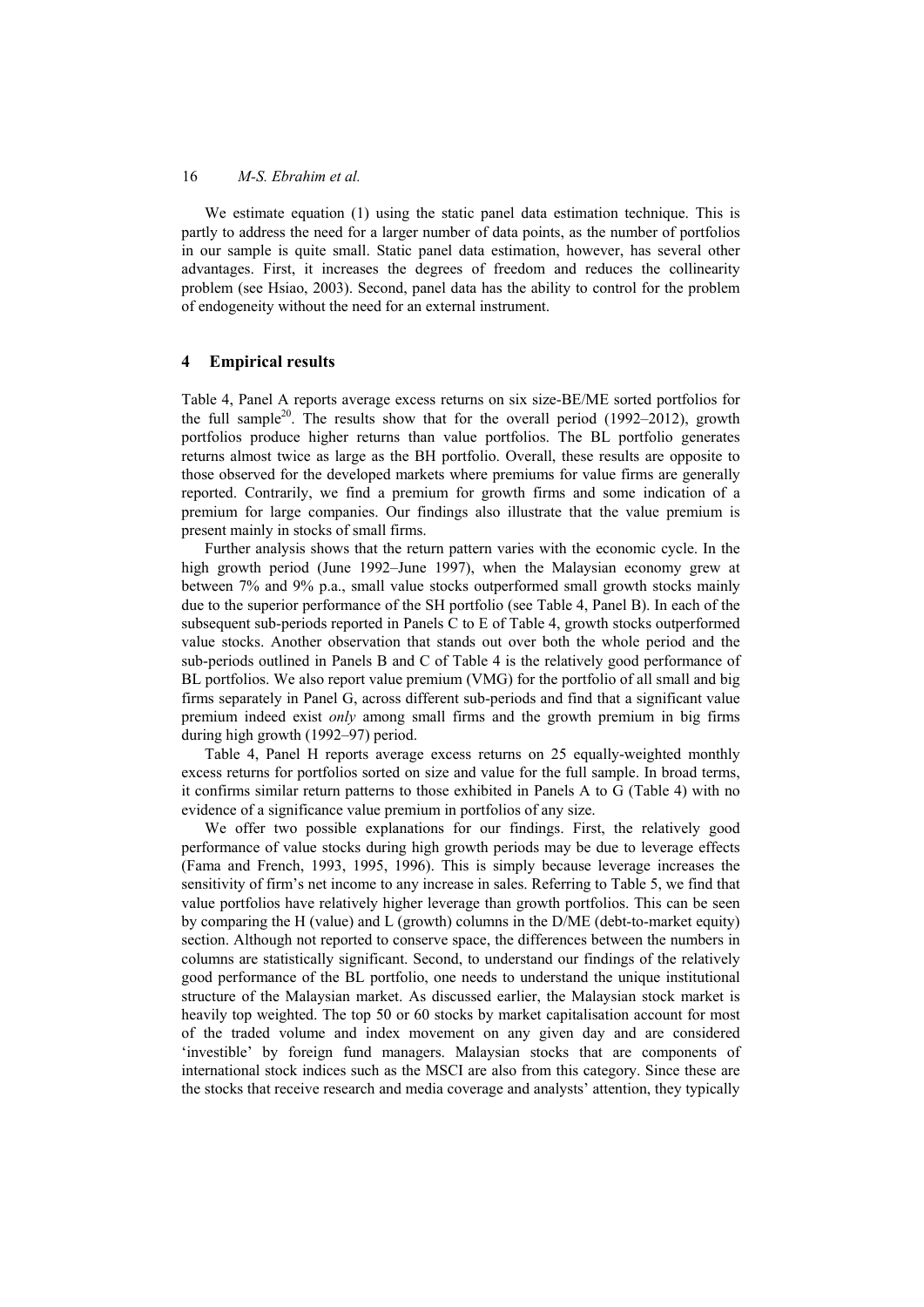form the bulk of institutional holdings – both foreign and local. In addition, as discussed earlier, one might conjecture that the benefits of political patronage are particularly important for larger companies especially during the high growth period<sup>21</sup>.

*Portfolio RPTRFT Portfolio RPTRFT Panel A: full sample period July 1992–June 2012*  SL  $1.061^z(1.363)$  BL  $1.663^y$  $1.663<sup>y</sup>$  (1.788) SM 1.065 (1.378) BM  $1.686<sup>z</sup>$  (1.475) SH  $1.091^z(1.476)$  BH  $0.846^y$  $0.846^{y}$  (1.334) VMG  $-0.393 (-0.925)$ *Panel B: high growth sub-period – July 1992 to June 1997 Portfolio RPTRFT Portfolio RPTRFT*  SL  $1.827^{z}$  (1.535) BL  $4.534^{y}$  (2.259) SM  $3.441^y(2.348)$  BM  $1.979^2$  $1.979^{z}$  (1.545) SH  $5.030^{x}$  (2.778) BH  $2.122^{y}$  $2.122<sup>y</sup>$  (2.007) VMG 0.395 (0.337)

Table 4 Summary statistics of monthly excess returns

Notes: Panel A of the table reports actual mean return values and *t-*statistics (in parentheses) of value-weighted monthly excess returns (RPTRFT) in percent for portfolios sorted on size and value over the period July 1992 to June 2012 (i.e. 240 monthly returns). Stocks with ME ('market equity' or size) below the median are deemed 'small' whilst stocks with ME above the median are 'big'. The breakpoints for BE/ME ('book equity divided by market equity' or value) are the 30th and 70th percentiles. The intersection produces six portfolios:  $SL =$  small-low value;  $SM =$  small-middle value;  $SH =$  small-high value;  $BL = big$ -low value;  $BM = big$ -middle value,  $BH = big$ -high value; VMG = value minus growth and is given by  $[\{(S/H+B/H)/2\} - \{(S/L+B/L)/2\}]$ ; and RPTRFT = return on portfolio minus the risk free rate. We report one sided *t*-statistics:  $H_0 = 0$  and  $H_1 > 0$  in parentheses. Panels B to F report these values for value-weighted monthly excess returns for the following sub-periods: Panel B high growth from July 1992 to June 1997; Panel C Asian financial crisis from July 1997 to June 1999; Panel D post-Asian financial crisis from July 1999 to June 2007; Panel E sub-prime crisis from July 2007 to June 2009; and Panel F post-subprime crisis from July 2009 to June 2012. Panel G reports value-minusgrowth statistics (mean and significance) for portfolios of small and big firms for full sample period and different sub-periods.

Panel H reports actual mean return values and *t-*statistics of equally-weighted monthly excess returns (RPTRFT) in percent for portfolios sorted on size and value over the period July 1992 to June 2012 (i.e. 240 monthly returns). We construct 25 equally-weighted portfolios by intersecting ME ('market equity' or size) and BE/ME ('book equity divided by market equity' or value) using quintile breakpoints. For example, S1L1 refers to the smallest quintiles (bottom 20%) in size (ME) and value (BE/ME) and so on. RPTRFT is return on equally-weighted portfolio minus the risk free rate. We report one sided *t*-statistics:  $H_0 = 0$  and  $H_1$  > 0. The last column reports difference in mean values of two extreme quintiles (L1 and L5) by BE/ME.

Superscripts x, y, and z show that the coefficients are significant at the  $1\%$ ,  $5\%$ , or 10% levels.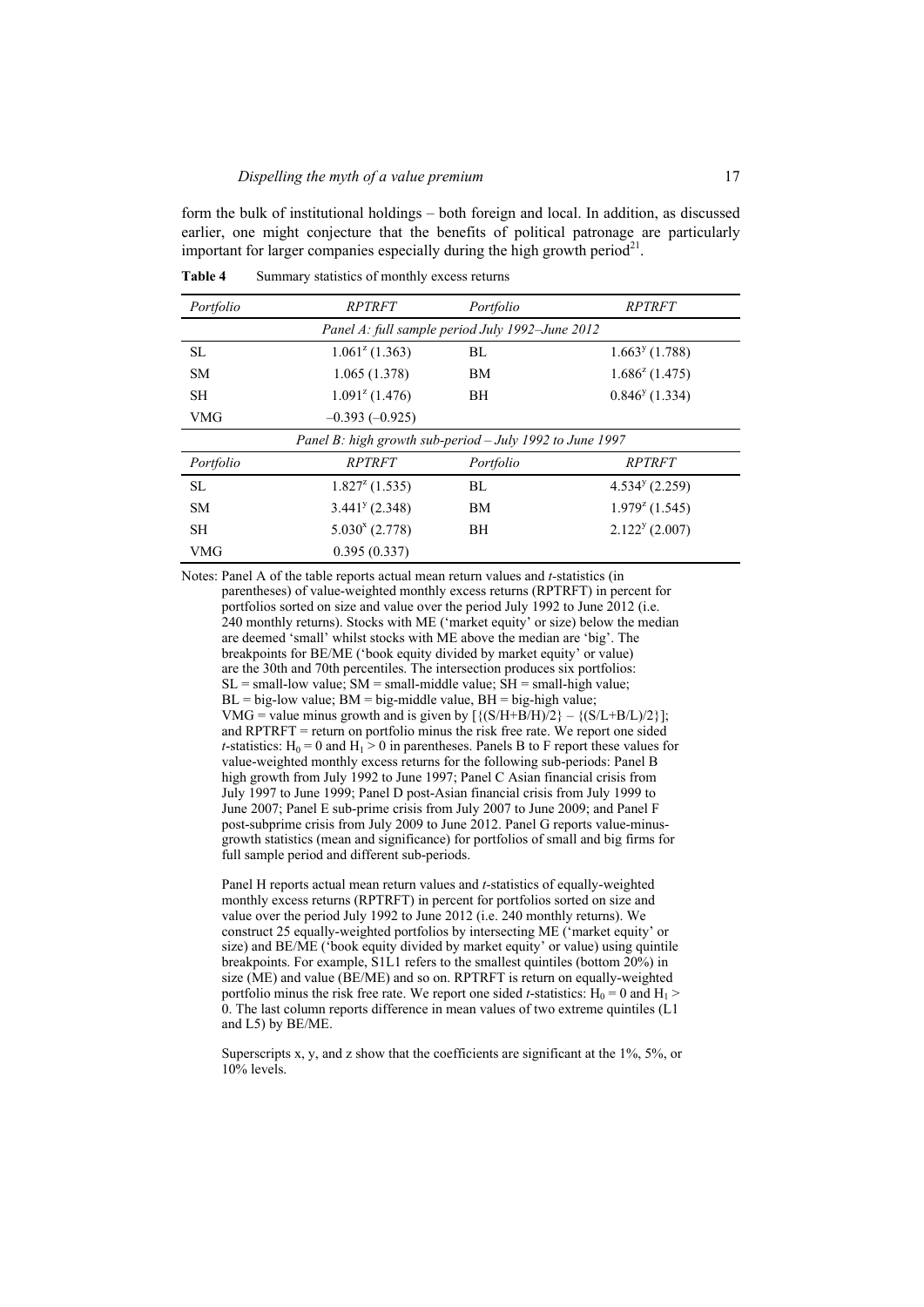| Portfolio                                                                | RPTRFT                                                              | Portfolio | <b>RPTRFT</b>   |  |  |  |  |  |  |
|--------------------------------------------------------------------------|---------------------------------------------------------------------|-----------|-----------------|--|--|--|--|--|--|
|                                                                          | Panel C: Asian financial crisis sub-period – July 1997 to June 1999 |           |                 |  |  |  |  |  |  |
| SL.                                                                      | $-2.019(-0.494)$                                                    | BL        | 2.285(0.344)    |  |  |  |  |  |  |
| <b>SM</b>                                                                | $-1.254(-0.216)$                                                    | BM        | 0.036(0.007)    |  |  |  |  |  |  |
| <b>SH</b>                                                                | $-2.539(-0.604)$                                                    | <b>BH</b> | $-1.40(-0.350)$ |  |  |  |  |  |  |
| <b>VMG</b>                                                               | $-0.210(-1.037)$                                                    |           |                 |  |  |  |  |  |  |
| Panel D: post Asian financial crisis sub-period - July 1999 to June 2007 |                                                                     |           |                 |  |  |  |  |  |  |
| Portfolio                                                                | RPTRFT                                                              | Portfolio | <b>RPTRFT</b>   |  |  |  |  |  |  |
| SL.                                                                      | 1.144(0.886)                                                        | BL        | 0.566(0.604)    |  |  |  |  |  |  |
| <b>SM</b>                                                                | 0.598(0.756)                                                        | BM        | 0.415(0.332)    |  |  |  |  |  |  |
| <b>SH</b>                                                                | $-0.172(-0.200)$                                                    | <b>BH</b> | 0.925(0.145)    |  |  |  |  |  |  |
| <b>VMG</b>                                                               | $-0.479(-0.979)$                                                    |           |                 |  |  |  |  |  |  |

Table 4 Summary statistics of monthly excess returns (continued)

Notes: Panel A of the table reports actual mean return values and *t-*statistics (in parentheses) of value-weighted monthly excess returns (RPTRFT) in percent for portfolios sorted on size and value over the period July 1992 to June 2012 (i.e. 240 monthly returns). Stocks with ME ('market equity' or size) below the median are deemed 'small' whilst stocks with ME above the median are 'big'. The breakpoints for BE/ME ('book equity divided by market equity' or value) are the 30th and 70th percentiles. The intersection produces six portfolios:  $SL = \text{small-low value}$ ;  $SM = \text{small-middle value}$ ;  $\overrightarrow{SH} = \text{small-high value}$ ;  $BL = big$ -low value;  $BM = big$ -middle value,  $BH = big$ -high value; VMG = value minus growth and is given by  $[\{(S/H+B/H)/2\} - \{(S/L+B/L)/2\}];$ and RPTRFT = return on portfolio minus the risk free rate. We report one sided *t*-statistics:  $H_0 = 0$  and  $H_1 > 0$  in parentheses. Panels B to F report these values for value-weighted monthly excess returns for the following sub-periods: Panel B high growth from July 1992 to June 1997; Panel C Asian financial crisis from July 1997 to June 1999; Panel D post-Asian financial crisis from July 1999 to June 2007; Panel E sub-prime crisis from July 2007 to June 2009; and Panel F post-subprime crisis from July 2009 to June 2012. Panel G reports value-minusgrowth statistics (mean and significance) for portfolios of small and big firms for full sample period and different sub-periods.

Panel H reports actual mean return values and *t-*statistics of equally-weighted monthly excess returns (RPTRFT) in percent for portfolios sorted on size and value over the period July 1992 to June 2012 (i.e. 240 monthly returns). We construct 25 equally-weighted portfolios by intersecting ME ('market equity' or size) and BE/ME ('book equity divided by market equity' or value) using quintile breakpoints. For example, S1L1 refers to the smallest quintiles (bottom 20%) in size (ME) and value (BE/ME) and so on. RPTRFT is return on equally-weighted portfolio minus the risk free rate. We report one sided *t*-statistics:  $H_0 = 0$  and  $H_1$  > 0. The last column reports difference in mean values of two extreme quintiles (L1 and L5) by BE/ME.

Superscripts x, y, and z show that the coefficients are significant at the 1%, 5%, or 10% levels.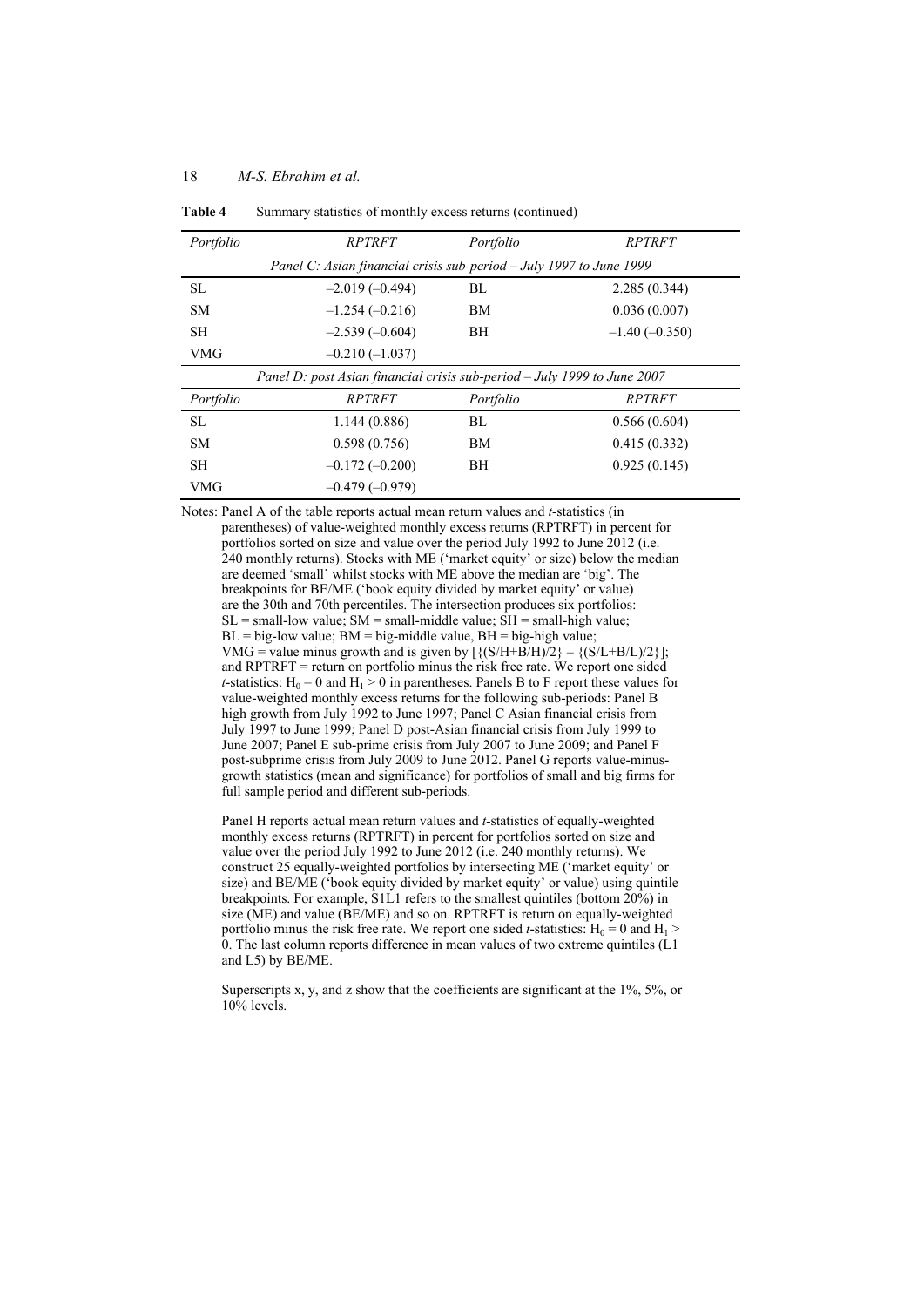| Portfolio                                                          | <b>RPTRFT</b>                                                   | Portfolio | <i>RPTRFT</i>       |  |  |  |  |  |  |
|--------------------------------------------------------------------|-----------------------------------------------------------------|-----------|---------------------|--|--|--|--|--|--|
|                                                                    | Panel E: sub-prime crisis sub-period $-$ July 2007 to June 2009 |           |                     |  |  |  |  |  |  |
| SL.                                                                | $-0.386(-0.242)$                                                | BL.       | $-0.758(-0.504)$    |  |  |  |  |  |  |
| <b>SM</b>                                                          | $-0.561(-0.394)$                                                | BM        | 8.131 (0.895)       |  |  |  |  |  |  |
| SН                                                                 | $-0.690(-0.607)$                                                | ВH        | $-0.983(-0.532)$    |  |  |  |  |  |  |
| VMG                                                                | $-0.265(-0.523)$                                                |           |                     |  |  |  |  |  |  |
| Panel F: post sub-prime crisis sub-period – July 2009 to June 2012 |                                                                 |           |                     |  |  |  |  |  |  |
| Portfolio                                                          | RPTRFT                                                          | Portfolio | <i>RPTRFT</i>       |  |  |  |  |  |  |
| SL.                                                                | $2.576x$ (1.551)                                                | BL.       | 1.001(1.194)        |  |  |  |  |  |  |
| SM.                                                                | 0.983(0.109)                                                    | <b>BM</b> | $1.393^{2}$ (1.562) |  |  |  |  |  |  |
| SН                                                                 | $1.498x$ (1.658)                                                | ВH        | 1.226(1.229)        |  |  |  |  |  |  |
| VMG                                                                | $-0.426(-0.538)$                                                |           |                     |  |  |  |  |  |  |

Table 4 Summary statistics of monthly excess returns (continued)

Notes: Panel A of the table reports actual mean return values and *t-*statistics (in parentheses) of value-weighted monthly excess returns (RPTRFT) in percent for portfolios sorted on size and value over the period July 1992 to June 2012 (i.e. 240 monthly returns). Stocks with ME ('market equity' or size) below the median are deemed 'small' whilst stocks with ME above the median are 'big'. The breakpoints for BE/ME ('book equity divided by market equity' or value) are the 30th and 70th percentiles. The intersection produces six portfolios:  $SL =$  small-low value;  $SM =$  small-middle value;  $\dot{SH} =$  small-high value;  $BL = big$ -low value;  $BM = big$ -middle value,  $BH = big$ -high value; VMG = value minus growth and is given by  $[\{(S/H+B/H)/2\} - \{(S/L+B/L)/2\}];$ and RPTRFT = return on portfolio minus the risk free rate. We report one sided *t*-statistics:  $H_0 = 0$  and  $H_1 > 0$  in parentheses. Panels B to F report these values for value-weighted monthly excess returns for the following sub-periods: Panel B high growth from July 1992 to June 1997; Panel C Asian financial crisis from July 1997 to June 1999; Panel D post-Asian financial crisis from July 1999 to June 2007; Panel E sub-prime crisis from July 2007 to June 2009; and Panel F post-subprime crisis from July 2009 to June 2012. Panel G reports value-minusgrowth statistics (mean and significance) for portfolios of small and big firms for full sample period and different sub-periods.

Panel H reports actual mean return values and *t-*statistics of equally-weighted monthly excess returns (RPTRFT) in percent for portfolios sorted on size and value over the period July 1992 to June 2012 (i.e. 240 monthly returns). We construct 25 equally-weighted portfolios by intersecting ME ('market equity' or size) and BE/ME ('book equity divided by market equity' or value) using quintile breakpoints. For example, S1L1 refers to the smallest quintiles (bottom 20%) in size (ME) and value (BE/ME) and so on. RPTRFT is return on equally-weighted portfolio minus the risk free rate. We report one sided *t*-statistics:  $H_0 = 0$  and  $H_1$  > 0. The last column reports difference in mean values of two extreme quintiles (L1 and L5) by BE/ME.

Superscripts x, y, and z show that the coefficients are significant at the 1%, 5%, or 10% levels.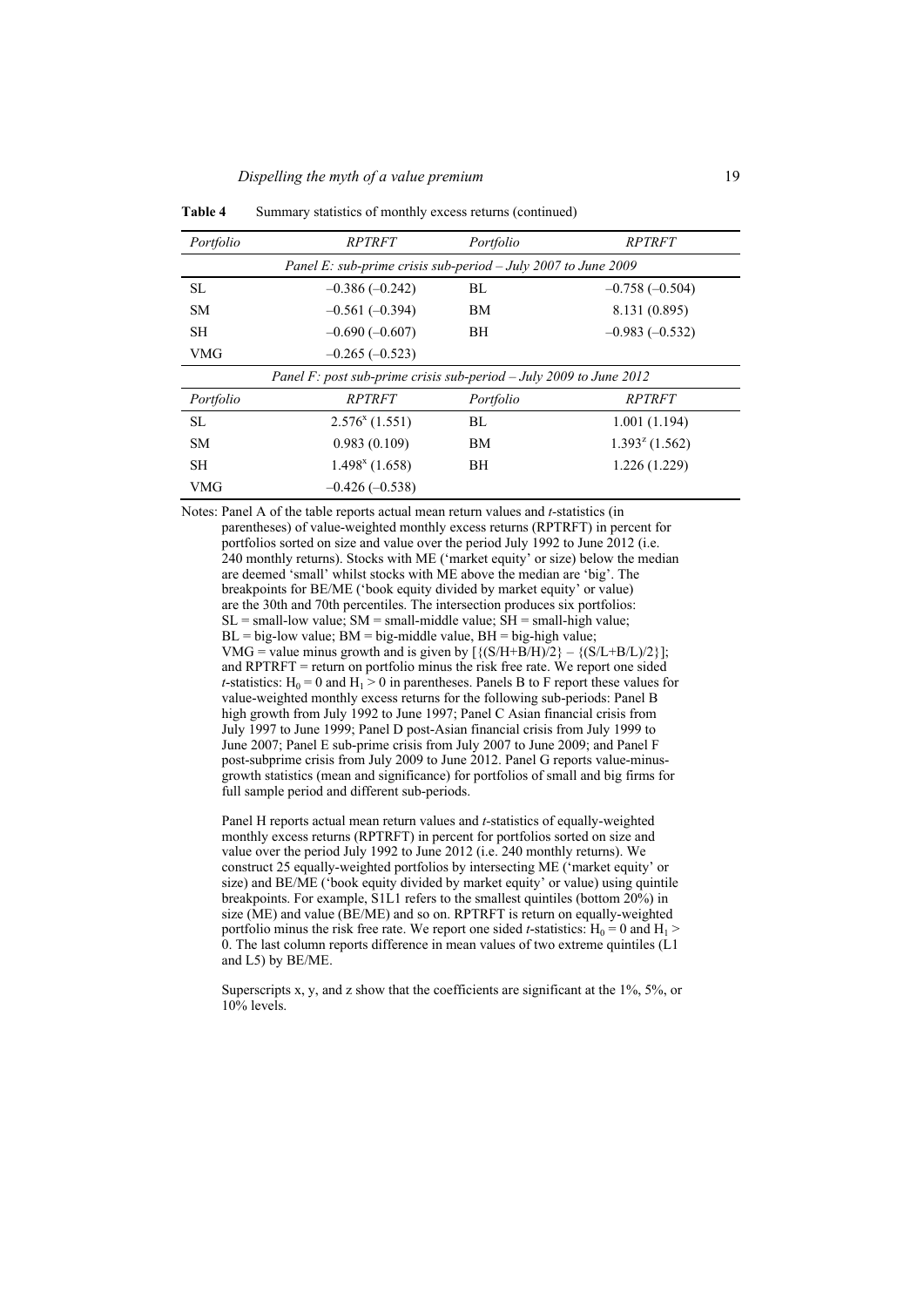| Table 4 | Summary statistics of monthly excess returns (continued) |  |  |  |  |
|---------|----------------------------------------------------------|--|--|--|--|
|---------|----------------------------------------------------------|--|--|--|--|

|                                                                                                | Panel G: value-minus-growth (VMG) statistics for portfolios of small and big firms |                |             |               |                          |                              |  |  |  |  |  |
|------------------------------------------------------------------------------------------------|------------------------------------------------------------------------------------|----------------|-------------|---------------|--------------------------|------------------------------|--|--|--|--|--|
|                                                                                                |                                                                                    |                |             |               | Portfolio of small firms | Portfolio of big firms       |  |  |  |  |  |
|                                                                                                |                                                                                    |                |             | Mean values   |                          | Mean values                  |  |  |  |  |  |
| Full sample period 92–12                                                                       |                                                                                    |                |             | 0.0301        |                          | $-0.8165^{z}$                |  |  |  |  |  |
| High growth period 92–97                                                                       |                                                                                    |                |             | $3.2025^y$    |                          | $-2.4113^{z}$                |  |  |  |  |  |
| Asian financial crisis 97–99                                                                   |                                                                                    |                |             | $-0.5198$     |                          | $-3.6835$                    |  |  |  |  |  |
| Post Asian crisis 99–07                                                                        |                                                                                    |                |             | $-1.3165$     |                          | 0.3588                       |  |  |  |  |  |
| Sub-prime crisis 07–09                                                                         |                                                                                    |                |             | $-0.3049$     |                          | $-0.2252$                    |  |  |  |  |  |
| Post sub-prime crisis 09–12                                                                    |                                                                                    | $-1.0764$      |             | 0.2248        |                          |                              |  |  |  |  |  |
| Panel H: Equal-weighted monthly excess returns for full sample period - July 1992 to June 2012 |                                                                                    |                |             |               |                          |                              |  |  |  |  |  |
|                                                                                                |                                                                                    |                |             | Value (BE/ME) |                          |                              |  |  |  |  |  |
|                                                                                                | Ll                                                                                 | L <sub>2</sub> | L3          | L4            | L5                       | Difference in mean L5 and L1 |  |  |  |  |  |
| Size (ME)                                                                                      |                                                                                    |                |             |               | <b>RPTRFT</b>            |                              |  |  |  |  |  |
| S1                                                                                             | $1.659^{z}$                                                                        | $1.179^{z}$    | 0.612       | 0.604         | $1.511^{z}$              | $-0.148$                     |  |  |  |  |  |
| S <sub>2</sub>                                                                                 | 0.790                                                                              | 0.341          | 0.763       | $1.510^{y}$   | 0.961                    | 0.171                        |  |  |  |  |  |
| S <sub>3</sub>                                                                                 | 0.799                                                                              | $1.220^{2}$    | $1.136^{2}$ | $1.823^{2}$   | 0.546                    | $-0.253$                     |  |  |  |  |  |
| S <sub>4</sub>                                                                                 | 0.483                                                                              | $1.447^{z}$    | 0.825       | 0.659         | $0.838^{2}$              | 0.354                        |  |  |  |  |  |
| S5                                                                                             | 0.991                                                                              | 0.565          | 0.567       | 0.301         | $1.551^{z}$              | 0.559                        |  |  |  |  |  |

Notes: Panel A of the table reports actual mean return values and *t-*statistics (in parentheses) of value-weighted monthly excess returns (RPTRFT) in percent for portfolios sorted on size and value over the period July 1992 to June 2012 (i.e. 240 monthly returns). Stocks with ME ('market equity' or size) below the median are deemed 'small' whilst stocks with ME above the median are 'big'. The breakpoints for BE/ME ('book equity divided by market equity' or value) are the 30th and 70th percentiles. The intersection produces six portfolios:  $SL =$  small-low value;  $SM =$  small-middle value;  $SH =$  small-high value;  $BL = big$ -low value;  $BM = big$ -middle value,  $BH = big$ -high value; VMG = value minus growth and is given by  $[\{(S/H+B/H)/2\} - \{(S/L+B/L)/2\}];$ and RPTRFT = return on portfolio minus the risk free rate. We report one sided *t*-statistics:  $H_0 = 0$  and  $H_1 > 0$  in parentheses. Panels B to F report these values for value-weighted monthly excess returns for the following sub-periods: Panel B high growth from July 1992 to June 1997; Panel C Asian financial crisis from July 1997 to June 1999; Panel D post-Asian financial crisis from July 1999 to June 2007; Panel E sub-prime crisis from July 2007 to June 2009; and Panel F post-subprime crisis from July 2009 to June 2012. Panel G reports value-minusgrowth statistics (mean and significance) for portfolios of small and big firms for full sample period and different sub-periods.

Panel H reports actual mean return values and *t-*statistics of equally-weighted monthly excess returns (RPTRFT) in percent for portfolios sorted on size and value over the period July 1992 to June 2012 (i.e. 240 monthly returns). We construct 25 equally-weighted portfolios by intersecting ME ('market equity' or size) and BE/ME ('book equity divided by market equity' or value) using quintile breakpoints. For example, S1L1 refers to the smallest quintiles (bottom 20%) in size  $(ME)$  and value  $(BE/ME)$  and so on. RPTRFT is return on equally-weighted portfolio minus the risk free rate. We report one sided *t*-statistics:  $H_0 = 0$  and  $H_1$  > 0. The last column reports difference in mean values of two extreme quintiles (L1 and L5) by BE/ME.

Superscripts x, y, and z show that the coefficients are significant at the  $1\%$ ,  $5\%$ , or  $10\%$  levels.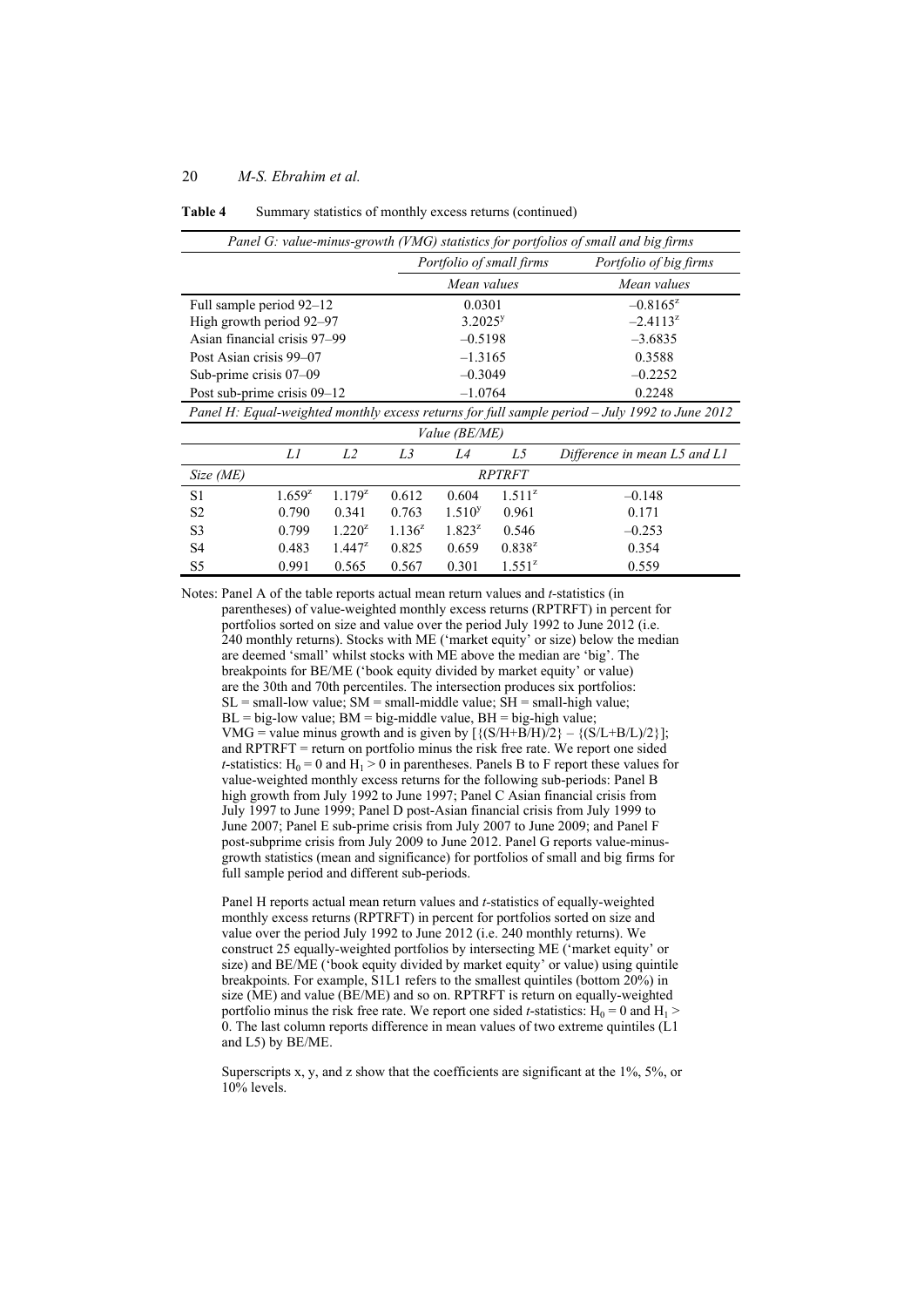Table 5 presents summary statistics of the characteristics of the stocks sorted into groups by BE/ME and the probability of distress measured by Altman's Z-score. Looking at all the five quintiles of Z-score, there seems to be no apparent difference between low BE/ME and high BE/ME stocks. For instance, the Z-score in the lowest quintile is 0.476 for low BE/ME stocks and 0.586 for high BE/ME stocks. Moreover, both types of stocks exhibit similar scores as we move to the higher quintiles, with the exception of the highest quintile<sup>22</sup>. These findings contradict the hypothesis of Fama and French (1995) that the presence of the value premium is due to distress risk. Furthermore, Table 5 shows that within the high BE/ME group, the average return ratio is higher for firms with a higher Z-score than firms with a lower Z-score.

Table 5 Firm characteristics for portfolios sorted on distress probability and value

| Z-score        |                             | Portfolios     |         | Z-score        |                           | Portfolios             |           |  |  |
|----------------|-----------------------------|----------------|---------|----------------|---------------------------|------------------------|-----------|--|--|
| quintiles      | L                           | $\overline{M}$ | H       | quintiles      | L                         | $\overline{M}$         | H         |  |  |
|                | Z-score                     |                |         |                |                           | ROA (return on assets) |           |  |  |
| 1              | 0.476                       | 0.683          | 0.586   | 1              | $-0.114$                  | $-0.050$               | $-0.032$  |  |  |
| $\overline{c}$ | 1.476                       | 1.498          | 1.460   | $\overline{2}$ | $-0.019$                  | 0.006                  | 0.022     |  |  |
| 3              | 2.179                       | 2.266          | 2.197   | 3              | 0.004                     | 0.034                  | 0.046     |  |  |
| 4              | 3.321                       | 3.280          | 3.199   | 4              | 0.025                     | 0.058                  | 0.061     |  |  |
| 5              | 6.599                       | 5.896          | 5.736   | 5              | 0.090                     | 0.089                  | 0.091     |  |  |
|                | ME (market value of equity) |                |         |                | D/ME (debt/market equity) |                        |           |  |  |
| $\mathbf{1}$   | 1,661,590                   | 636,197        | 301,589 | $\mathbf{1}$   | 3.271                     | 3.187                  | 4.456     |  |  |
| $\overline{c}$ | 1,560,913                   | 361,006        | 261,784 | $\overline{2}$ | 1.440                     | 1.689                  | 2.106     |  |  |
| 3              | 2,291,833                   | 590,521        | 248,664 | 3              | 0.793                     | 1.043                  | 1.358     |  |  |
| $\overline{4}$ | 2,486,692                   | 544,191        | 256,738 | 4              | 0.446                     | 0.567                  | 0.806     |  |  |
| 5              | 2,909,061                   | 678,844        | 513,712 | 5              | 0.174                     | 0.213                  | 0.279     |  |  |
|                | RTN (average yearly return) |                |         |                |                           | TA (total assets)      |           |  |  |
| 1              | 1.083                       | 1.185          | 1.175   | $\mathbf{1}$   | 4026,075                  | 2,063,065              | 1,709,924 |  |  |
| $\overline{c}$ | 1.332                       | 1.198          | 0.914   | $\overline{2}$ | 2,487,058                 | 784,488                | 787,148   |  |  |
| 3              | 1.381                       | 1.059          | 1.335   | 3              | 2,621,014                 | 795,312                | 484,779   |  |  |
| 4              | 1.295                       | 1.217          | 1.558   | 4              | 1,975,051                 | 654,470                | 451,933   |  |  |
| 5              | 1.530                       | 1.189          | 0.873   | 5              | 1,429,766                 | 620,821                | 589,885   |  |  |

Notes: The table reports different firm characteristics of 15 portfolios. These portfolios are formed by intersecting three breakpoints (bottom  $30\%$ , L; middle  $40\%$ , M; and highest 30%, H) for BE/ME ('book equity divided by market equity' or value) and five quintiles of bankruptcy risk (z-score). Bankruptcy risk (Z-score) is estimated using Altman (1993) model. Firms in the lowest quintile of Z-scores are firms with the highest probability of bankruptcy risk i.e. quintile 1 has the highest risk of default and quintile 5 has the lowest such risk. Firm characteristics reported here are: *ROA* (return on assets); *ME* (market equity); *D/ME* (debt-to-market equity); *RTN* (average yearly return); and *TA* (total assets). Portfolios are formed in June of every year from July 1992 to 2011.

Table 5 also reports summary statistics of market value, total asset, market leverage, and profitability for the firms in each portfolio. This is to further examine our hypothesis that Z-score and BE/ME are both related to characteristics that are considered to reflect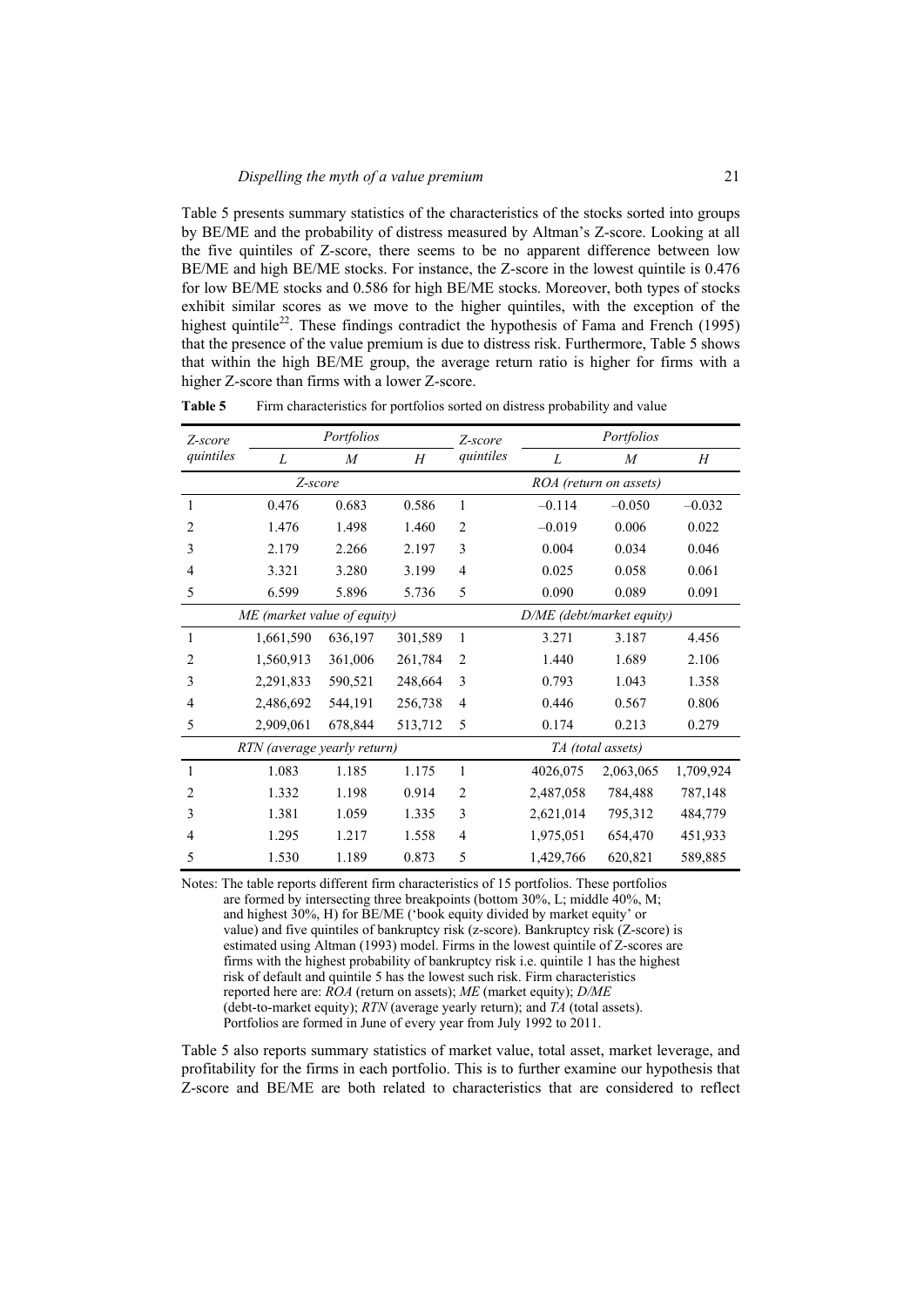distress risk. We find a firm's size to be positively related with BE/ME and Z-score. Our results make sense in the context of Malaysia's economic structure, where most of the big and successful firms are either state owned or politically connected. This is due to the fact that these firms have special privileges to capture government-created rents through privatisation, licences or contracts (see Ebrahim et al., 2014b). For instance, Renong Bhd, a company with a direct link to the ruling party, emerged as one of Malaysia's largest conglomerates (see Gomez, 1994). Meanwhile, market leverage is negatively related to Z-score and positively related to BE/ME. High BE/ME firms have higher leverage than low BE/ME in all Z-score quintiles<sup>23</sup>. Return on Assets (ROA) is positively related to Z-score but there is no relationship between BE/ME and ROA. For example, firms with low BE/ME have similar ROA to those with high BE/ME in the fifth quintile of Z-score but lower ROA than those with high BE/ME in the second and third quartiles.





Notes: The figure plots the pattern of time varying coefficients of HML for four portfolios out of six value-weighted portfolios, which are constructed using two ME ('market equity' or size) and three BE/ME ('book equity divided by market equity' or value) intersection points. The figures are for large ME-low BE/ME (large growth) and large ME-high BE/ME (large value); small ME-low BE/ME (small growth) and small ME-high BE/ME (small value) portfolios.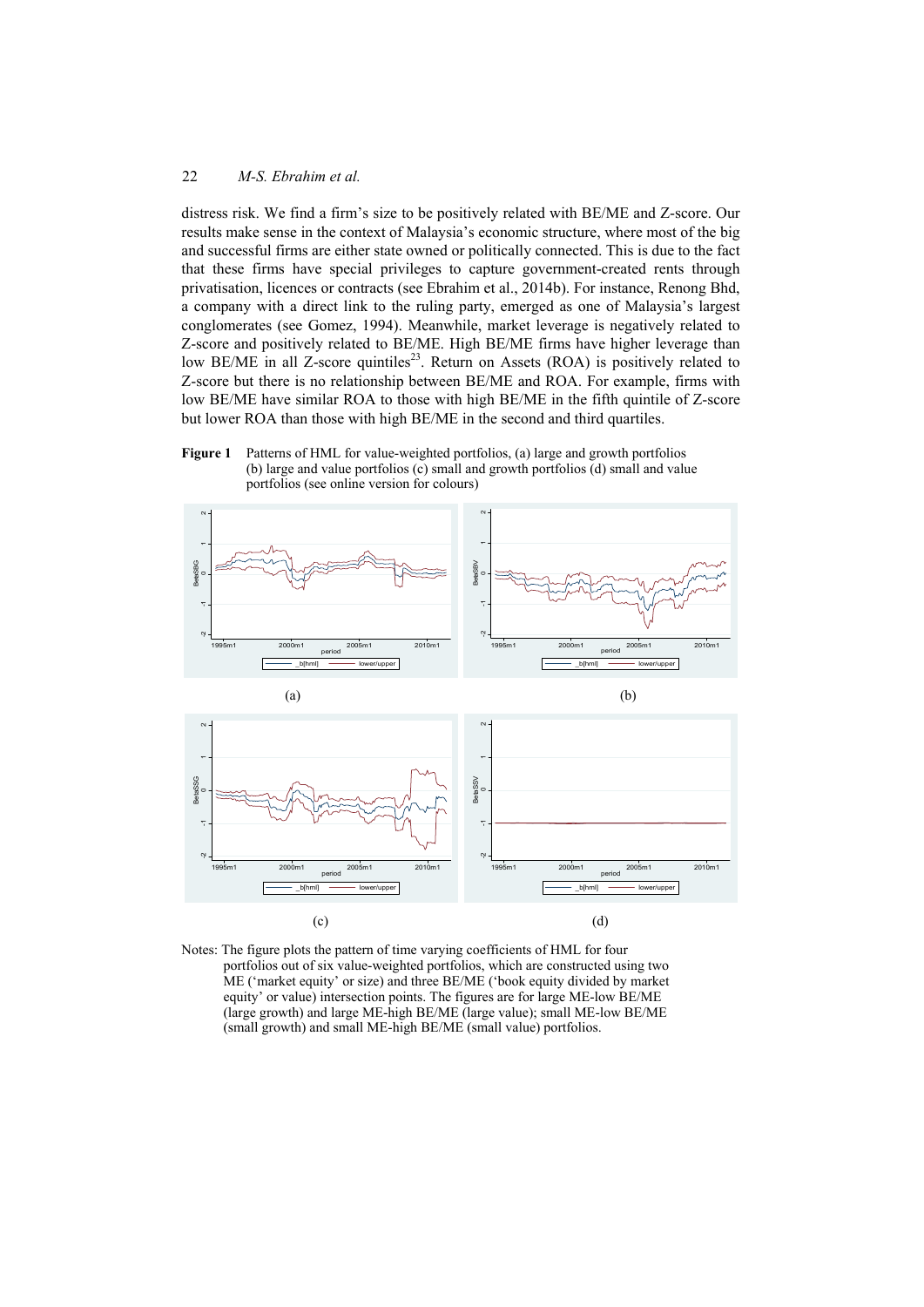**Figure 2** Patterns of HML for equal-weighted portfolios, (a) equally weighted S5L1 largest firms, highest growth (b) equally weighted portfolio S5L5 largest firms, highest value (c) equally weighted portfolio-S1L1 smallest firms, highest growth (d) equally weighted portfolio-S1L5 smallest firms, highest value (see online version for colours)





Notes: The figure plots the pattern of time varying coefficients of HML for four extreme portfolios out of 25 equal-weighted portfolios, which are constructed using five ME ('market equity' or size) and five BE/ME ('book equity divided by market equity' or value) quintile intersection points. The figures are for the largest ME-lowest BE/ME (largest-highest growth) and the largest ME-highest BE/ME (largest-highest value); the smallest ME-lowest BE/ME (smallest-highest growth) and the smallest ME-highest BE/ME (smallest-highest value) portfolios.

To provide further insights into our argument, we graph the coefficients of HML estimated from rolling regressions for four value-weighted portfolios (out of six) and four extreme equal-weighted portfolios (from out of  $25)^{24}$ . Figures 1 and 2, for value-weighted and equal-weighted portfolios respectively, exhibit the pattern of time varying coefficients of HML for the growth and value portfolios. We find that the coefficients of HML for value portfolios tend to be more stable over time, except during the financial crisis period. To support our graphical illustrations, we provide some simple statistics (mean, standard deviation, and *t*-statistics for difference in mean values) of the HML coefficients of four extreme portfolios across five sub-periods in Table 6. We find the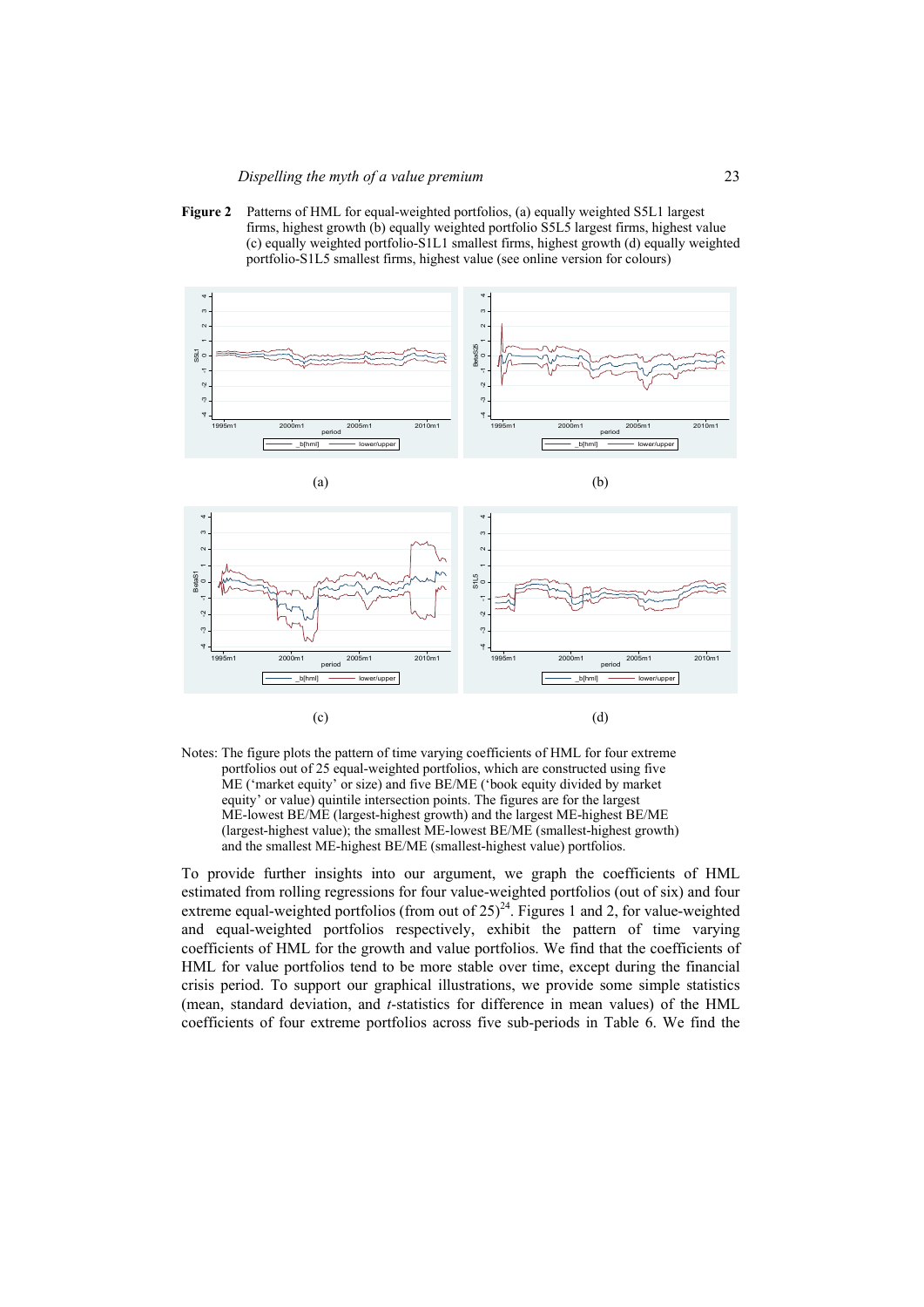coefficients of HML for growth portfolios to be generally higher than value portfolios particularly during crisis period and more pronounced for big firms. We conjecture that the loading of HML for big value firms decrease significantly during crisis period due to sensitivity of leverage to economic conditions. They also suffer from the underinvestment issue due to the high agency cost of debt. In contrast, big growth firms, especially those with political connections, have the opportunity to undertake projects during crisis period due to their healthy balance sheet ensuing from their lack of financial constraints (i.e., debt obligations). The combination of both factors translates into growth premium in the post crisis period. This is consistent with our hypothesis that growth firms mitigate their business risk by exercising their growth options in conjunction with the policy makers. This result, confirming economically sensitive HML coefficients, is consistent with Guo et al. (2009), Li et al. (2009) and Gulen et al. (2011).

Our results support the argument that the leverage undertaken by value firms causes a drag on their performance in poor economic environments (see again Choi, 2013). This is especially true as leveraged equity displays the type of volatility associated with financial options (see Merton, 1974; Lioui and Maio, 2014). Improvements in the economic outlook cause a bounce-back effect on value stocks. This outcome, confirming the characteristics of value versus growth firms, is in harmony with Daniel and Titman (1997), Zhang (2005), Choi (2013) and Lioui and Maio (2014)<sup>25</sup>.

We further test this argument by estimating equation (1) using the panel data estimation technique. In this context a number of studies support the use of measures related to value as proxies for future growth options<sup>26</sup>. We hypothesise that the value portfolios should be more sensitive to the natural logarithm of leverage (Fama and French, 1993, 1995, 1996), while growth firms should react to the natural logarithm of total assets. Table 7 reports the estimation output for equation (1). We find that GDP has a significant positive effect on the coefficient of HML. Moreover, we notice a substantial difference between the sensitivity of growth and value portfolios to changes in GDP as shown by the negative values of the coefficient of GDP\*Dummy (*GDP*\**D*). In the case of growth portfolios, we find that the coefficient of HML is sensitive to the GDP growth both at current and lagged levels. In contrast, the coefficient of value portfolios is not sensitive to the changes in GDP. This finding further substantiates our intuition that the investment pattern of growth firms depends on the GDP growth leading to the changes in coefficient of HML for growth portfolios. We can see that the size of HML is negatively associated at a 10% level of significance with the change in assets multiplied by GDP for value companies and hence positively associated with the change in assets multiplied by GDP for growth companies as shown by the coefficients of ∆Total assets\*GDP (∆*TA*\**GDP*) and ∆Total assets\*GDP\*Dummy (∆*TA*\**GDP*\**D*). This is consistent with the argument in the paper that the growth premium is sensitive to the economic environment and the investment pattern of these firms.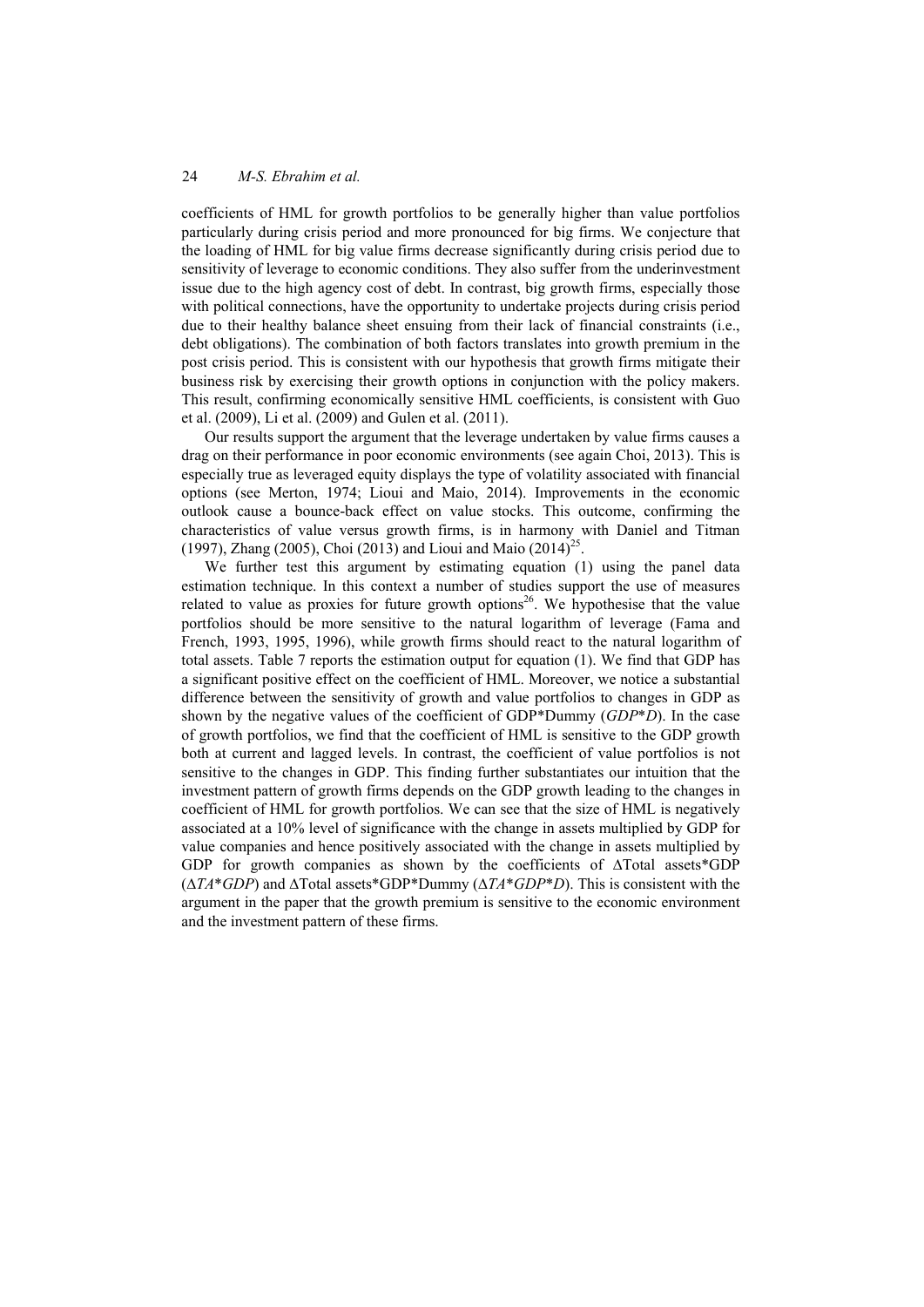|                                              |                 |       |                 | Value-weighted portfolios |          |             | Equal-weighted portfolios |           |           |
|----------------------------------------------|-----------------|-------|-----------------|---------------------------|----------|-------------|---------------------------|-----------|-----------|
|                                              |                 | BL    | BН              | SL                        | SН       | <i>SILI</i> | SIL5                      | S5L1      | S5L5      |
| High growth                                  | Mean            | 0.350 | $-0.131$        | $-0.167$                  | $-0.998$ | 0.087       | $-0.755$                  | $-0.239$  | $-0.128$  |
| period<br>$(1992 - 1997)$                    | St dev          | 0.100 | 0.108           | 0.052                     | 0.001    | 0.307       | 0.325                     | 0.202     | 0.434     |
|                                              | D.i.M.<br>value |       | 0.4810          |                           | 0.8307   |             | 0.8424                    | $-0.1107$ |           |
| Asian financial<br>crisis<br>$(1997 - 1999)$ | Mean            | 0.437 | $-0.436 -0.375$ |                           | $-1.001$ |             | $-0.479$ $-0.784$         | $-0.901$  | $-0.428$  |
|                                              | St dev          | 0.051 | 0.114           | 0.099                     | 0.002    | 0.219       | 0.204                     | 0.268     | 0.346     |
|                                              | D.i.M.<br>value |       | 0.8728          |                           | 0.6880   |             | 0.3044                    |           | $-0.4728$ |
| Post Asian crisis                            | Mean            | 0.255 | $-0.555$        | $-0.437$                  | $-1.002$ | $-0.657$    | $-1.109$                  | $-0.928$  | $-0.963$  |
| $(1999 - 2007)$                              | St dev          | 0.200 | 0.219           | 0.177                     | 0.003    | 0.312       | 0.108                     | 0.166     | 0.286     |
|                                              | D.i.M.<br>value |       | 0.8103          | 0.7193                    |          | 0.4525      |                           | 0.0346    |           |
| Sub-prime crisis                             | Mean            | 0.150 | $-0.533$        | $-0.611$                  | $-0.999$ | $-1.282$    | $-1.043$                  | $-1.036$  | $-1.201$  |
| $(2007 - 2009)$                              | St dev          | 0.166 | 0.169           | 0.166                     | 0.002    | 0.201       | 0.103                     | 0.078     | 0.262     |
|                                              | D.i.M.<br>value |       | 0.6832          |                           | 0.8051   |             | $-0.2392$                 |           | 0.1646    |
| Post sub-prime                               | Mean            | 0.033 | $-0.098$        | $-0.427$                  | $-1.001$ | $-1.392$    | $-0.977$                  | $-0.912$  | $-0.542$  |
| crisis<br>$(2009 - 2012)$                    | St dev          | 0.014 | 0.066           | 0.155                     | 0.001    | 0.615       | 0.088                     | 0.084     | 0.134     |
|                                              | D.i.M.<br>value |       | 0.1319          |                           | 0.7139   |             | $-0.4144$                 |           | $-0.3699$ |

Table 6 Selective descriptive statistics of HML loadings across different sub-periods

Notes: The table reports mean, standard deviation, and different in mean (D.i.M) values of HML loadings for four value-weighted and four equally-weighted portfolios, across five sub-periods namely high growth period from July 1992 to June 1997; Asian financial crisis period from July 1997 to June 1999; post-Asian financial crisis from July 1999 to June 2007; sub-prime crisis from July 2007 to June 2009; and post-subprime crisis from July 2009 to June 2012. Initially, six value-weighted portfolios are created as follows: stocks with ME ('market equity' or size) below the median are deemed 'small' whilst stocks with ME above the median are termed 'big'. The breakpoints for BE/ME ('book equity divided by market equity' or value) are the 30th and 70th percentiles. The intersection of two size-sorted and three value-sorted groups produces six value-weighted portfolios, named as: BH = big-high value; BM = big-middle value;  $BL = big$ -low value;  $SH = small$ -high value;  $SM = small$ -middle value;  $SL =$  small-low value. The descriptive statistics are report only for BL, BH, SL and SH portfolios. In addition, 25 equally-weighted portfolios are created by intersecting ME ('market equity' or size) and BE/ME ('book equity divided by market equity' or value) using quintile breakpoints. For example, S1L1 refers to the smallest quintile (bottom  $20\%$ ) in size (ME) and value (BE/ME) and so on. The descriptive statistics are reported only for four portfolios: S1L1 (small-lowest value); S1L5 (small-highest value); S5L1 (big-lowest value); and S5L5 (big-highest value) portfolios. D.i.M values in italics show that they are statistically significant at less than 1% level.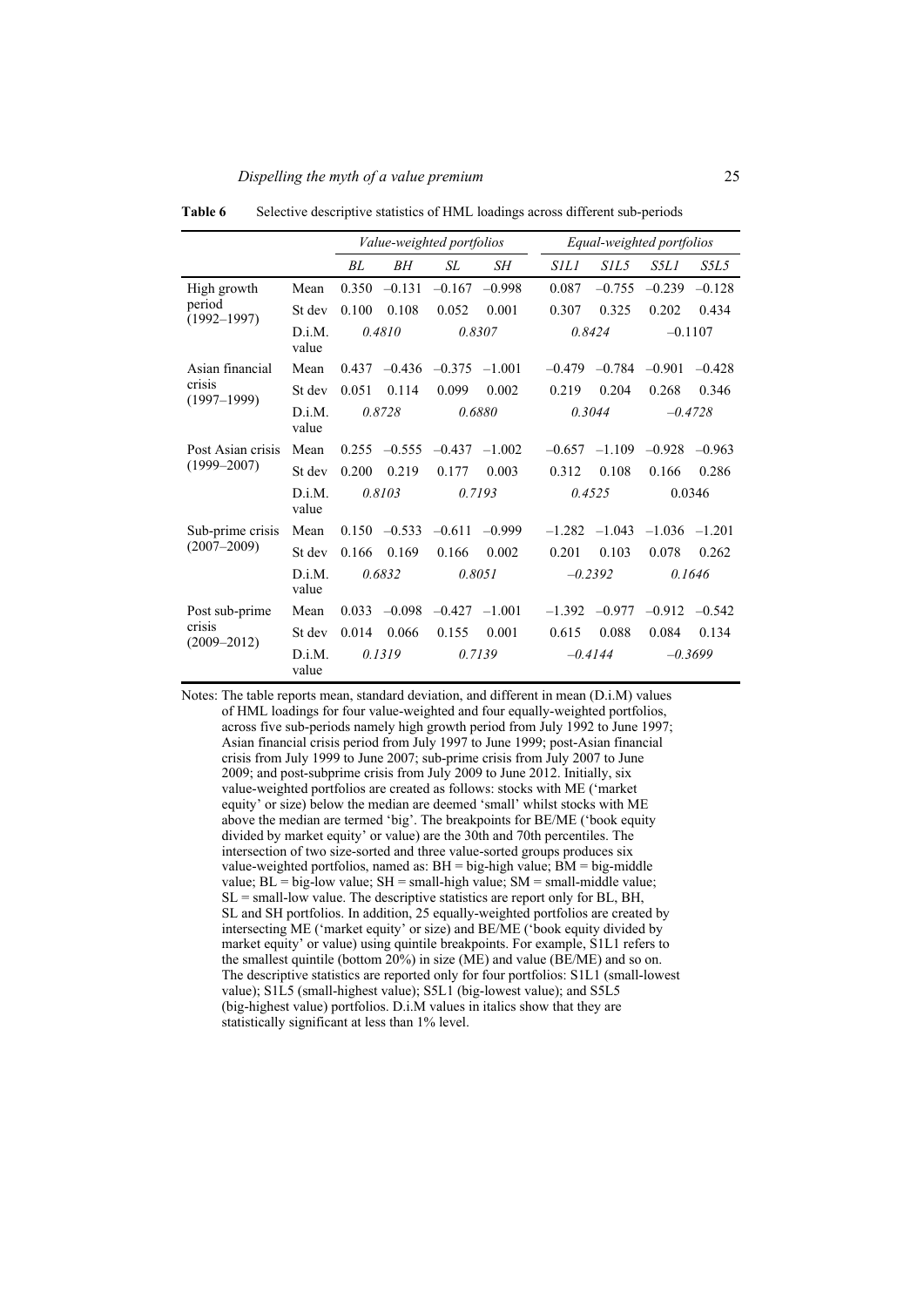| Table 7 | Random effects regression of the sensitivity of HML portfolio |  |  |  |
|---------|---------------------------------------------------------------|--|--|--|
|---------|---------------------------------------------------------------|--|--|--|

| Dependent variable: HML                              |             |             |         |
|------------------------------------------------------|-------------|-------------|---------|
| Independent variables                                | Coefficient | t-statistic | p-value |
| Constant                                             | $-0.7711$   | $-2.06$     | 0.039   |
| $\Delta \text{Total assets} (\Delta TA)$             | $-0.0388$   | $-0.39$     | 0.698   |
| $\Delta$ Total assets <sub>t-1</sub>                 | $-0.1174$   | $-1.22$     | 0.222   |
| $\Delta \text{Total assets}_{t-2}$                   | 0.0161      | 0.51        | 0.607   |
| $\Delta$ Total assets*Dummy ( $\Delta TA*D$ )        | 0.0429      | 0.28        | 0.778   |
| $\Delta$ Total assets*Dummy <sub>t-1</sub>           | 0.1557      | 1.03        | 0.303   |
| $\Delta$ Total assets*Dummy <sub>t-2</sub>           | 0.0096      | 0.14        | 0.887   |
| Total leverage ( <i>TL</i> )                         | 0.0399      | 0.44        | 0.663   |
| Total leverage <sub><math>t-1</math></sub>           | 0.0780      | 0.90        | 0.369   |
| Total leverage <sub><math>t-2</math></sub>           | $-0.1389$   | $-1.57$     | 0.116   |
| Total leverage*Dummy (TL*D)                          | 0.0268      | 0.21        | 0.832   |
| Total leverage*Dummy $_{t-1}$                        | $-0.1595$   | $-1.28$     | 0.202   |
| Total leverage*Dummy $_{t-2}$                        | 0.1417      | 1.16        | 0.245   |
| GDP(GDP)                                             | 0.0162      | 2.29        | 0.022   |
| $GDP_{t-1}$                                          | 0.0101      | 1.66        | 0.097   |
| $GDP_{t-2}$                                          | 0.0123      | 1.72        | 0.085   |
| $GDP^*Dummy(GDP^*D)$                                 | $-0.0147$   | $-1.49$     | 0.136   |
| GDP*Dummy $_{t-1}$                                   | $-0.0010$   | $-0.12$     | 0.904   |
| GDP*Dummy <sub>t-2</sub>                             | $-0.0015$   | $-0.15$     | 0.880   |
| $\Delta \text{Total assets*GDP} (\Delta TA*GDP)$     | 0.0019      | 0.42        | 0.672   |
| $\Delta \text{Total assets*GDP}_{t-1}$               | $-0.0006$   | $-0.16$     | 0.875   |
| $\Delta$ Total assets*GDP <sub>t-2</sub>             | $-0.0018$   | $-0.46$     | 0.647   |
| $\Delta \text{Total assets*GDP*D} (\Delta TA*GDP*D)$ | $-0.0165$   | $-1.88$     | 0.060   |
| $\Delta$ Total assets*GDP* $D_{t-1}$                 | $-0.0014$   | $-0.17$     | 0.867   |
| $\Delta \text{Total assets*GDP*D}_{t-2}$             | $-0.0017$   | $-0.20$     | 0.843   |

Notes: *HML* (high minus low) is the difference between the simple average of returns on two high value portfolios (S/H, B/H) and returns on two low value portfolios (S/L, B/L), as in Fama and French (1993). We calculated *HML* for 20<sup>27</sup> portfolios sorted on ME ('market equity' or size) and BE/ME ('book equity divided by market equity' or value) using quintile breakpoints, and is recalculated when the portfolios are rebalanced every year in June. We use a random-effects regression to estimate the following model:

 $\partial_0 \Delta I A_{it} + \rho_1 \Delta I A_{it-1} + \rho_2 \Delta I A_{it-2} + \rho_3 \Delta I A \cdot D_{it} + \rho_4 \Delta I A \cdot D_{it-1}$  $\mathcal{L}_5 \Delta I A * D_{it-2} + \mathcal{P}_6 I L_{it} + \mathcal{P}_7 I L_{it-1} + \mathcal{P}_8 I L_{it-2} + \mathcal{P}_9 I L * D_{it} + \mathcal{P}_{10} I L * D_{it-1}$  $\mu_{11}L \cdot \nu_{li-2} + \mu_{12}GDT_{li} + \mu_{13}GDT_{li-1} + \mu_{14}GDT_{li-2} + \mu_{15}$  $p_{16}$ GDF \*  $D_{it-1}$  +  $p_{17}$ GDF \*  $D_{it-2}$  +  $p_{1}$  $\Delta T A_{it} + \beta_1 \Delta T A_{it-1} + \beta_2 \Delta T A_{it-2} + \beta_3 \Delta T A * D_{it} + \beta_4 \Delta$  $a_i = c + \rho_0 \Delta T A_{ii} + \rho_1 \Delta T A_{ii-1} + \rho_2 \Delta T A_{ii-2} + \rho_3 \Delta T A * D_{ii} + \rho_4 \Delta T A * D_{ii}$ <br>+  $\beta_5 \Delta T A * D_{ii-2} + \beta_6 T L_{ii} + \beta_7 T L_{ii-1} + \beta_8 T L_{ii-2} + \beta_9 T L * D_{ii} + \beta_{10} T L * D_{ii}$  $\mu_{it-2} + \mu_6 I L_{it} + \mu_7 I L_{it-1} + \mu_8 I L_{it-2} + \mu_9 I L * L_{it} + \mu_{10} I L * L_{it}$  $\mu_{ii-2} + \mu_{12}$ GDT $_{it} + \mu_{13}$ GDT $_{it-1} + \mu_{14}$ GDT $_{it-2} + \mu_{15}$ GDT \* D $_{it}$  $p_{ii-1} + p_{17} G D P \cdot D_{ii}$  $HML_t = c + \beta_0 \Delta T A_{it} + \beta_1 \Delta T A_{it-1} + \beta_2 \Delta T A_{it-2} + \beta_3 \Delta T A * D_{it} + \beta_4 \Delta T A * D_{it}$  $TA * D_{it-2} + \beta_6 TL_{it} + \beta_7 TL_{it-1} + \beta_8 TL_{it-2} + \beta_9 TL * D_{it} + \beta_{10} TL * D_{it}$  $TL * D_{it-2} + \beta_{12} GDP_{it} + \beta_{13} GDP_{it-1} + \beta_{14} GDP_{it-2} + \beta_{15} GDP * D$  $GDP * D_{it-1} + \beta_{17} GDP * D$  $-1 + \frac{\mu_2 \Delta I A_{it-2} + \mu_3 \Delta I A \cdot D_{it} + \mu_4 \Delta I A \cdot D_{it-1}}{2}$  $-2 + p_6 L_{it} + p_7 L_{it-1} + p_8 L_{it-2} + p_9 L_{it} + p_{10} L_{it} + p_{it-1}$  $-2 + \mu_{12}$ U $\nu r_{it} + \mu_{13}$ U $\nu r_{it-1} + \mu_{14}$ U $\nu r_{it-1}$  $_{-1}$  +  $\rho_{\text{l}}$ 7 $\sigma$ Dr \*  $D_{it-}$  $=c+ \beta_0 \Delta T A_{it} + \beta_1 \Delta T A_{it-1} + \beta_2 \Delta T A_{it-2} + \beta_3 \Delta T A * D_{it} + \beta_4 \Delta T A *$  $+ \beta_5 \Delta T A * D_{it-2} + \beta_6 T L_{it} + \beta_7 T L_{it-1} + \beta_8 T L_{it-2} + \beta_9 T L * D_{it} + \beta_{10} T L *$  $+ \beta_{11}TL*D_{it-2} + \beta_{12}GDP_{it} + \beta_{13}GDP_{it-1} + \beta_{14}GDP_{it-2} + \beta_{15}GDP*$  $+ \beta_{16} GDP * D_{it-1} + \beta_{17} GDP * D_{it-2} +$  $\beta_0 \Delta T A_{it} + \beta_1 \Delta T A_{it-1} + \beta_2 \Delta T A_{it-2} + \beta_3 \Delta T A * D_{it} + \beta_i$  $\beta_5\Delta TA * D_{it-2} + \beta_6 TL_{it} + \beta_7 TL_{it-1} + \beta_8 TL_{it-2} + \beta_9 TL * D_{it} + \beta_9$  $\beta_{11}TL*D_{it-2} + \beta_{12}GDP_{it} + \beta_{13}GDP_{it-1} + \beta_{14}GDP_{it-2} + \beta_{1}$  $\beta_{16}GDP*D_{it-1} + \beta_{17}GDP*D_{it-2} + \beta_{18}\Delta TA*GDP_{it} + \beta_{19}\Delta TA*GDP_{it-1}$  $v_{20}\Delta I A * G D F_{it-2} + p_{21}\Delta I A * G D F * D_{it} + p_{22}\Delta I A * G D F * D_{it-1}$  $+\beta_{23}\Delta TA*GDP*D_{it-2} + \eta_i + \eta_t + \varepsilon_{it}$  $\Delta TA * GDP_{it} + \beta_{19}\Delta$  $+ \beta_{16} GDF * D_{ii-1} + p_{17} GDF * D_{ii-2} + p_{18} \Delta T A * GDF_{ii} + p_{19} \Delta T A * GDF_{ii}$ <br> $+ \beta_{20} \Delta T A * GDP_{ii-2} + \beta_{21} \Delta T A * GDP * D_{ii} + \beta_{22} \Delta T A * GDP * D_{ii-1}$  $I_{it-2}$  +  $\rho_{21}\Delta I A$  \*  $GDF$  \*  $D_{it}$  +  $\rho_{22}\Delta I A$  \*  $GDF$  \*  $D_{it}$  $TA * GDP_{it} + \beta_{19} \Delta TA * GDP_{it}$  $T_A * GDP_{it-1} + p_{17} GDP * D_{it-2} + p_{18} \Delta I A * GDP_{it} + p_{19} \Delta I A * GDP_{it-1}$ <br> $T_A * GDP_{it-2} + \beta_{21} \Delta T A * GDP * D_{it} + \beta_{22} \Delta T A * GDP * D_{it-1}$  $_{-2}$  +  $\rho_{21}$  $_{\Delta}$ I A \* UDF \*  $D_{it}$  +  $\rho_{22}$  $_{\Delta}$ I A \* UDF \*  $D_{it-}$ \*  $GDP_{it} + \beta_1 \circ \Delta TA *$  $+ \beta_{20} \Delta T A * GDP_{it-2} + \beta_{21} \Delta T A * GDP * D_{it} + \beta_{22} \Delta T A * GDP *$  $\beta$  $\beta_{20}\Delta TA*GDP_{it-2} + \beta_{21}\Delta TA*GDP*D_{it} + \beta_{2}$ 

where Δ*TA* is change in natural logarithm of total assets; *TL* is natural logarithm of total leverage; *GDP* is gross domestic product; *D* is a dummy variable taking the value of unity if the portfolio is 'value' and 0 otherwise and is interacted with Δ*TA*, *TL, GDP*, and Δ*TA*\**GDP*, respectively; subscripts *i* and *t* represent *i* th portfolio at time *t*; and  $t - 1$  and  $t - 2$  represent the lagged value of the variables;  $\eta_i$  is an unobserved portfolio-specific effect and  $\eta_t$  captures common period-specific effects; *εit* is an error term, which represents measurement errors and other explanatory variables that have been omitted and is assumed to be independently identical normally distributed with zero mean and constant variance. The columns report coefficients, *t*-statistics, and *p*-values.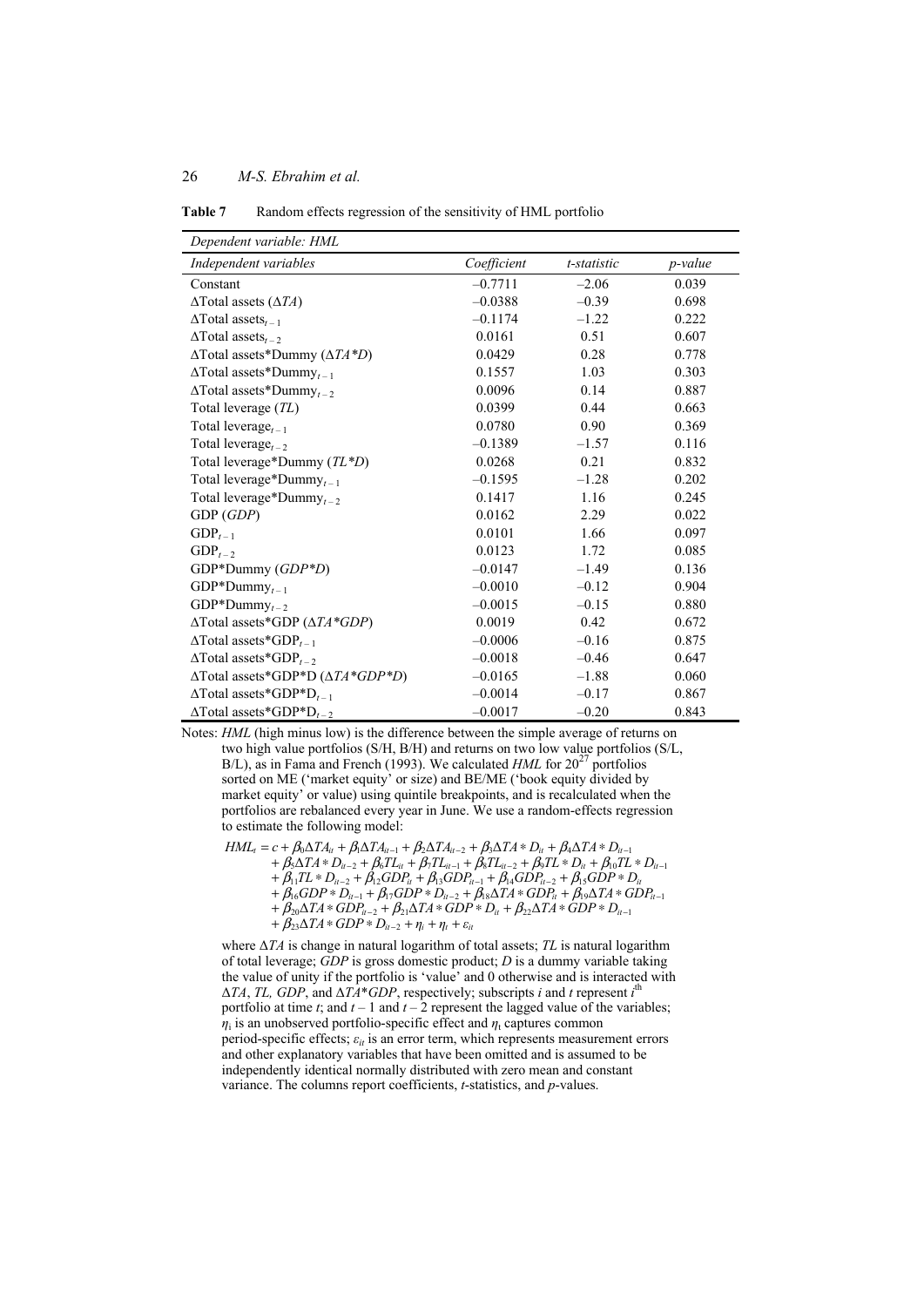#### **5 Conclusions**

The value anomaly has been accepted as an empirical 'truth' as it has been observed in different markets. A number of explanations have been put forward to rationalise the source of the premium, but the issue still remains controversial. In this paper, we reject this anomaly by adopting the Popperian philosophy espousing the importance of contradictory examples, i.e. of Malaysia, an emerging economy with a top heavy, closely held, state-owned institutional setting and a history of economic volatility. The initial contribution of this paper is to trounce the very idea of a universal value anomaly. Furthermore, given the nature of the Malaysian market we are able to undertake substantial additional empirical analysis to gain insights into the nature and causes of the value anomaly.

First, our analysis shows that large growth portfolios outperform large value ones only during the high growth (1992–1997) period. In contrast, small value portfolios outperform small growth ones during the same period. Second, by using the Altman (1993) Z-score and the Shumway (2001) model, we find no evidence that value stocks have a greater distress risk than growth stocks. Nevertheless, we find evidence that value firms employ more leverage (Fama and French, 1993, 1995, 1996) than growth ones. This is consistent with Choi (2013). Third, we observe that growth portfolios have lower risk, particularly during the crisis and early recovery period. Our observation is based on the pattern of coefficients (HML) generated from rolling regression analyses. Finally, using panel data analysis, we find that the coefficients of HML are sensitive to changes in GDP, reaffirming our intuition that the risk and return structure of growth firms are determined by their investment pattern which mainly depends on the economic cycle.

These findings lead to the initial contribution of this paper which is to contradict the value premium by the interaction between company characteristics, which may be influenced by institutional factors, and economic fundamentals. In particular, we demonstrate that the discrepancy of returns occurs for large cap stocks because of the investment pattern of growth firms and the leverage of value firms (Fama and French 1993, 1995, 1996). That is, leverage undertaken by value firms magnifies their return in good economic environments but retards their performance in poor ones. Furthermore, growth firms have a tendency to hoard cash and delay exercising their growth options, resulting to a more conservative balance sheet. This mitigates their business risk, but lowers their market valuation, driving down their returns in normal times. However, in the context of Malaysian crony capitalism, the financial slack endows them the agility to undertake new projects or investment during the crisis period when they coordinate their activities in the real sector of the economy in conjunction with the objectives of the policy makers.

Our paper explains that distress risk is *not* the main cause for the wide spread in expected returns between value and growth stocks, rather it arises due to the risk of the firm's unique characteristics. To do so, we show that growth firms have the unique characteristic of being endowed with growth options, which entail capital outlay resulting in business risk. In contrast, value firms have assets in place which are used as collateral to lever-up and boost their earnings, resulting in financial risk. Our explanation is consistent with the views of Chen et al. (2011), Choi (2013) and Trigeorgis and Lambertides (2014). This suggests that the interpretation of Daniel and Titman (1997), that risk does not determine expected return, is too strong. Our results are also consistent with Guo et al. (2009), Li et al. (2009), Stivers and Sun (2010), Gulen et al. (2011), and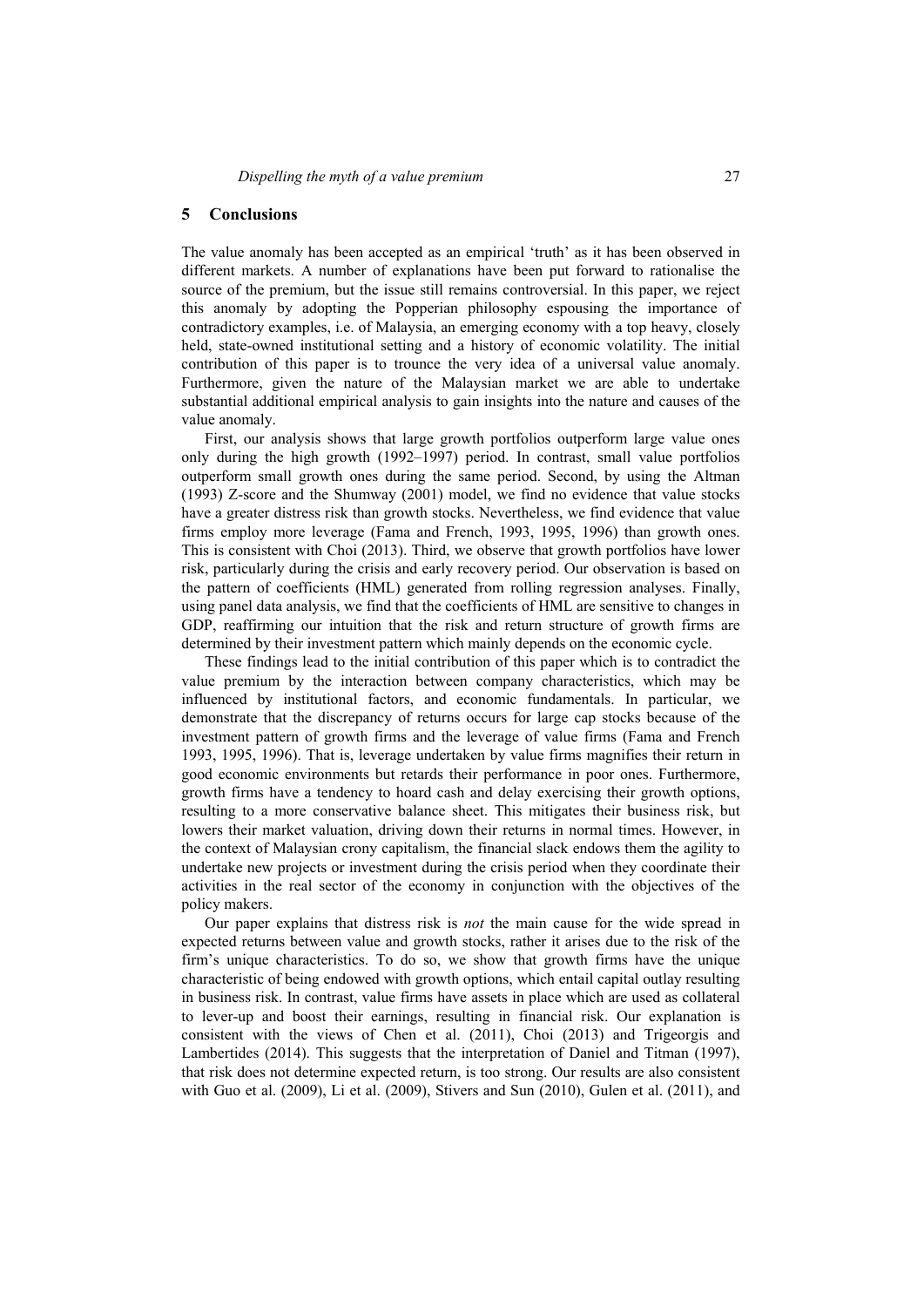Lioui and Maio (2014) in that value premium is time varying and deteriorates to a value discount (leading to a growth premium) especially for large companies in economic upturns.

Overall, our paper provides further insights into understanding the source of the value premium, particularly in the context of emerging markets using Malaysia as a counter example. Testing hypotheses gained from these insights on data from developed markets is an issue worthy of further investigation.

#### **Acknowledgements**

We thank Obiyathulla Bacha, Weimin Liu, Juliana Malagon, Beat Reber, Jo Wells, Huainan Zhao, anonymous referees, and participants of numerous conferences. Any remaining errors are due to our negligence.

## **References**

- Abidin, M.Z. and Rasiah, R. (2009) *The Global Financial Crisis and the Malaysian Economy: Impact and Responses*, A joint report by ISIS and UM and UNDP, Kuala Lumpur, Malaysia [online] http://www.isis.org.my/attachments/e-books/The Global Financial Crisis and the Malaysian\_Economy.pdf (accessed 28 June 2016).
- Adam, T. and Goyal, V. (2008) 'The investment opportunity set and its proxy variables', *The Journal of Financial Research*, Vol. 31, No. 1, pp.41–63.
- Altman, E.I. (1993) *Corporate Financial Distress and Bankruptcy*, John Wiley & Sons, Inc., New York.
- Arnott, R.D., Hsu, J. and Moore, P. (2005) 'Fundamental indexation', *Financial Analyst Journal*, Vol. 61, No. 2, pp.83–99.
- Asness, C., Frazzini, A., Israel, R. and Moskowitz, T. (2015) 'Fact, fiction, and value investing', *Journal of Portfolio Management*, Vol. 42, No. 1, pp.34–52.
- Asness, C.S., Moskowitz, T.J. and Pedersen, L.H. (2013) 'Value and momentum everywhere', *Journal of Finance*, Vol. 58, No. 3, pp.929–985.
- Barber, B. and Lyon, J.D. (1997) 'Firm size, book-to-market ratio, and security returns: a holdout sample of financial firms', *Journal of Finance*, Vol. 52, No. 2, pp.875–884.
- Basu, S. (1977) 'Investment performance of common stocks in relation to their price-earnings ratio: a test of the efficient market hypothesis', *Journal of Finance*, Vol. 32, No. 3, pp.663–682.
- Basu, S. (1983) 'The relationship between earnings yield, market value, and return for NYSE common stocks: further evidence', *Journal of Financial Economics*, Vol. 12, No. 1, pp.129–156.
- Blume, M. and Friend, I. (1973) 'A new look at the capital asset pricing model', *Journal of Finance*, Vol. 28, No. 1, pp.19–33.
- Brailsford, T., Gaunt, C. and O'Brien, M.A. (2012) 'The investment value of the value premium', *Pacific-Basin Finance Journal*, Vol. 20, No. 3, pp.416–437.
- Carhart, M. (1997) 'On persistence of mutual fund performance', *The Journal of Finance*, Vol. 52, No. 1, pp.57–82.
- Chan, L.K., Jegadeesh, N. and Lakonishok, J. (1995) 'Evaluating the performance of value versus glamour stocks: the impact of selection bias', *Journal of Financial Economics*, Vol. 38, No. 3, pp.269–296.
- Chen, L., Novy-Marx, R. and Zhang, L. (2011) *An Alternative Three-Factor Model* [online] http://papers.ssrn.com/sol3/papers.cfm?abstract\_id=1418117 (accessed 28 June 2016).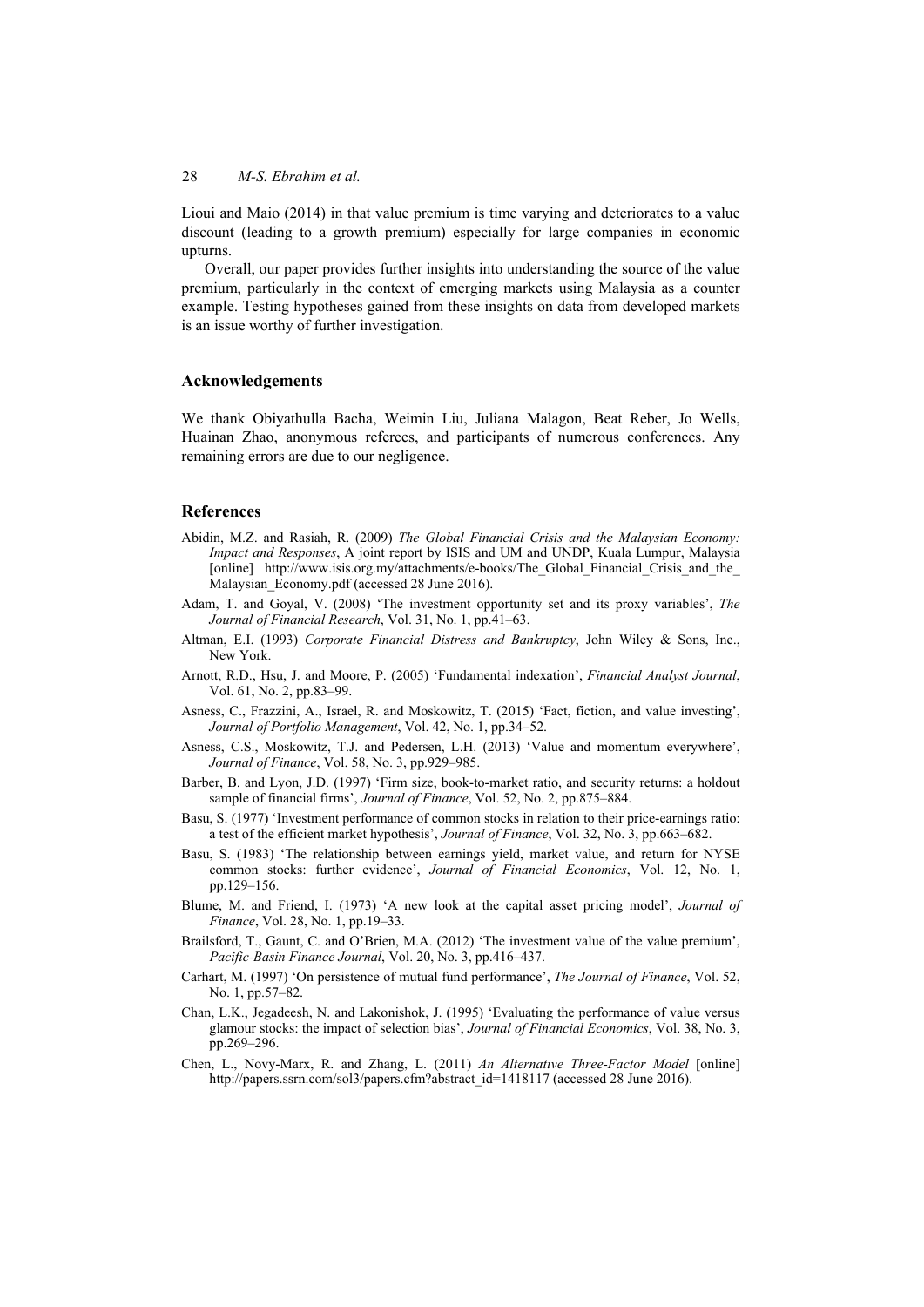- Chen, N. and Zhang, F. (1998) 'Risk and return of value stocks', *Journal of Business*, Vol. 71, No. 4, pp.501–535.
- Choi, J. (2013) 'What drives the value premium? The role of asset risk and leverage', *Review of Financial Studies*, Vol. 26, No. 11, pp.2845–2875.
- Chou, P., Ko, K. and Lin, S. (2011) *Characteristics and Endogenous Structural Breaks: Evidence From Japan* [online] http://papers.ssrn.com/sol3/papers.cfm?abstract\_id=1911691 (accessed 28 June 2016).
- Conrad, J., Cooper, M. and Kaul, G. (2003) 'Value versus glamour', *Journal of Finance*, Vol. 58, No. 5, pp.1969–1996.
- Cronqvist, H., Siegel, S. and Yu, F. (2015) 'Value versus growth investing: why do different investors have different styles?', *Journal of Financial Economics*, Vol. 117, No. 2, pp.333– 349.
- Daniel, K. and Titman, S. (1997) 'Evidence on the characteristics of cross sectional variation in stock returns', *Journal of Finance*, Vol. 52, No. 1, pp.1–33.
- Davis, J.L., Fama, E.F. and French, K.R. (2000) 'Characteristics, co variances and average returns: 1929–1997', *Journal of Finance*, Vol. 55, No. 1, pp.389–406.
- De Bondt, W.R.M. and Thaler, R.H. (1985) 'Does the stock market overreact?', *Journal of Finance*, Vol. 40, No. 3, pp.793–805.
- De Bondt, W.R.M. and Thaler, R.H. (1987) 'Further evidence on investor overreaction and stock market seasonality', *Journal of Finance*, Vol. 42, pp.557–581.
- Dewandaru, G., Masih, R., Bacha, O.I. and Masih, A.M.M. (2015) 'Combining momentum, value, and quality for Islamic equity portfolio: multi-style rotation strategies using augmented black Litterman factor model', *Pacific-Basin Finance Journal*, Vol. 34, No. C, pp.205–232.
- Ding, D.K., Chua, J.L. and Fetherston, T.A. (2005) 'The performance of value and growth portfolios in East Asia before the Asian financial crisis', *Pacific-Basin Finance Journal*, Vol. 13, No. 2, pp.185–199.
- Ebrahim, M.S., Girma, S., Shah, M.E. and Williams, J. (2014a) 'Rationalizing the value premium in emerging markets', *Journal of International Financial Markets, Institutions and Money*, Vol. 29, pp.51–70.
- Ebrahim, M.S., Girma, S., Shah, M.E. and Williams, J. (2014b) 'Dynamic capital structure and political patronage', *International Review of Financial Analysis*, Vol. 31, pp.117–128.
- Fama, E.F. and French, K.R. (1992) 'The cross-section of expected returns', *Journal of Finance*, Vol. 47, No. 2, pp.427–465.
- Fama, E.F. and French, K.R. (1993) 'Common risk factors in the returns on stocks and bonds', *Journal of Financial Economics*, Vol. 33, No. 1, pp.3–56.
- Fama, E.F. and French, K.R. (1995) 'Size and book-to-market factors in earnings and returns', *Journal of Finance*, Vol. 50, No. 1, pp.131–156.
- Fama, E.F. and French, K.R. (1996) 'Multifactor explanations of asset pricing anomalies', *Journal of Finance*, Vol. 51, No. 1, pp.55–84.
- Fama, E.F. and French, K.R. (1998) 'Value versus growth: the international evidence', *Journal of Finance*, Vol. 53, No. 6, pp.1975–1999.
- Fraser, D.R., Zhang, H. and Derashid, C. (2006) 'Capital structure and political patronage: the case of Malaysia', *Journal of Banking and Finance*, Vol. 30, No. 4, pp.1291–1308.
- Geert, R.K. (1999) 'Local return factors and turnover in emerging stock markets', *Journal of Finance*, Vol. 54, No. 4, pp.1439–1464.
- Gomez, E.T. (1994) *Political Business: Corporate Investment of Malaysian Political Parties*, Centre for Southeast Asian Studies, James Cook University, Cairns, Australia.
- Gomez, E.T. and Jomo, K.S. (1997) *Malaysia's Political Economy: Politics, Patronage and Profits*, Cambridge University Press, Cambridge, UK.
- Griffin, J.M. and Lemmon, M.L. (2002) 'Book-to-market, equity, distress risk, and stock returns', *Journal of Finance*, Vol. 57, No. 5, pp.2317–2336.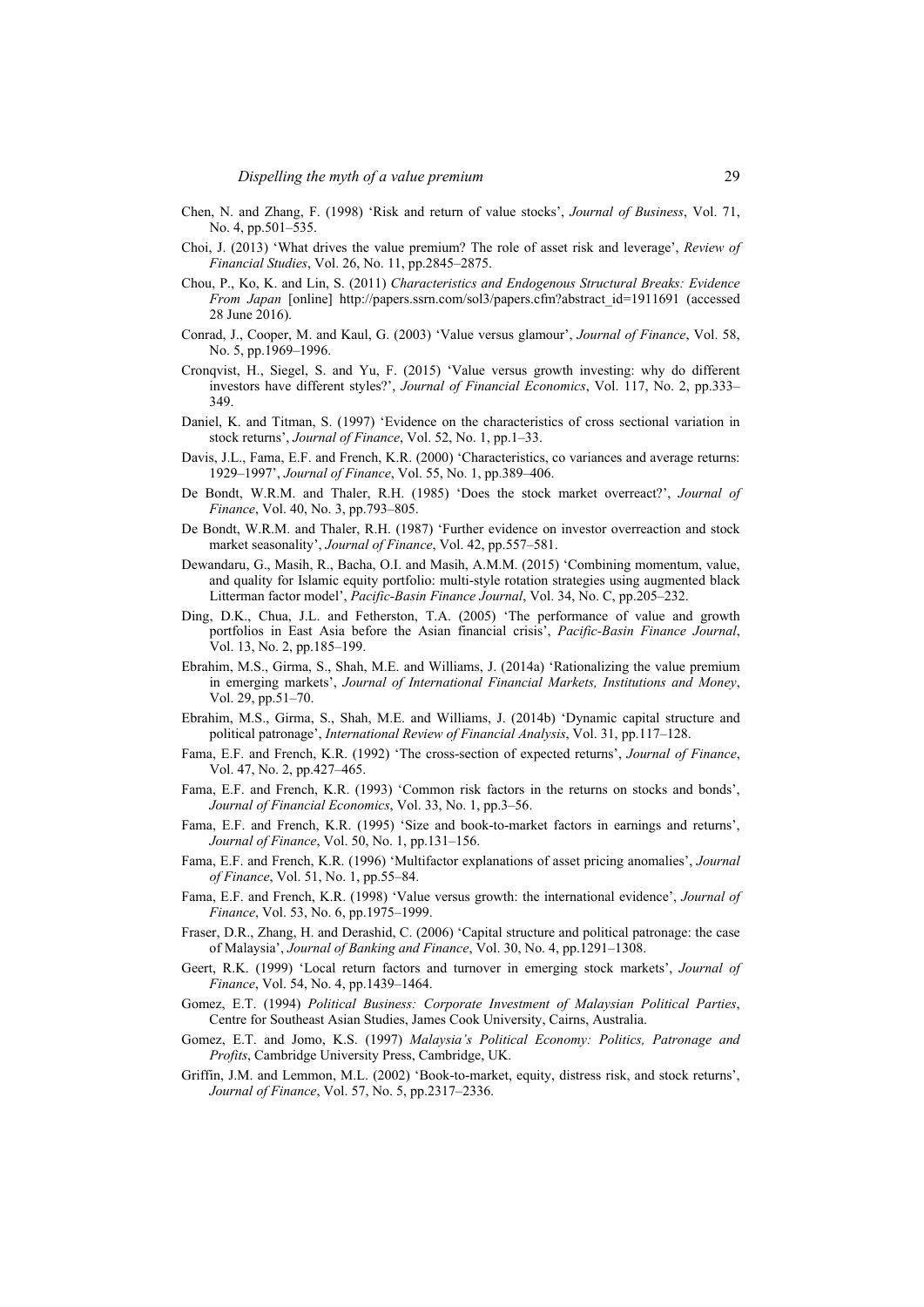- Gulen, H., Xing, Y. and Zhang, L. (2011) 'Value versus growth: time-varying expected stock returns', *Financial Management*, Vol. 40, No. 2, pp.381–407.
- Guo, H., Savickas, R., Wang, Z. and Yang, J. (2009) 'Is the value premium a proxy for time-varying investment opportunities? Some time-series evidence', *Journal of Financial and Quantitative Analysis*, Vol. 44, No. 1, pp.133–154.
- Hsiao, C. (2003) *Analysis of Panel Data*, Cambridge University Press, Cambridge.
- Ingersoll Jr., J.E. and Ross, S.A. (1992) 'Waiting to invest: investment and uncertainty', *Journal of Business*, Vol. 65, No. 1, pp.1–29.
- Jegadeesh, N. and Titman, S. (1993) 'Returns to buying winners and selling losers: implications for market efficiency', *Journal of Finance*, Vol. 48, No. 1, pp.65–91.
- Johnson, S. and Mitton, T. (2003) 'Cronyism and capital controls: evidence from Malaysia', *Journal of Financial Economics*, Vol. 67, No. 2, pp.351–382.
- Kothari, S., Shanken, J. and Sloan, R. (1995) 'Another look at the cross-section of expected stock returns', *Journal of Finance*, Vol. 50, No. 1, pp.185–224.
- La Porta, R., Lakonishok, J., Shleifer, A. and Vishny, R.W. (1997) 'Good news for value stocks: further evidence on market efficiency', *Journal of Finance*, Vol. 52, No. 2, pp.859–874.
- Lakonishok, J., Shleifer, A. and Vishny, R.W. (1994) 'Contrarian investment, extrapolation, and risk', *Journal of Finance*, Vol. 49, No. 5, pp.1541–1578.
- Lee, E., Liu, W. and Strong, N. (2007) 'UK evidence on the characteristics versus covariance debate', *European Financial Management*, Vol. 13, No. 2, pp.742–756.
- Li, X., Brooks, C. and Miffre, J. (2009) 'The value premium and time-varying volatility', *Journal of Business Finance & Accounting*, Vol. 36, Nos. 9–10, pp.1252–1272.
- Lintner, J. (1965a) 'Security prices, risk and maximal gains from diversification', *Journal of Finance*, Vol. 20, No. 4, pp.587–615.
- Lintner, J. (1965b) 'The valuation of risk assets and the selection of risky investments in stock portfolios and capital budgets', *Review of Economics and Statistics*, Vol. 47, No. 1, pp.13–37.
- Lioui, A. and Maio, P. (2014) 'Interest rate risk and the cross section of stock returns', *Journal of Financial and Quantitative Analysis*, Vol. 49, No. 2, pp.483–511.
- Lo, A. and MacKinlay, A.C. (1988) 'Stock market prices do not follow random walks: evidence from a simple specification test', *Review of Financial Studies*, Vol. 1, No. 1, pp.41–66.
- MacKinlay, A.C. (1995) 'Multifactor models do not explain deviations from the CAPM', *Journal of Financial Economics*, Vol. 38, No. 1, pp.3–28.
- McDonald, R. and Siegel, D. (1986) 'The value of waiting to invest', *The Quarterly Journal of Economics*, Vol. 101, No. 4, pp.707–728.
- Merton, R.C. (1973) 'An intertemporal capital asset pricing model', *Econometrica*, Vol. 41, No. 5, pp.129–176.
- Merton, R.C. (1974) 'On the pricing of debt: the risk structure of interest rates', *Journal of Finance*, Vol. 29, No. 2, pp.449–470.
- Miller, M.H. and Modigliani, F. (1961) 'Dividend policy, growth, and the valuation of shares', *The Journal of Business*, Vol. 34, No. 4, pp.411–433.
- Mitchell, H. and Joseph, S. (2010) 'Changes in Malaysia: capital controls, prime ministers and political connections', *Pacific-Basin Finance Journal*, Vol. 18, No. 5, pp.460–476.
- Mossin, J. (1966) 'Equilibrium in a capital asset market', *Econometrica*, Vol. 34, No. 4, pp.768–783.
- Popper, K.R. (1953) *Science: Conjectures and Refutations* [online] http://worthylab.tamu.edu/ courses files/popper conjecturesandrefutations.pdf (accessed 18 June 2015).
- Ross, S.A. (1976) 'The arbitrage theory of capital asset pricing', *Journal of Economic Theory*, Vol. 3, No. 3, pp.343–362.
- Sharpe, W.F. (1964) 'Capital asset prices: a theory of market equilibrium under conditions of risk', *Journal of Finance*, Vol. 19, No. 3, pp.425–442.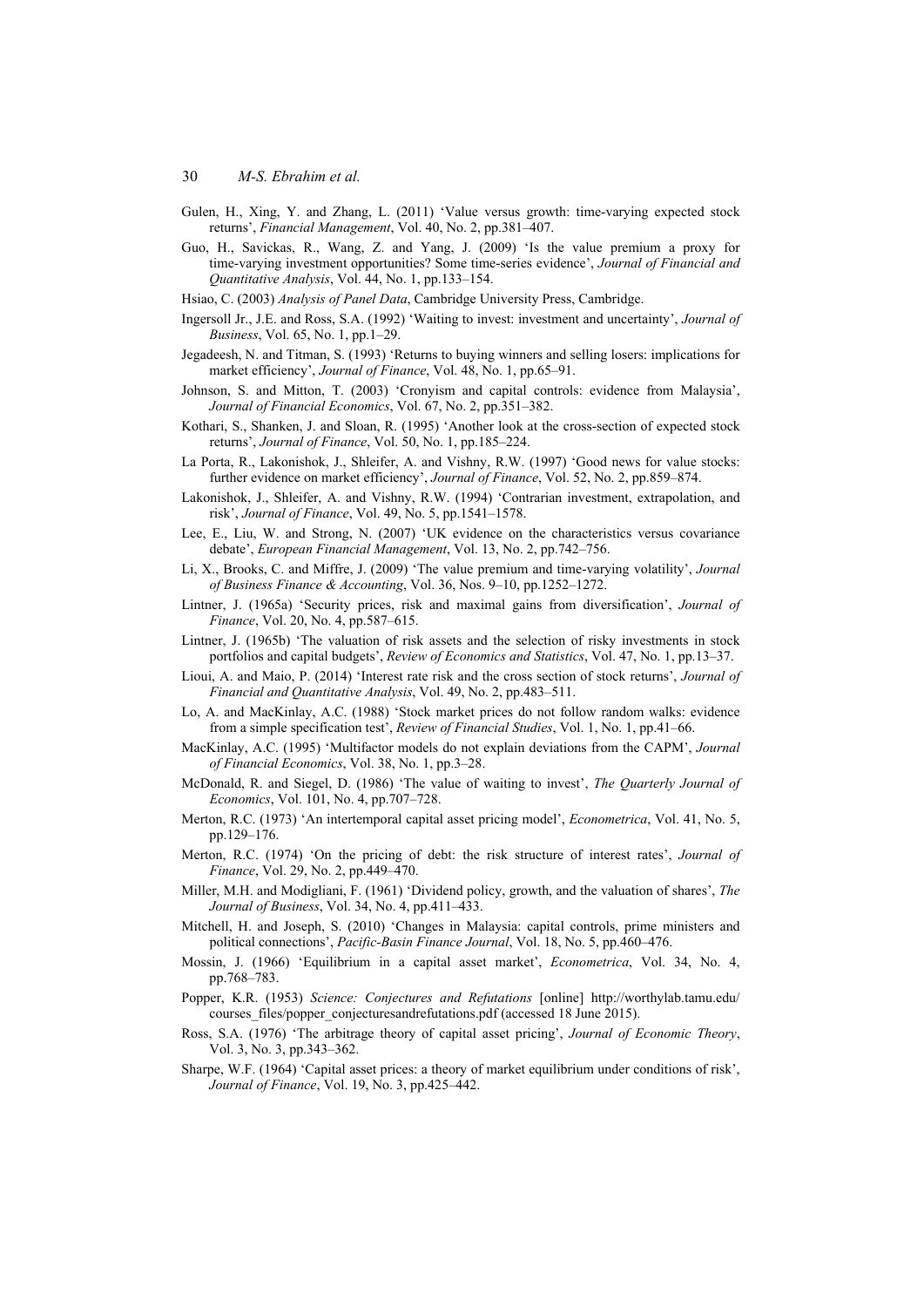- Shumway, T. (2001) 'Forecasting bankruptcy more accurately: a simple hazard model', *Journal of Business*, Vol. 74, No. 1, pp.101–124.
- Smith Jr., C.W. and Watts, R.L. (1992) 'The investment opportunity set and corporate financing, dividends, and compensation policies', *Journal of Financial Economics*, Vol. 32, No. 3, pp.262–292.
- Stivers, C. and Sun, L. (2010) 'Cross-sectional return dispersion and time variation in value and momentum premiums', *Journal of Financial and Quantitative Analysis*, Vol. 45, No. 4, pp.987–1014.
- Trigeorgis, L. and Lambertides, N. (2014) 'The role of growth options in explaining stock returns', *Journal of Financial and Quantitative Analysis*, Vol. 49, No. 3, pp.749–771.
- Yen, J.Y., Sun, Q. and Yan, Y. (2004) 'Value versus growth stocks in Singapore', *Journal of Multinational Financial Management*, Vol. 14, No. 1, pp.19–34.
- Zhang, L. (2005) 'The value premium', *Journal of Finance*, Vol. 60, No. 1, pp.67–103.

## **Notes**

- 1 In addition to Fama and French (1998), studies such as Brailsford et al. (2012), Asness et al. (2013), and Ebrahim et al. (2014a) also find the value premium in developed markets (such as the Australia, Continental Europe, Japan, UK and USA) and various developing ones (such as Brazil, China, India, and Turkey).
- 2 Robust empirical findings of the value premium has resulted in a trillion dollar financial services industry:
	- a segregating exchange traded funds based on this style
	- b creating fundamental indices with weights based on the different value attributes of firms (see Arnott et al., 2005).
- 3 The words 'growth' and 'glamour' have been used interchangeably in the relevant literature.
- 4 Kothari et al. (1995) argue that value premium is due to survivorship bias, while MacKinlay (1995) claims that it is due to data-snooping.
- 5 Ingersoll and Ross explain this as follows:

"If in making the investment today we lose the opportunity to take on the same project in the future, then the project competes with itself delayed in time. In deciding to take an investment by looking at only its NPV, the standard textbook solution tacitly assumes that doing so will in no way affect other investment opportunities. Since a project generally competes with itself when delayed, the textbook assumption is generally false. Notice, too, that the usual intuition concerning the "time value of money" can be quite misleading in such situations. While it is true NPV postponing the project delays the receipt of its positive NPV, it is not true that we are better off taking the project now rather than delaying it since delaying postpones the investment commitment as well."

"Of course, with a flat, non-stochastic yield curve we would indeed be better off taking the project now, and this sort of paradox could not occur. But that brings up the even more interesting phenomenon that is central focus of this article, the effect of interest-rate uncertainty on the timing of investment." [Ingersoll and Ross, (1992), p.2]

- 6 La Porta et al. (1997) find that value firms have systematically positive earnings surprises and a converse effect for glamour firms.
- 7 Overall, the Kuala Lumpur Stock Exchange (KLSE) Composite Index dropped steadily from December 2007 to October 2008 and by July 2009, the Index bounced back to its January 2007 position [Abidin and Rasiah, (2009), Table 15, p.27].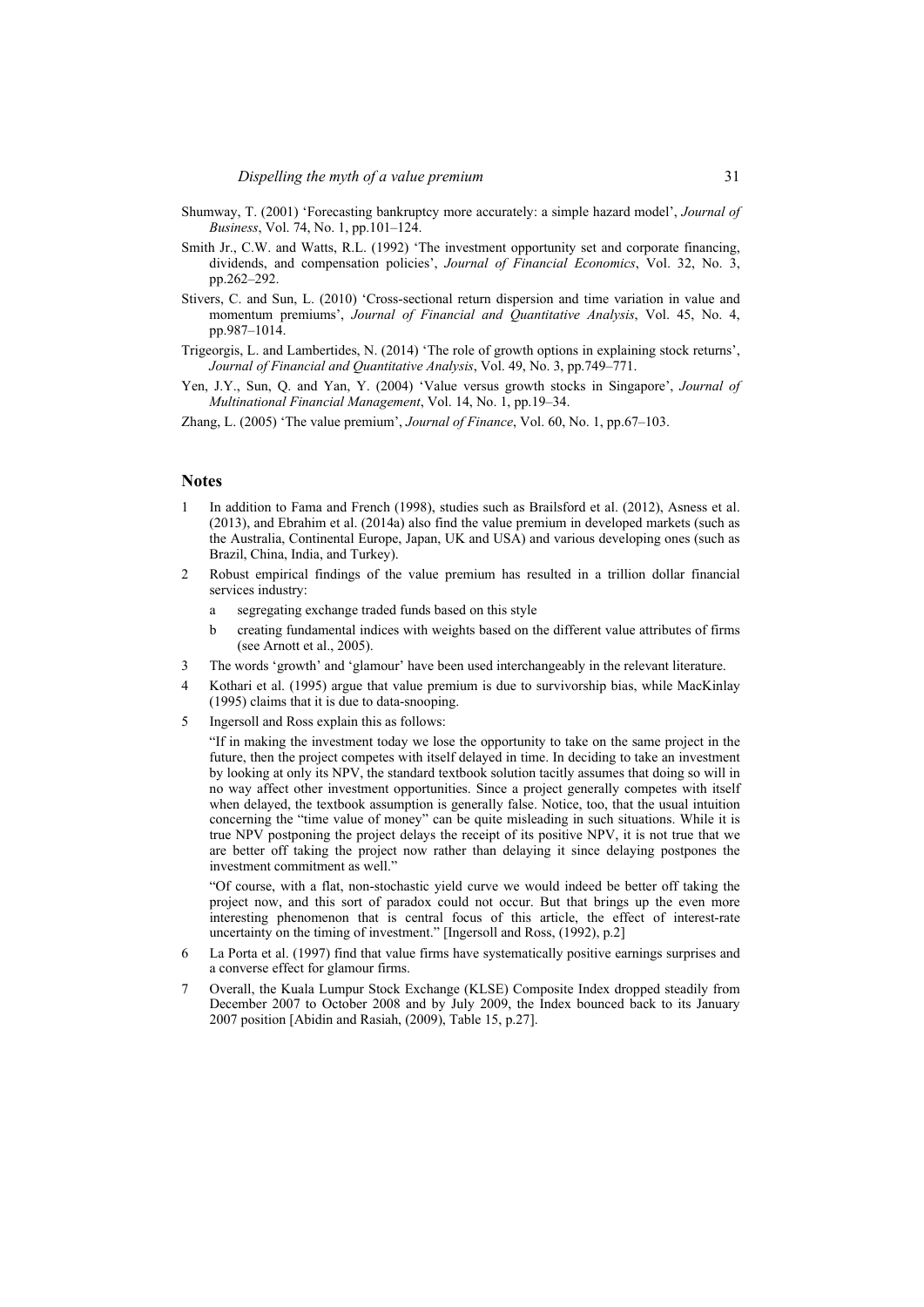- 8 Perfect capital market assumptions entail the following:
	- a perfect competition (i.e., economic agents have no market power over prices)
	- b frictionless markets (i.e., there are no transaction costs or restrictions on trade. Furthermore, all assets are perfectly divisible.)
	- c homogenous beliefs (i.e., all economic agents have homogeneous prior beliefs and receive the same information)
	- d individual rationality (i.e., all economic agents are rational expectations utility maximisers).
- 9 We use common sample to extract data for all variables. The sample however is only restricted to non-financial firms. Note also that the formation of a portfolio according to FF requires us to form it using the June BE  $(t)$  and December ME  $(t-1)$ . Thus, the final year of the formation of the portfolio is 2011, while the dataset ends in June 2012.
- 10 This criterion is required to address the issue of survival bias documented in Kothari et al. (1995).
- 11 We use three criteria to classify firms with political patronage. First, we use the work of Johnson and Mitton (2003) and Mitchell and Joseph (2010), which are based on Gomez and Jomo (1997), to identify firms with informal political connections. Second, we include firms which are under the control of *Khazanah Nasional*. Finally, we incorporate firms under the institutional investors sponsored by the Malaysian government (such as *Permodalan Nasional Berhad*, *Tabung Haji* and *Employee Provident Fund*). We use dummy variables to categorise firms with and without political patronage.
- 12 We do not use negative BE firms when forming the size-BE/ME portfolios, as they do not have any meaningful interpretation.
- 13 In the overall sample (July 1992 to June 2012), politically connected big growth (BL) firms predominate over big value (BH) firms on all three metrics (such as market capitalisation, average yearly capital expenditure, and average yearly net external financing) as indicated in Table 2 (Panels A–C). The politically connected firms likewise predominate over unconnected firms in terms of average monthly trading volumes Table 2 (Panel D). The situation is reversed in the high growth period (July 1992–June 1997) on all metrics (Panels A–D), while reverting to the post-crisis period up to 2012.
- 14 The finance literature illustrates that the Altman (1993) Z-score model, as described below, can be employed to test for countries outside the USA (see again Ebrahim et al., 2014a).
	- $Z = 1.2 X_1 + 1.4 X_2 + 3.3 X_3 + 0.6 X_4 + 1.0 X_5$
	- $X_1$  = Working capital / total assets
	- $X_2$  = Retained earnings / total assets
	- $X_3$  = Earnings before taxes + interest / total assets
	- $X_4$  = Market value of equity / total liabilities
	- $X_5$ = Net sales / total assets.
- 15 The Shumway (2001) study develops a discrete hazard model or a multi-period dynamic logic model. The basic idea behind it stems from survival models employed in the fields of biology and medicine. Shumway (2001) improves upon the traditional approaches of bankruptcy forecasting (such as the Altman model) that have generally used accounting ratios. Shumway (2001) integrates not only financial ratios but also market variables, such as market size, ex-post stock returns and idiosyncratic return variability, to derive bankruptcy predictors.
- 16 The break points for BE/ME and size are similar to the formation of six size-BE/ME portfolios.
- 17 We use three month Malaysian Treasury Bills (adjusted monthly) rate as a proxy for risk-free rate and KLCI return as proxy for market return.